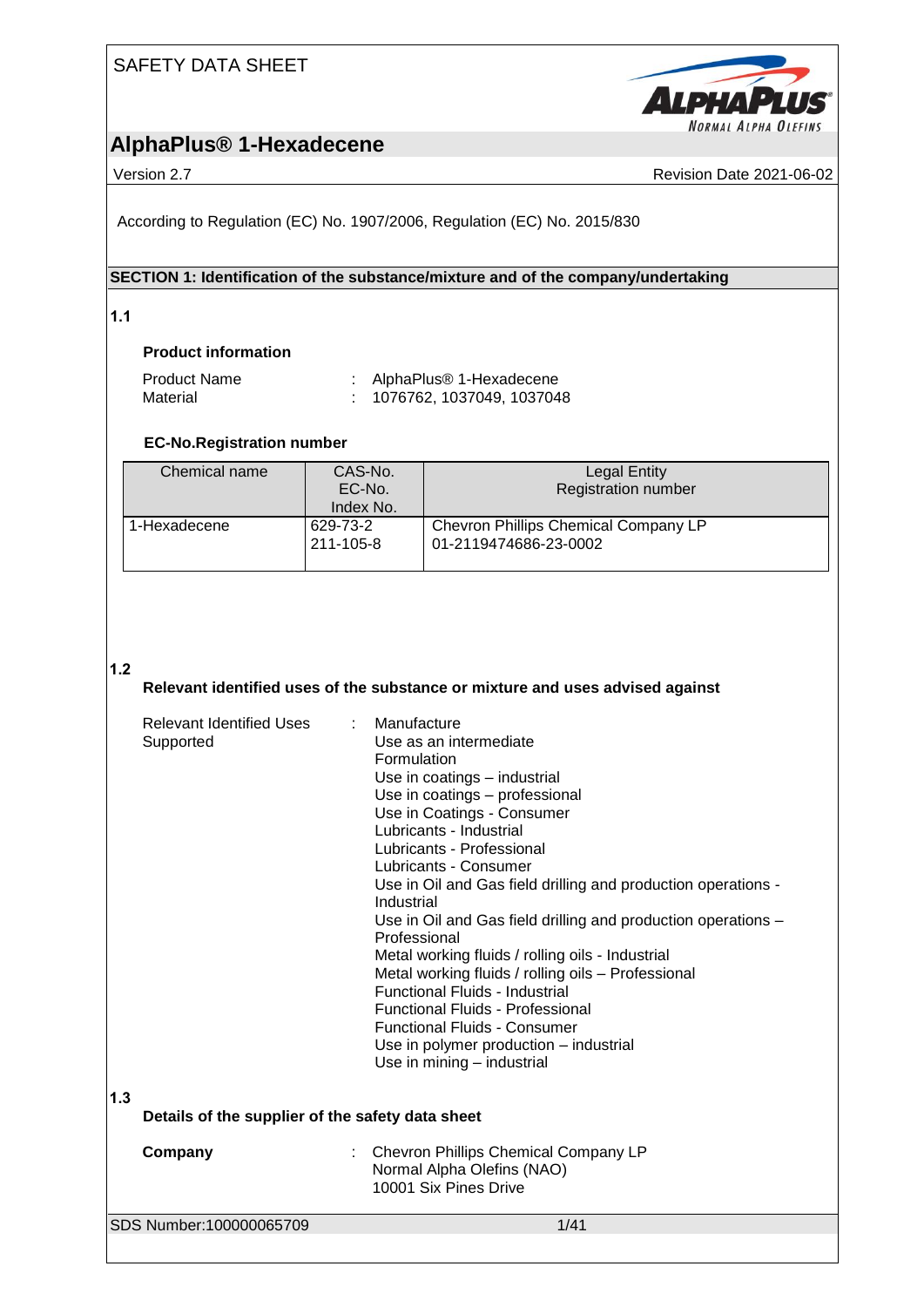|     |                                                                                                                                                                                                                                                                                                                                                                                                                                       |                                                    |                                                                                      | SAFETY DATA SHEET        |
|-----|---------------------------------------------------------------------------------------------------------------------------------------------------------------------------------------------------------------------------------------------------------------------------------------------------------------------------------------------------------------------------------------------------------------------------------------|----------------------------------------------------|--------------------------------------------------------------------------------------|--------------------------|
|     | <b>AlphaPlus<sup>®</sup> 1-Hexadecene</b>                                                                                                                                                                                                                                                                                                                                                                                             |                                                    |                                                                                      |                          |
|     | Version 2.7                                                                                                                                                                                                                                                                                                                                                                                                                           |                                                    |                                                                                      | Revision Date 2021-06-02 |
|     |                                                                                                                                                                                                                                                                                                                                                                                                                                       | The Woodlands, TX 77380                            |                                                                                      |                          |
|     | Local                                                                                                                                                                                                                                                                                                                                                                                                                                 | Leonardo Da Vincilaan 19<br>1831 Diegem<br>Belgium | Chevron Phillips Chemicals International N.V.<br>Airport Plaza (Stockholm Building)  |                          |
|     |                                                                                                                                                                                                                                                                                                                                                                                                                                       | Email:sds@cpchem.com                               | SDS Requests: (800) 852-5530<br>Responsible Party: Product Safety Group              |                          |
| 1.4 | <b>Emergency telephone:</b>                                                                                                                                                                                                                                                                                                                                                                                                           |                                                    |                                                                                      |                          |
|     | Health:<br>866.442.9628 (North America)<br>1.832.813.4984 (International)<br>Transport:<br>CHEMTREC 800.424.9300 or 703.527.3887(int'l)<br>Asia: CHEMWATCH (+612 9186 1132) China: 0532 8388 9090<br>EUROPE: BIG +32.14.584545 (phone) or +32.14583516 (telefax)<br>Mexico CHEMTREC 01-800-681-9531 (24 hours)<br>South America SOS-Cotec Inside Brazil: 0800.111.767 Outside Brazil: +55.19.3467.1600<br>Argentina: +(54)-1159839431 |                                                    |                                                                                      |                          |
|     | Responsible Department<br>E-mail address<br>Website                                                                                                                                                                                                                                                                                                                                                                                   | : SDS@CPChem.com<br>www.CPChem.com                 | : Product Safety and Toxicology Group                                                |                          |
|     | <b>SECTION 2: Hazards identification</b>                                                                                                                                                                                                                                                                                                                                                                                              |                                                    |                                                                                      |                          |
| 2.1 | <b>Classification of the substance or mixture</b><br><b>REGULATION (EC) No 1272/2008</b>                                                                                                                                                                                                                                                                                                                                              |                                                    |                                                                                      |                          |
|     | Aspiration hazard, Category 1                                                                                                                                                                                                                                                                                                                                                                                                         |                                                    | H304:<br>May be fatal if swallowed and enters airways.                               |                          |
| 2.2 |                                                                                                                                                                                                                                                                                                                                                                                                                                       |                                                    |                                                                                      |                          |
|     | Labeling (REGULATION (EC) No 1272/2008)                                                                                                                                                                                                                                                                                                                                                                                               |                                                    |                                                                                      |                          |
|     | Hazard pictograms                                                                                                                                                                                                                                                                                                                                                                                                                     |                                                    |                                                                                      |                          |
|     | Signal Word                                                                                                                                                                                                                                                                                                                                                                                                                           | Danger                                             |                                                                                      |                          |
|     | <b>Hazard Statements</b>                                                                                                                                                                                                                                                                                                                                                                                                              | H304                                               | May be fatal if swallowed and enters<br>airways.                                     |                          |
|     | <b>Precautionary Statements</b>                                                                                                                                                                                                                                                                                                                                                                                                       | <b>Response:</b><br>P301 + P310<br>P331            | IF SWALLOWED: Immediately call a<br>POISON CENTER/doctor.<br>Do NOT induce vomiting. |                          |
|     |                                                                                                                                                                                                                                                                                                                                                                                                                                       | Storage:                                           |                                                                                      |                          |
|     | SDS Number:100000065709                                                                                                                                                                                                                                                                                                                                                                                                               |                                                    | 2/41                                                                                 |                          |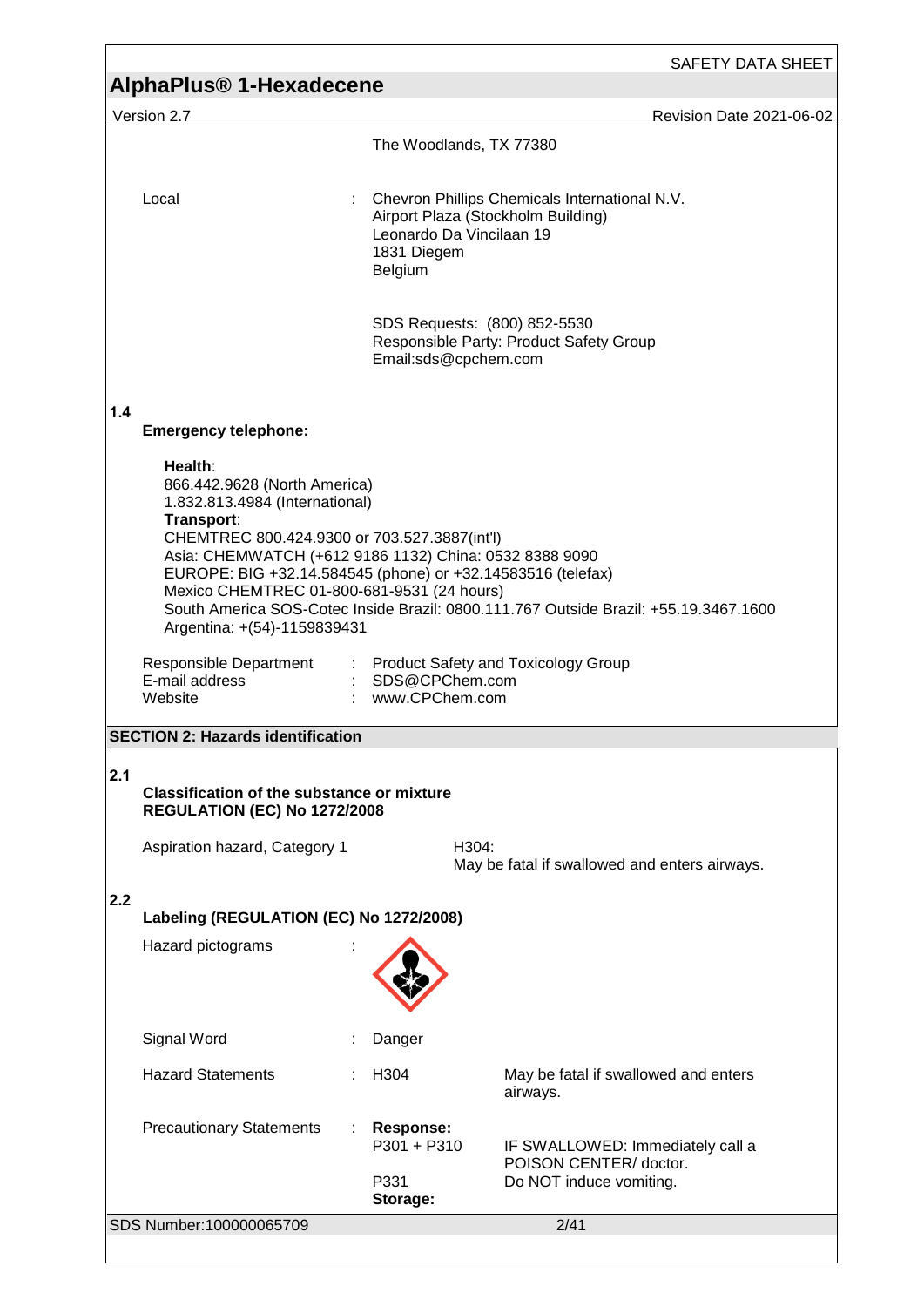## **AlphaPlus® 1-Hexadecene**

Version 2.7 **New Search 2021-06-02** Revision Date 2021-06-02

P405 Store locked up. **Disposal:** 

Dispose of contents/ container to an approved waste disposal plant.

Hazardous ingredients which must be listed on the label:<br>• 629-73-2 1-Hexadecene

629-73-2 1-Hexadecene

### **Additional Labeling:**

The following percentage of the mixture consists of ingredient(s) with unknown acute toxicity: 1 % The following percentage of the mixture consists of ingredient(s) with unknown hazards to the aquatic environment: 1 % EUH066

Repeated exposure may cause skin dryness or cracking.

#### **SECTION 3: Composition/information on ingredients**

# **3.1 - 3.2**

| Substance or Mixture |                                    |
|----------------------|------------------------------------|
| Synonyms             | NAO 16<br>1-Hexadecene             |
|                      | (C <sub>16</sub> H <sub>32</sub> ) |
| Molecular formula    | : C16H32                           |

### **Hazardous ingredients**

| Chemical name         | CAS-No.<br>EC-No.<br>Index No. | Classification<br>(REGULATION (EC) No<br>1272/2008) | Concentration<br>$[wt\%]$ |
|-----------------------|--------------------------------|-----------------------------------------------------|---------------------------|
| 1-Hexadecene          | 629-73-2<br>211-105-8          | Asp. Tox. 1; H304                                   | 93                        |
| 2-Butyl-1-Dodecene    | 115146-98-0                    | Asp. Tox. 1; H304                                   | $\overline{2}$            |
| 2-Ethyl-1-Tetradecene | 56919-55-2                     | Asp. Tox. 1; H304                                   | $\overline{2}$            |
| 2-Hexyl-1-Decene      | 13043-55-5                     | Asp. Tox. 1; H304                                   | $\overline{2}$            |

For the full text of the H-Statements mentioned in this Section, see Section 16.

### **SECTION 4: First aid measures**

#### **4.1**

### **Description of first-aid measures**

General advice : Move out of dangerous area. Show this material safety data sheet to the doctor in attendance. Symptoms of poisoning may appear several hours later. Do not leave the victim unattended.

SDS Number:100000065709 3/41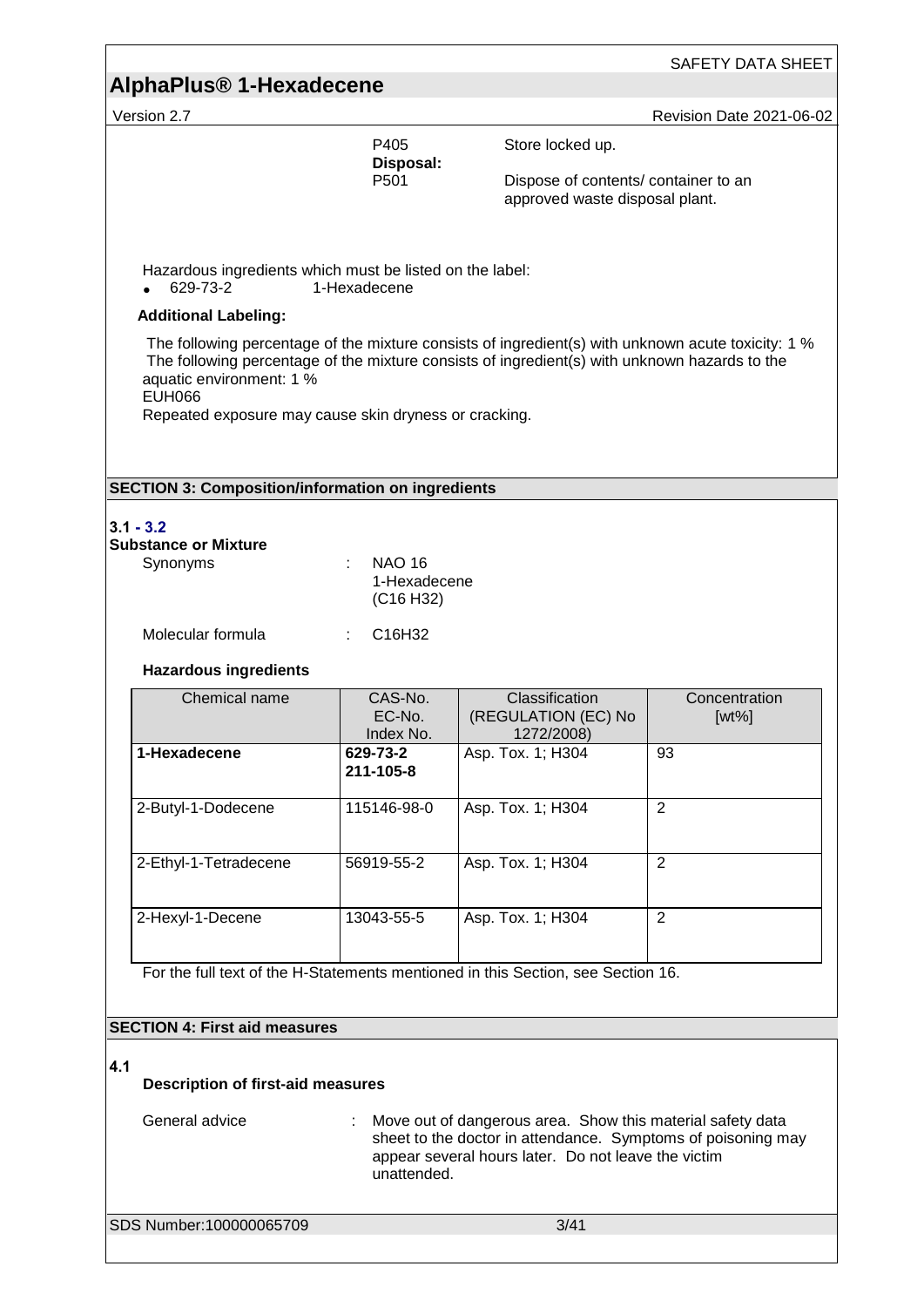|     | <b>AlphaPlus<sup>®</sup> 1-Hexadecene</b>                                           |    | SAFETY DATA SHEET                                                                                                                                                                                                                                                           |
|-----|-------------------------------------------------------------------------------------|----|-----------------------------------------------------------------------------------------------------------------------------------------------------------------------------------------------------------------------------------------------------------------------------|
|     |                                                                                     |    |                                                                                                                                                                                                                                                                             |
|     | Version 2.7<br>If inhaled                                                           |    | Revision Date 2021-06-02<br>If unconscious, place in recovery position and seek medical<br>advice. If symptoms persist, call a physician.                                                                                                                                   |
|     | In case of skin contact                                                             | ÷. | If skin irritation persists, call a physician. If on skin, rinse well<br>with water. If on clothes, remove clothes.                                                                                                                                                         |
|     | In case of eye contact                                                              |    | Flush eyes with water as a precaution. Remove contact<br>lenses. Protect unharmed eye. Keep eye wide open while<br>rinsing. If eye irritation persists, consult a specialist.                                                                                               |
|     | If swallowed                                                                        |    | Keep respiratory tract clear. Do NOT induce vomiting. Never<br>give anything by mouth to an unconscious person. If<br>symptoms persist, call a physician. Take victim immediately to<br>hospital.<br>Do not ingest. If swallowed then seek immediate medical<br>assistance. |
|     | <b>SECTION 5: Firefighting measures</b>                                             |    |                                                                                                                                                                                                                                                                             |
|     | Flash point                                                                         |    | 132°C (270°F)<br>Method: PMCC                                                                                                                                                                                                                                               |
|     | Autoignition temperature                                                            | ÷. | 240°C (464°F)                                                                                                                                                                                                                                                               |
| 5.1 | <b>Extinguishing media</b>                                                          |    |                                                                                                                                                                                                                                                                             |
|     | Unsuitable extinguishing<br>media                                                   |    | High volume water jet.                                                                                                                                                                                                                                                      |
| 5.2 | Special hazards arising from the substance or mixture<br>fighting                   |    | Specific hazards during fire : Standard procedure for chemical fires.                                                                                                                                                                                                       |
| 5.3 | <b>Advice for firefighters</b><br>Special protective<br>equipment for fire-fighters |    | Wear self-contained breathing apparatus for firefighting if<br>necessary.                                                                                                                                                                                                   |
|     | Further information                                                                 |    | Standard procedure for chemical fires. Use extinguishing<br>measures that are appropriate to local circumstances and the<br>surrounding environment.                                                                                                                        |
|     | Fire and explosion<br>protection                                                    |    | Normal measures for preventive fire protection.                                                                                                                                                                                                                             |
|     | Hazardous decomposition<br>products                                                 | ÷. | No data available.                                                                                                                                                                                                                                                          |
|     | <b>SECTION 6: Accidental release measures</b>                                       |    |                                                                                                                                                                                                                                                                             |
| 6.1 |                                                                                     |    | Personal precautions, protective equipment and emergency procedures                                                                                                                                                                                                         |
|     | Personal precautions                                                                |    | Use personal protective equipment. Ensure adequate<br>ventilation.                                                                                                                                                                                                          |
|     | SDS Number:100000065709                                                             |    | 4/41                                                                                                                                                                                                                                                                        |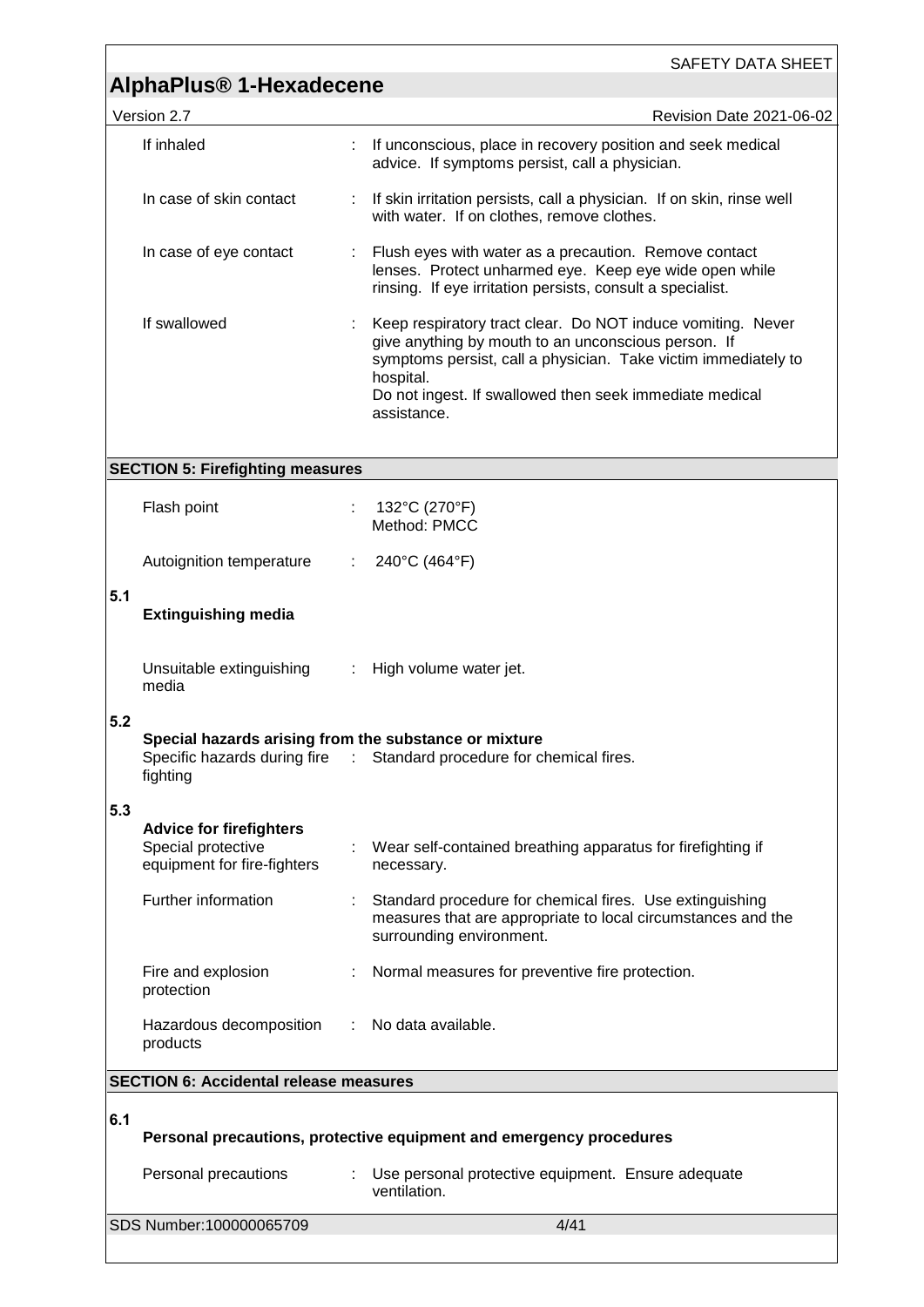SAFETY DATA SHEET

Version 2.7 **New Search 2021-06-02** Revision Date 2021-06-02

### **6.2**

# **Environmental precautions**

| Environmental precautions | : Prevent product from entering drains. Prevent further leakage<br>or spillage if safe to do so. If the product contaminates rivers<br>and lakes or drains inform respective authorities. |
|---------------------------|-------------------------------------------------------------------------------------------------------------------------------------------------------------------------------------------|
|                           |                                                                                                                                                                                           |

#### **6.3 Methods and materials for containment and cleaning up**

|     | Methods and materials for containment and cleaning up |                                                                                                                                                                  |
|-----|-------------------------------------------------------|------------------------------------------------------------------------------------------------------------------------------------------------------------------|
|     | Methods for cleaning up                               | : Soak up with inert absorbent material (e.g. sand, silica gel, acid<br>binder, universal binder, sawdust). Keep in suitable, closed<br>containers for disposal. |
| 6.4 |                                                       |                                                                                                                                                                  |
|     | <b>Reference to other sections</b>                    |                                                                                                                                                                  |

### Reference to other sections : For personal protection see section 8. For disposal considerations see section 13.

### **SECTION 7: Handling and storage**

### **7.1**

#### **Precautions for safe handling Handling**

| Advice on safe handling                            | : Do not breathe vapors or spray mist. For personal protection<br>see section 8. Smoking, eating and drinking should be<br>prohibited in the application area. Dispose of rinse water in<br>accordance with local and national regulations.<br>Do not breathe vapors/dust. For personal protection see<br>section 8. Smoking, eating and drinking should be prohibited<br>in the application area. Dispose of rinse water in accordance<br>with local and national regulations. |
|----------------------------------------------------|---------------------------------------------------------------------------------------------------------------------------------------------------------------------------------------------------------------------------------------------------------------------------------------------------------------------------------------------------------------------------------------------------------------------------------------------------------------------------------|
| Advice on protection<br>against fire and explosion | : Normal measures for preventive fire protection.                                                                                                                                                                                                                                                                                                                                                                                                                               |

### **7.2**

**Conditions for safe storage, including any incompatibilities**

### **Storage**

| Requirements for storage<br>areas and containers | : Keep container tightly closed in a dry and well-ventilated place.<br>Observe label precautions. Electrical installations / working |
|--------------------------------------------------|--------------------------------------------------------------------------------------------------------------------------------------|
|                                                  | materials must comply with the technological safety standards.                                                                       |

### **SECTION 8: Exposure controls/personal protection**

### **8.1**

### **Control parameters**

PNEC : Fresh water Value: 0,001 mg/l PNEC : Sea water Value: 0,001 mg/l

### SDS Number:100000065709 5/41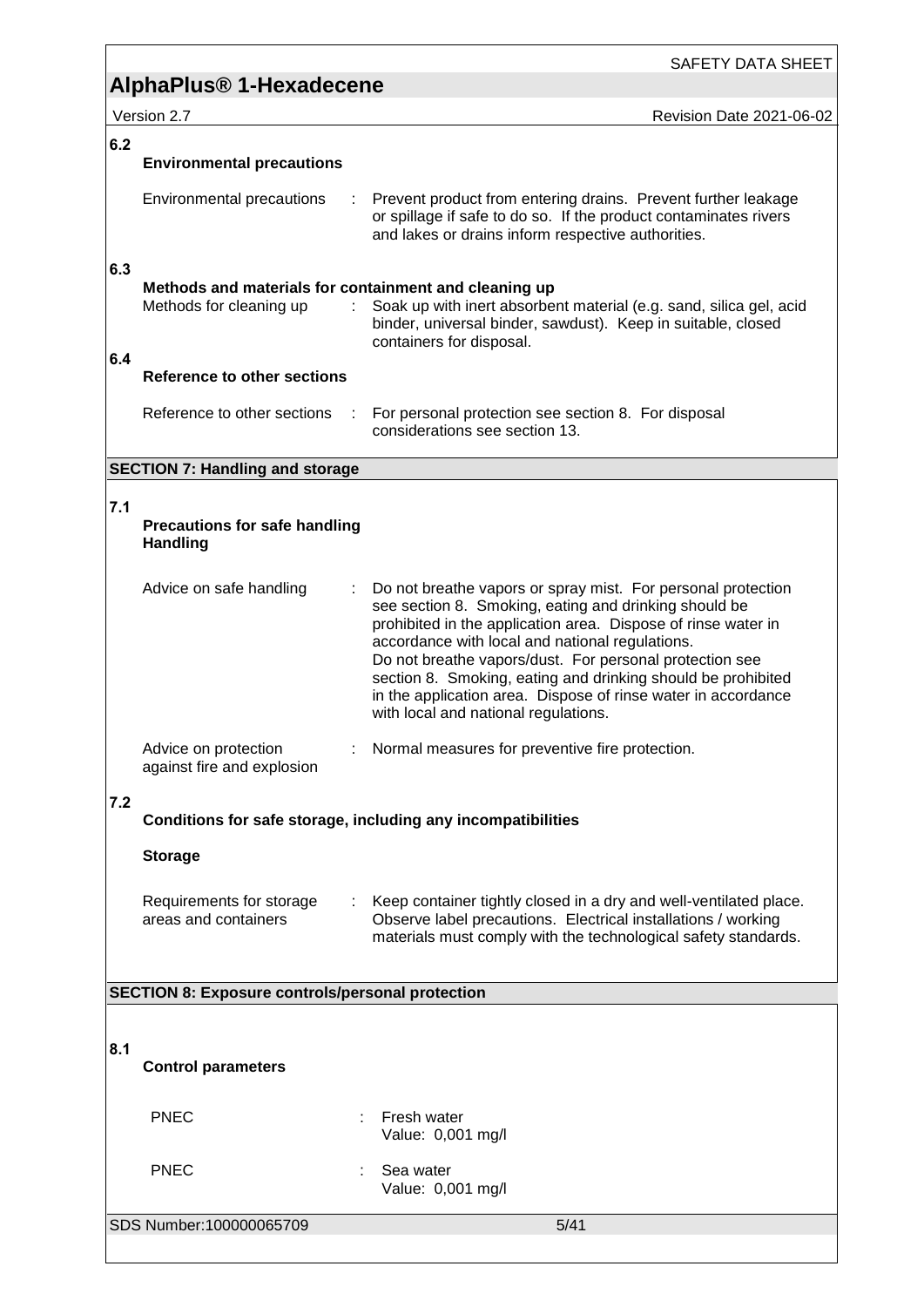SAFETY DATA SHEET

| Version 2 | <b>Revision Date 2021-06-02</b> |
|-----------|---------------------------------|
|           |                                 |

| <b>PNEC</b> | ÷. | Fresh water sediment<br>Value: 426,58 mg/kg |
|-------------|----|---------------------------------------------|
| <b>PNEC</b> |    | : Sea sediment<br>Value: 426,58 mg/kg       |
| <b>PNEC</b> | ۰. | Soil<br>Value: 85,3 mg/kg                   |

**8.2** 

### **Exposure controls Engineering measures**

Adequate ventilation to control airborned concentrations below the exposure guidelines/limits. Consider the potential hazards of this material (see Section 2), applicable exposure limits, job activities, and other substances in the work place when designing engineering controls and selecting personal protective equipment. If engineering controls or work practices are not adequate to prevent exposure to harmful levels of this material, the personal protective equipment listed below is recommended. The user should read and understand all instructions and limitations supplied with the equipment since protection is usually provided for a limited time or under certain circumstances.

### **Personal protective equipment**

| Respiratory protection   | Wear a supplied-air NIOSH approved respirator unless<br>ventilation or other engineering controls are adequate to<br>maintain minimal oxygen content of 19.5% by volume under<br>normal atmospheric pressure. Wear a NIOSH approved<br>respirator that provides protection when working with this<br>material if exposure to harmful levels of airborne material may<br>occur, such as:. Air-Purifying Respirator for Dusts and Mists /<br>P100. Use a positive pressure, air-supplying respirator if there<br>is potential for uncontrolled release, aerosolization, exposure<br>levels are not known, or other circumstances where air-<br>purifying respirators may not provide adequate protection. |
|--------------------------|---------------------------------------------------------------------------------------------------------------------------------------------------------------------------------------------------------------------------------------------------------------------------------------------------------------------------------------------------------------------------------------------------------------------------------------------------------------------------------------------------------------------------------------------------------------------------------------------------------------------------------------------------------------------------------------------------------|
| Hand protection          | The suitability for a specific workplace should be discussed<br>with the producers of the protective gloves. Please observe<br>the instructions regarding permeability and breakthrough time<br>which are provided by the supplier of the gloves. Also take into<br>consideration the specific local conditions under which the<br>product is used, such as the danger of cuts, abrasion, and the<br>contact time. Gloves should be discarded and replaced if there<br>is any indication of degradation or chemical breakthrough.<br>If repeated and/or prolonged skin exposure to the substance is<br>likely, then wear suitable gloves tested to EN374 and provide<br>employee skin care programmes.  |
| Eye protection           | Eye wash bottle with pure water. Tightly fitting safety goggles.                                                                                                                                                                                                                                                                                                                                                                                                                                                                                                                                                                                                                                        |
| Skin and body protection | Choose body protection in relation to its type, to the<br>concentration and amount of dangerous substances, and to the<br>specific work-place. Wear as appropriate:. Lightweight<br>protective clothing.                                                                                                                                                                                                                                                                                                                                                                                                                                                                                                |
| Hygiene measures         | When using do not eat or drink. When using do not smoke.<br>Wash hands before breaks and at the end of workday.                                                                                                                                                                                                                                                                                                                                                                                                                                                                                                                                                                                         |
| SDS Number:100000065709  | 6/41                                                                                                                                                                                                                                                                                                                                                                                                                                                                                                                                                                                                                                                                                                    |
|                          |                                                                                                                                                                                                                                                                                                                                                                                                                                                                                                                                                                                                                                                                                                         |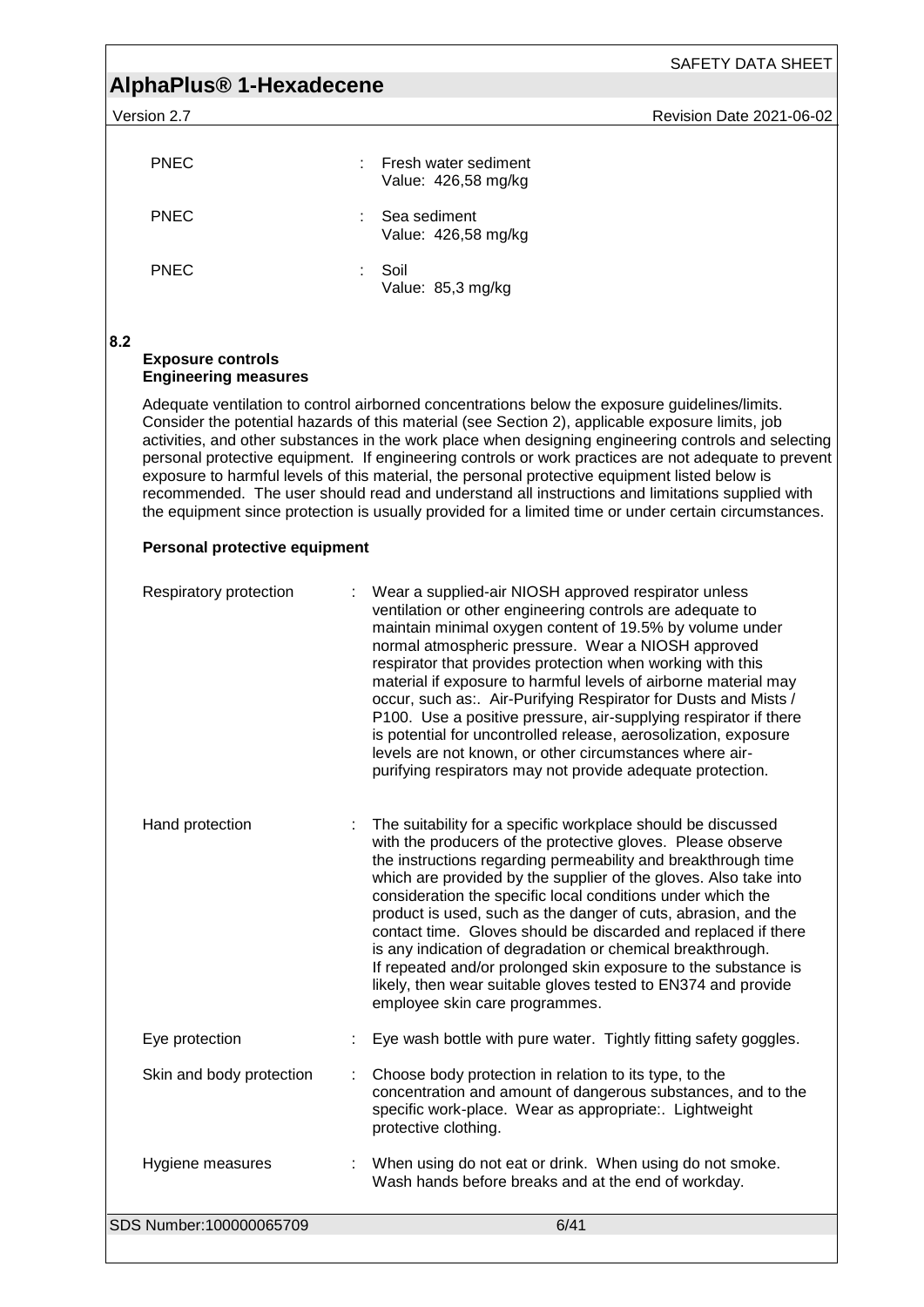SAFETY DATA SHEET

|     | Version 2.7                                        |                                                       | Revision Date 2021-06-02 |
|-----|----------------------------------------------------|-------------------------------------------------------|--------------------------|
|     | <b>SECTION 9: Physical and chemical properties</b> |                                                       |                          |
| 9.1 |                                                    |                                                       |                          |
|     |                                                    | Information on basic physical and chemical properties |                          |
|     | Appearance                                         |                                                       |                          |
|     | Physical state<br>Color                            | liquid<br>Clear, colorless                            |                          |
|     | Safety data                                        |                                                       |                          |
|     | Flash point                                        | : $132^{\circ}C(270^{\circ}F)$<br>Method: PMCC        |                          |
|     | Lower explosion limit                              | : $0,5\%$ (V)                                         |                          |
|     | Upper explosion limit                              | : $5,8\%$ (V)                                         |                          |
|     | Oxidizing properties                               | : no                                                  |                          |
|     | Autoignition temperature                           | 240°C (464°F)<br>÷.                                   |                          |
|     | Molecular formula                                  | : C16H32                                              |                          |
|     | Molecular weight                                   | : 224,48 g/mol                                        |                          |
|     | pH                                                 | Not applicable                                        |                          |
|     | Melting point/range                                | : $4^{\circ}C(39^{\circ}F)$                           |                          |
|     | Freezing point                                     | 4°C (39°F)                                            |                          |
|     | Pour point                                         | No data available                                     |                          |
|     | Boiling point/boiling range                        | : $285^{\circ}$ C (545 $^{\circ}$ F)                  |                          |
|     | Vapor pressure                                     | : 0,00 MMHG<br>at 25°C (77°F)                         |                          |
|     |                                                    | $< 0.01$ kPa<br>at 65°C (149°F)                       |                          |
|     | Relative density                                   | : 0,78<br>at 15,6 °C (60,1 °F)                        |                          |
|     | Density                                            | : 785 kg/m3<br>at 15°C (59°F)                         |                          |
|     |                                                    | 780 kg/m3<br>at 20°C (68°F)                           |                          |
|     |                                                    | 760 kg/m3<br>at 50°C (122°F)                          |                          |
|     | Water solubility                                   | : Soluble in hydrocarbons; insoluble in water         |                          |

SDS Number:100000065709 7/41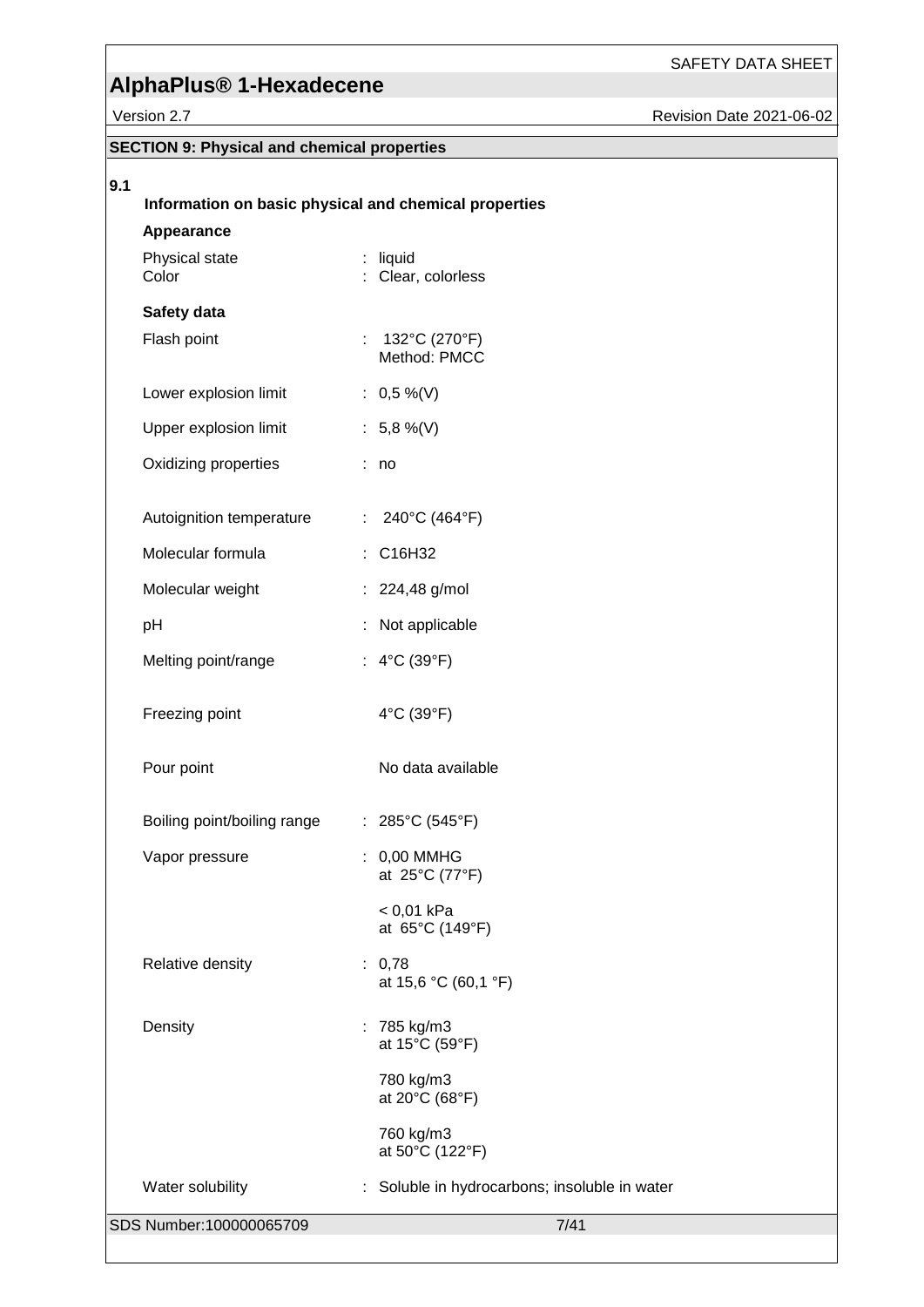|                                                    | <b>SAFETY DATA SHEET</b>                                                                                                                     |  |  |  |
|----------------------------------------------------|----------------------------------------------------------------------------------------------------------------------------------------------|--|--|--|
|                                                    | AlphaPlus <sup>®</sup> 1-Hexadecene                                                                                                          |  |  |  |
| Version 2.7                                        | Revision Date 2021-06-02                                                                                                                     |  |  |  |
| Partition coefficient: n-<br>octanol/water         | : No data available                                                                                                                          |  |  |  |
| Viscosity, kinematic                               | $: 3,83$ cSt<br>at 20°C (68°F)                                                                                                               |  |  |  |
| Relative vapor density                             | : $7,72$<br>$(Air = 1.0)$                                                                                                                    |  |  |  |
| Evaporation rate                                   | : No data available                                                                                                                          |  |  |  |
| <b>SECTION 10: Stability and reactivity</b>        |                                                                                                                                              |  |  |  |
| 10.1                                               |                                                                                                                                              |  |  |  |
| <b>Reactivity</b>                                  | : Stable at normal ambient temperature and pressure.                                                                                         |  |  |  |
| 10.2                                               |                                                                                                                                              |  |  |  |
| <b>Chemical stability</b>                          | : This material is considered stable under normal ambient and<br>anticipated storage and handling conditions of temperature<br>and pressure. |  |  |  |
| 10.3                                               |                                                                                                                                              |  |  |  |
| Possibility of hazardous reactions                 |                                                                                                                                              |  |  |  |
| <b>Hazardous reactions</b>                         | : Hazardous reactions: Hazardous polymerization does not<br>occur.                                                                           |  |  |  |
|                                                    | Further information: No decomposition if stored and applied as<br>directed.                                                                  |  |  |  |
| 10.4<br><b>Conditions to avoid</b>                 | : No data available.                                                                                                                         |  |  |  |
| 10.5<br><b>Materials to avoid</b>                  | : May react with oxygen and strong oxidizing agents, such as<br>chlorates, nitrates, peroxides, etc.                                         |  |  |  |
| 10.6<br><b>Hazardous decomposition</b><br>products | : No data available                                                                                                                          |  |  |  |
| Other data                                         | No decomposition if stored and applied as directed.                                                                                          |  |  |  |
| <b>SECTION 11: Toxicological information</b>       |                                                                                                                                              |  |  |  |
| 11.1                                               |                                                                                                                                              |  |  |  |
| Information on toxicological effects               |                                                                                                                                              |  |  |  |
| <b>Acute oral toxicity</b>                         |                                                                                                                                              |  |  |  |
| 1-Hexadecene                                       | : LD50: 10 g/kg<br>Species: Rat<br>Sex: male and female<br>Method: OECD Test Guideline 401<br>Test substance: yes                            |  |  |  |
| SDS Number:100000065709                            | 8/41                                                                                                                                         |  |  |  |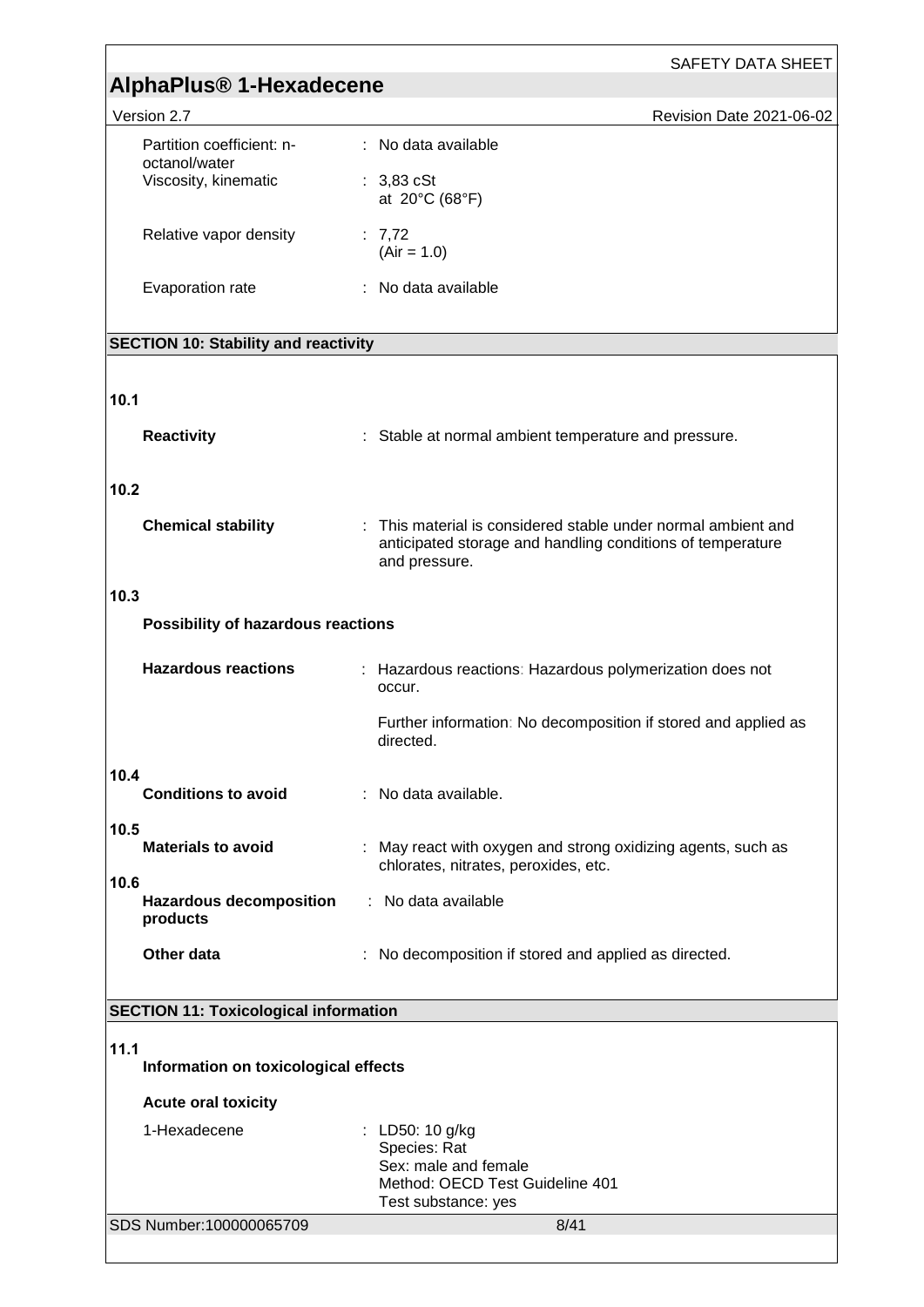| <b>Acute inhalation toxicity</b> |                                                                                                                                                                                                                                                                                                                                |
|----------------------------------|--------------------------------------------------------------------------------------------------------------------------------------------------------------------------------------------------------------------------------------------------------------------------------------------------------------------------------|
| 1-Hexadecene                     | : LC50: $> 8.5$ mg/lExposure time: 1 h<br>Species: Rat<br>Sex: male<br>Test atmosphere: dust/mist                                                                                                                                                                                                                              |
| <b>Acute dermal toxicity</b>     |                                                                                                                                                                                                                                                                                                                                |
| 1-Hexadecene                     | : LD50: $> 2020$ mg/kg<br>Species: Rabbit<br>Sex: male and female<br>Information given is based on data obtained from similar<br>substances.                                                                                                                                                                                   |
| <b>Skin irritation</b>           |                                                                                                                                                                                                                                                                                                                                |
| 1-Hexadecene                     | : Mild skin irritation<br>Repeated or prolonged contact with the mixture may cause<br>removal of natural fat from the skin resulting in desiccation of<br>the skin.                                                                                                                                                            |
| Eye irritation<br>1-Hexadecene   | : No eye irritation                                                                                                                                                                                                                                                                                                            |
| <b>Sensitization</b>             |                                                                                                                                                                                                                                                                                                                                |
| 1-Hexadecene                     | : Did not cause sensitization on laboratory animals.                                                                                                                                                                                                                                                                           |
| <b>Repeated dose toxicity</b>    |                                                                                                                                                                                                                                                                                                                                |
| 1-Hexadecene                     | : Species: Rat, Male and female<br>Sex: Male and female<br>Application Route: oral gavage<br>Dose: 100, 500, or 1000 mg/kg/day<br>Exposure time: 42- 51 days<br>Number of exposures: Daily<br>NOEL: 1000 mg/kg bw/day<br>Method: OECD Guideline 422<br>Information given is based on data obtained from similar<br>substances. |
|                                  |                                                                                                                                                                                                                                                                                                                                |
|                                  |                                                                                                                                                                                                                                                                                                                                |
|                                  |                                                                                                                                                                                                                                                                                                                                |
|                                  |                                                                                                                                                                                                                                                                                                                                |
|                                  |                                                                                                                                                                                                                                                                                                                                |
| SDS Number:100000065709          | 9/41                                                                                                                                                                                                                                                                                                                           |
|                                  |                                                                                                                                                                                                                                                                                                                                |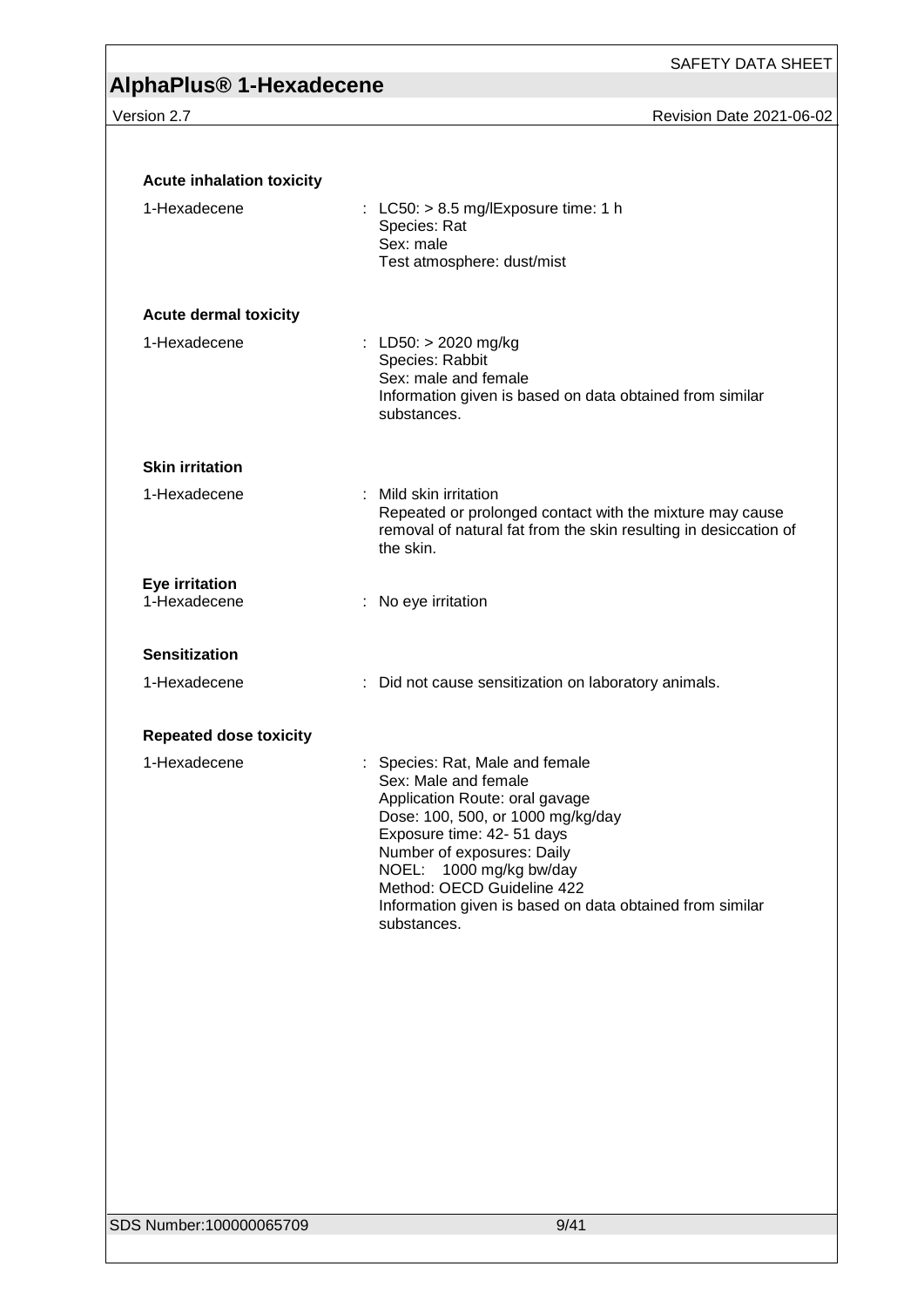|                              | Species: Rat, male<br>Sex: male<br>Application Route: oral gavage<br>Dose: 10, 101, 1010, 3365 mg/kg/day<br>Exposure time: 4 weeks<br>Number of exposures: 7 days/week<br>NOEL: 101 mg/kg bw/day<br>Method: OECD Test Guideline 407<br>Target Organs: Stomach<br>Information given is based on data obtained from similar<br>substances. |
|------------------------------|------------------------------------------------------------------------------------------------------------------------------------------------------------------------------------------------------------------------------------------------------------------------------------------------------------------------------------------|
|                              | Species: Rat, female<br>Sex: female<br>Application Route: oral gavage<br>Dose: 10, 101, 1010, 3365 mg/kg/day<br>Exposure time: 4 weeks<br>Number of exposures: 7 days/week<br>NOEL: 1010 mg/kg bw/day<br>Method: OECD Test Guideline 407<br>Information given is based on data obtained from similar<br>substances.                      |
|                              | Species: Rat, Male and female<br>Sex: Male and female<br>Application Route: oral gavage<br>Dose: 100, 500, 1000 mg/kg/day<br>Exposure time: 13 weeks<br>Number of exposures: 7 days/week<br>NOEL: 1000 mg/kg bw/day<br>Information given is based on data obtained from similar<br>substances.                                           |
|                              | Species: Rat, Male and female<br>Sex: Male and female<br>Application Route: Inhalation<br>Dose: 300, 1000, 3000 ppm<br>Exposure time: 13 weeks<br>Number of exposures: 6 hrs/day, 5 days/week<br>NOEL: 3000 ppm<br>Information given is based on data obtained from similar<br>substances.                                               |
| <b>Genotoxicity in vitro</b> |                                                                                                                                                                                                                                                                                                                                          |
| 1-Hexadecene                 | : Test Type: Ames test<br>Metabolic activation: with and without metabolic activation<br>Result: negative                                                                                                                                                                                                                                |
|                              |                                                                                                                                                                                                                                                                                                                                          |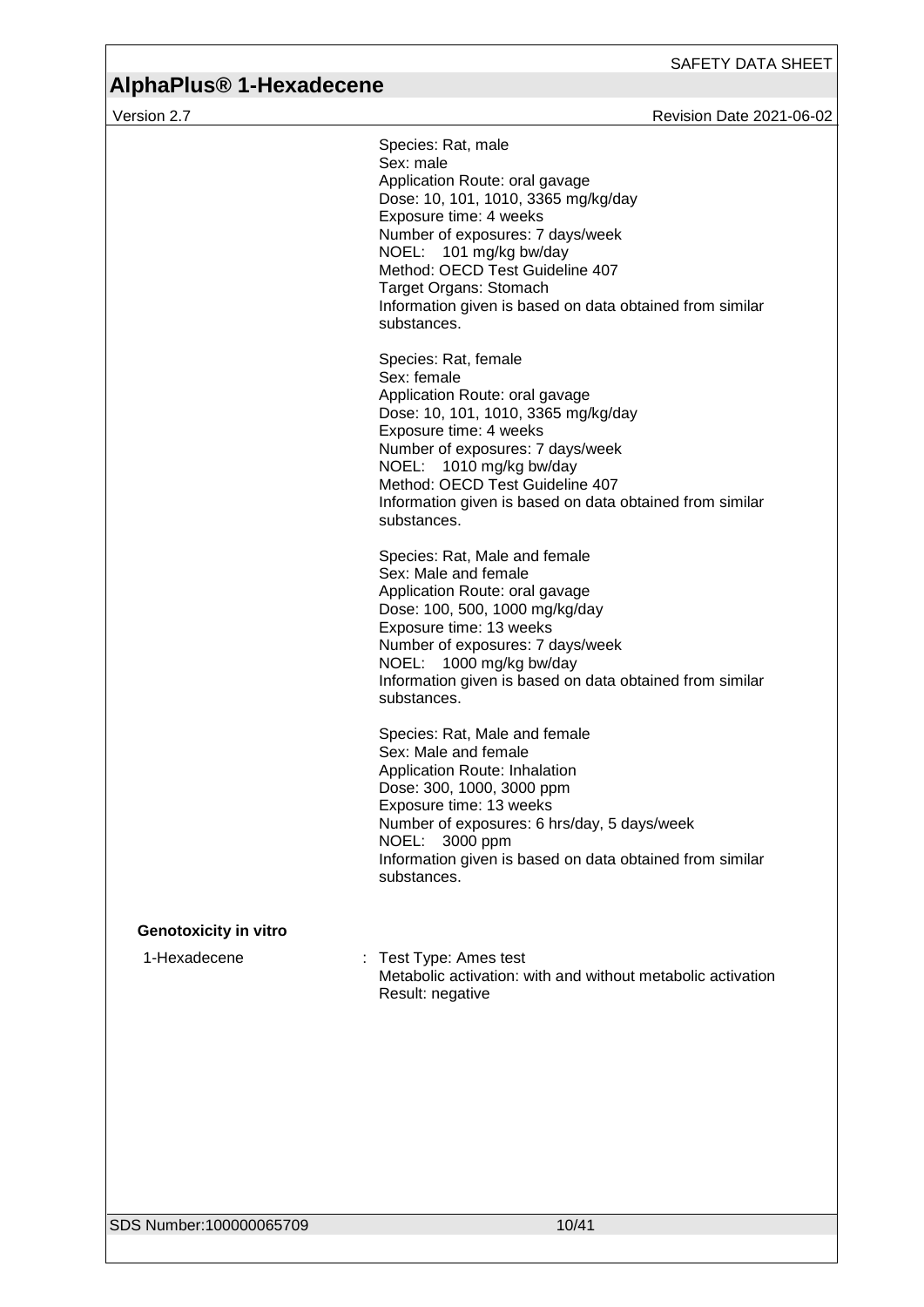# **AlphaPlus® 1-Hexadecene**

| Version 2.7                                                       | <b>Revision Date 2021-06-02</b>                                                                                                                                                                                                                                                                                                              |
|-------------------------------------------------------------------|----------------------------------------------------------------------------------------------------------------------------------------------------------------------------------------------------------------------------------------------------------------------------------------------------------------------------------------------|
|                                                                   | Test Type: Ames test<br>Metabolic activation: with and without metabolic activation<br>Result: negative                                                                                                                                                                                                                                      |
|                                                                   | Test Type: Mammalian cell gene mutation assay<br>Metabolic activation: with and without metabolic activation<br>Result: negative                                                                                                                                                                                                             |
|                                                                   | Test Type: Mammalian cell gene mutation assay<br>Metabolic activation: with and without metabolic activation<br>Method: OECD Guideline 476<br>Result: negative                                                                                                                                                                               |
|                                                                   | Test Type: Chromosome aberration test in vitro<br>Result: negative                                                                                                                                                                                                                                                                           |
|                                                                   | Test Type: Chromosome aberration test in vitro<br>Result: negative                                                                                                                                                                                                                                                                           |
| <b>Genotoxicity in vivo</b>                                       |                                                                                                                                                                                                                                                                                                                                              |
| 1-Hexadecene                                                      | : Test Type: Micronucleus test<br>Species: Mouse<br>Dose: 1,000, 10,000, 25,000 ppm<br>Result: negative                                                                                                                                                                                                                                      |
| <b>Reproductive toxicity</b>                                      |                                                                                                                                                                                                                                                                                                                                              |
| 1-Hexadecene                                                      | : Species: Rat<br>Sex: female<br>Application Route: oral gavage<br>Dose: 100, 500, 1000 mg/kg/day<br>Number of exposures: Daily<br>Test period: 41 to 55 days<br>Method: OECD Guideline 421<br>NOAEL Parent: 1000 mg/kg bw/day<br>NOAEL F1: 1000 mg/kg bw/day<br>Information given is based on data obtained from similar<br>substances.     |
|                                                                   | Species: Rat<br>Sex: male and female<br>Application Route: oral gavage<br>Dose: 100, 500, 1000 mg/kg/day<br>Number of exposures: Daily<br>Test period: 42- 51 days<br>Method: OECD Guideline 422<br>NOAEL Parent: 1000 mg/kg bwday<br>NOAEL F1: 1000 mg/kg bw/day<br>Information given is based on data obtained from similar<br>substances. |
| AlphaPlus <sup>®</sup> 1-Hexadecene<br><b>Aspiration toxicity</b> | May be fatal if swallowed and enters airways.<br>÷<br>Substances known to cause human aspiration toxicity hazards<br>or to be regarded as if they cause human aspiration toxicity<br>hazard.                                                                                                                                                 |
| SDS Number:100000065709                                           | 11/41                                                                                                                                                                                                                                                                                                                                        |
|                                                                   |                                                                                                                                                                                                                                                                                                                                              |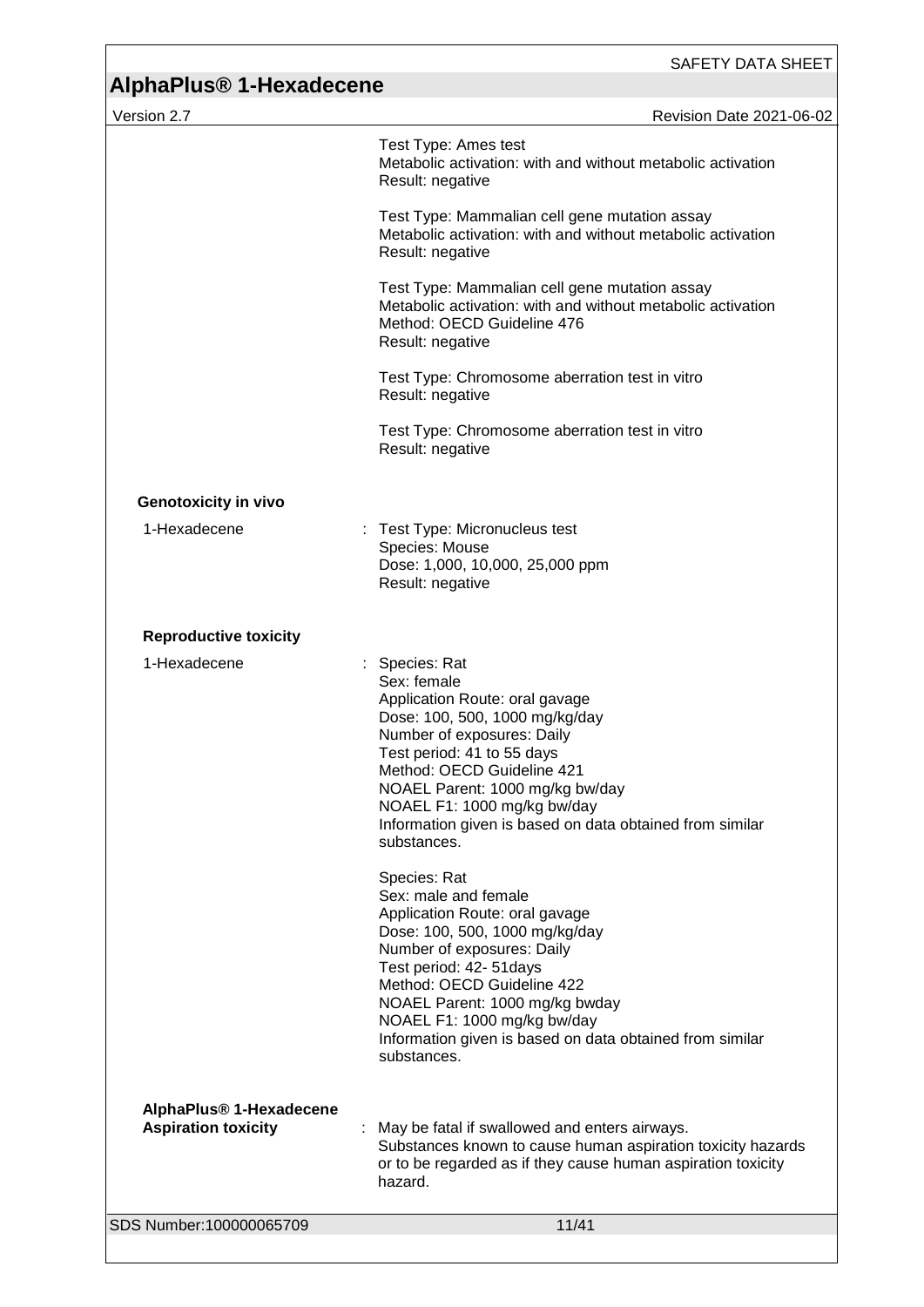|                                                                   | SAFETY DATA SHEET                                                                                                                                                                                                                                                        |  |
|-------------------------------------------------------------------|--------------------------------------------------------------------------------------------------------------------------------------------------------------------------------------------------------------------------------------------------------------------------|--|
| AlphaPlus <sup>®</sup> 1-Hexadecene                               |                                                                                                                                                                                                                                                                          |  |
| Version 2.7                                                       | <b>Revision Date 2021-06-02</b>                                                                                                                                                                                                                                          |  |
| <b>CMR</b> effects<br>1-Hexadecene                                | : Carcinogenicity: Not classifiable as a human carcinogen.<br>Mutagenicity: Did not show mutagenic effects in animal<br>experiments.<br>Teratogenicity: Did not show teratogenic effects in animal<br>experiments.<br>Reproductive toxicity: No toxicity to reproduction |  |
| AlphaPlus <sup>®</sup> 1-Hexadecene<br><b>Further information</b> | : Solvents may degrease the skin.                                                                                                                                                                                                                                        |  |
| <b>SECTION 12: Ecological information</b>                         |                                                                                                                                                                                                                                                                          |  |
| 12.1<br><b>Toxicity</b>                                           |                                                                                                                                                                                                                                                                          |  |
| <b>Toxicity to fish</b>                                           |                                                                                                                                                                                                                                                                          |  |
| 1-Hexadecene                                                      | : LL50: $> 1000$ mg/L<br>Exposure time: 96 h<br>Species: Oncorhynchus mykiss (rainbow trout)<br>Method: OECD Test Guideline 203<br>The product has low solubility in the test medium. An aqueous<br>dispersion was tested.                                               |  |
| Toxicity to daphnia and other aquatic invertebrates               |                                                                                                                                                                                                                                                                          |  |
| 1-Hexadecene                                                      | : EL50: < $1000 \text{ mg/L}$<br>Exposure time: 48 h<br>Species: Daphnia magna (Water flea)<br>static test Method: OECD Test Guideline 202<br>The product has low solubility in the test medium. An aqueous<br>dispersion was tested.                                    |  |
| <b>Toxicity to algae</b>                                          |                                                                                                                                                                                                                                                                          |  |
| 1-Hexadecene                                                      | : EC50: $> 1000$ mg/L<br>Exposure time: 72 h<br>Species: Selenastrum capricornutum (algae)<br>static test Method: OECD Test Guideline 201<br>The product has low solubility in the test medium. An aqueous<br>dispersion was tested.                                     |  |
| 12.2<br><b>Persistence and degradability</b>                      |                                                                                                                                                                                                                                                                          |  |
| Biodegradability                                                  |                                                                                                                                                                                                                                                                          |  |
| 1-Hexadecene                                                      | According to the results of tests of biodegradability this<br>product is considered as being readily biodegradable.                                                                                                                                                      |  |
| 12.3<br><b>Bioaccumulative potential</b>                          |                                                                                                                                                                                                                                                                          |  |
| SDS Number:100000065709                                           | 12/41                                                                                                                                                                                                                                                                    |  |
|                                                                   |                                                                                                                                                                                                                                                                          |  |

<u> 1989 - Johann Barn, mars ar breithinn ar chuid ann an t-Alban ann an t-Alban ann an t-Alban ann an t-Alban a</u>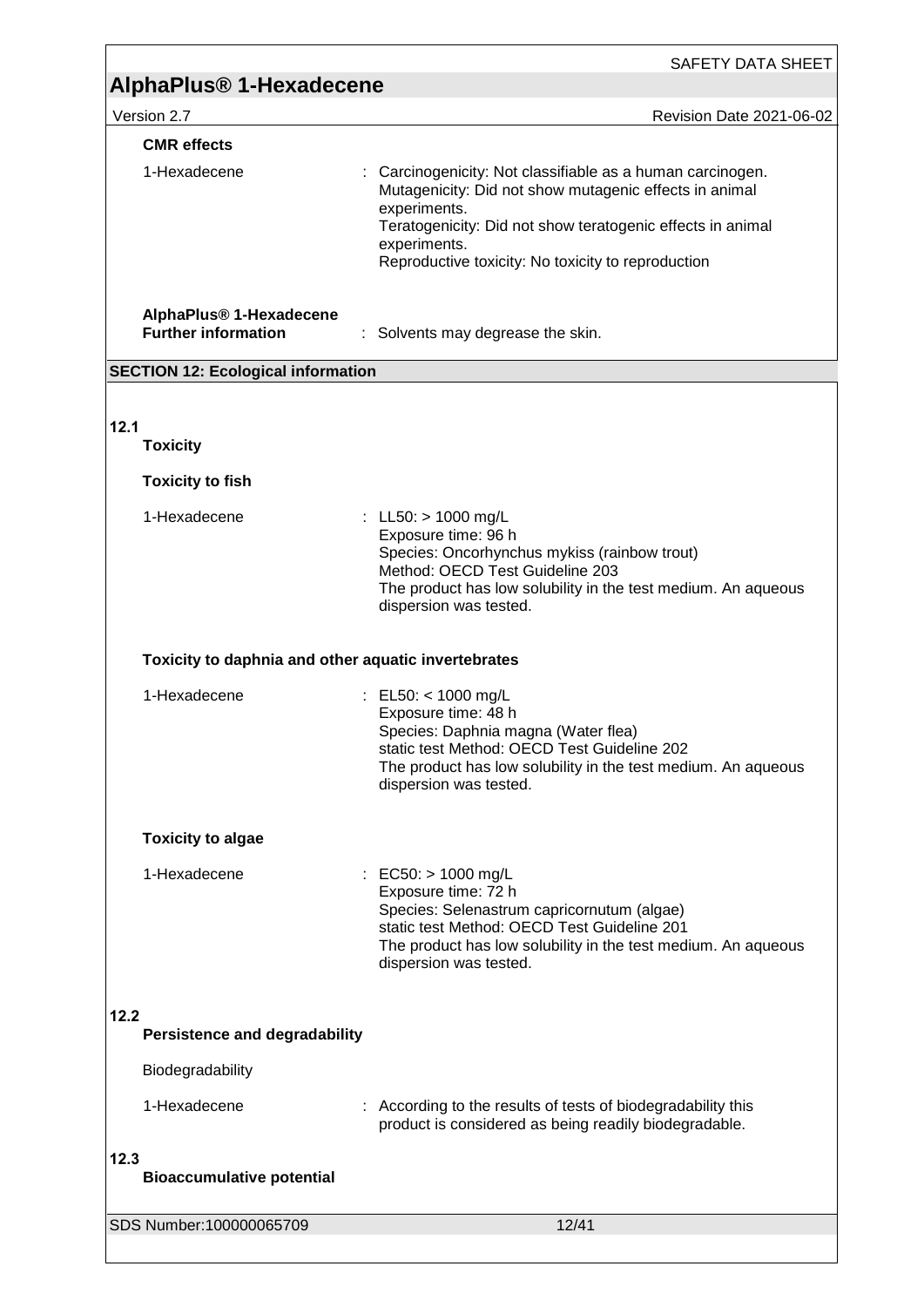|                                                                                                                                                                                                        | <b>SAFETY DATA SHEET</b>                                                                                                                                                                                                                                                                                                                                                                                                                                                                            |  |  |
|--------------------------------------------------------------------------------------------------------------------------------------------------------------------------------------------------------|-----------------------------------------------------------------------------------------------------------------------------------------------------------------------------------------------------------------------------------------------------------------------------------------------------------------------------------------------------------------------------------------------------------------------------------------------------------------------------------------------------|--|--|
| <b>AlphaPlus<sup>®</sup> 1-Hexadecene</b>                                                                                                                                                              |                                                                                                                                                                                                                                                                                                                                                                                                                                                                                                     |  |  |
| Version 2.7                                                                                                                                                                                            | <b>Revision Date 2021-06-02</b>                                                                                                                                                                                                                                                                                                                                                                                                                                                                     |  |  |
| <b>Bioaccumulation</b>                                                                                                                                                                                 |                                                                                                                                                                                                                                                                                                                                                                                                                                                                                                     |  |  |
| 1-Hexadecene                                                                                                                                                                                           | : Due to the distribution coefficient n-octanol/water,<br>accumulation in organisms is possible.                                                                                                                                                                                                                                                                                                                                                                                                    |  |  |
| 12.4<br><b>Mobility in soil</b>                                                                                                                                                                        |                                                                                                                                                                                                                                                                                                                                                                                                                                                                                                     |  |  |
| Mobility                                                                                                                                                                                               |                                                                                                                                                                                                                                                                                                                                                                                                                                                                                                     |  |  |
| 1-Hexadecene                                                                                                                                                                                           | : No data available                                                                                                                                                                                                                                                                                                                                                                                                                                                                                 |  |  |
| 12.5<br><b>Results of PBT and vPvB assessment</b>                                                                                                                                                      |                                                                                                                                                                                                                                                                                                                                                                                                                                                                                                     |  |  |
| <b>Results of PBT assessment</b><br>1-Hexadecene                                                                                                                                                       | : Non-classified PBT substance, Non-classified vPvB substance                                                                                                                                                                                                                                                                                                                                                                                                                                       |  |  |
| 12.6<br>Other adverse effects<br>Additional ecological<br>information                                                                                                                                  | : This material is not expected to be harmful to aquatic<br>organisms.                                                                                                                                                                                                                                                                                                                                                                                                                              |  |  |
| <b>Ecotoxicology Assessment</b>                                                                                                                                                                        |                                                                                                                                                                                                                                                                                                                                                                                                                                                                                                     |  |  |
| Short-term (acute) aquatic<br>hazard                                                                                                                                                                   | : No toxicity at the limit of solubility.                                                                                                                                                                                                                                                                                                                                                                                                                                                           |  |  |
| Long-term (chronic) aquatic hazard<br>1-Hexadecene<br>This material is not expected to be harmful to aquatic<br>organisms.                                                                             |                                                                                                                                                                                                                                                                                                                                                                                                                                                                                                     |  |  |
| <b>SECTION 13: Disposal considerations</b>                                                                                                                                                             |                                                                                                                                                                                                                                                                                                                                                                                                                                                                                                     |  |  |
| 13.1<br><b>Waste treatment methods</b>                                                                                                                                                                 | The information in this SDS pertains only to the product as shipped.                                                                                                                                                                                                                                                                                                                                                                                                                                |  |  |
| disposal facility.                                                                                                                                                                                     | Use material for its intended purpose or recycle if possible. This material, if it must be discarded,<br>may meet the criteria of a hazardous waste as defined by US EPA under RCRA (40 CFR 261) or<br>other State and local regulations. Measurement of certain physical properties and analysis for<br>regulated components may be necessary to make a correct determination. If this material is<br>classified as a hazardous waste, federal law requires disposal at a licensed hazardous waste |  |  |
| Product                                                                                                                                                                                                | Do not dispose of waste into sewer. Do not contaminate<br>ponds, waterways or ditches with chemical or used container.<br>Send to a licensed waste management company.                                                                                                                                                                                                                                                                                                                              |  |  |
| Contaminated packaging                                                                                                                                                                                 | Empty remaining contents. Dispose of as unused product.<br>Do not re-use empty containers.                                                                                                                                                                                                                                                                                                                                                                                                          |  |  |
| <b>SECTION 14: Transport information</b>                                                                                                                                                               |                                                                                                                                                                                                                                                                                                                                                                                                                                                                                                     |  |  |
| $14.1 - 14.7$<br><b>Transport information</b><br>The shipping descriptions shown here are for bulk shipments only, and may not apply to<br>shipments in non-bulk packages (see regulatory definition). |                                                                                                                                                                                                                                                                                                                                                                                                                                                                                                     |  |  |
| SDS Number:100000065709                                                                                                                                                                                | 13/41                                                                                                                                                                                                                                                                                                                                                                                                                                                                                               |  |  |
|                                                                                                                                                                                                        |                                                                                                                                                                                                                                                                                                                                                                                                                                                                                                     |  |  |

<u> 1989 - Johann Stoff, deutscher Stoff, der Stoff, der Stoff, der Stoff, der Stoff, der Stoff, der Stoff, der S</u>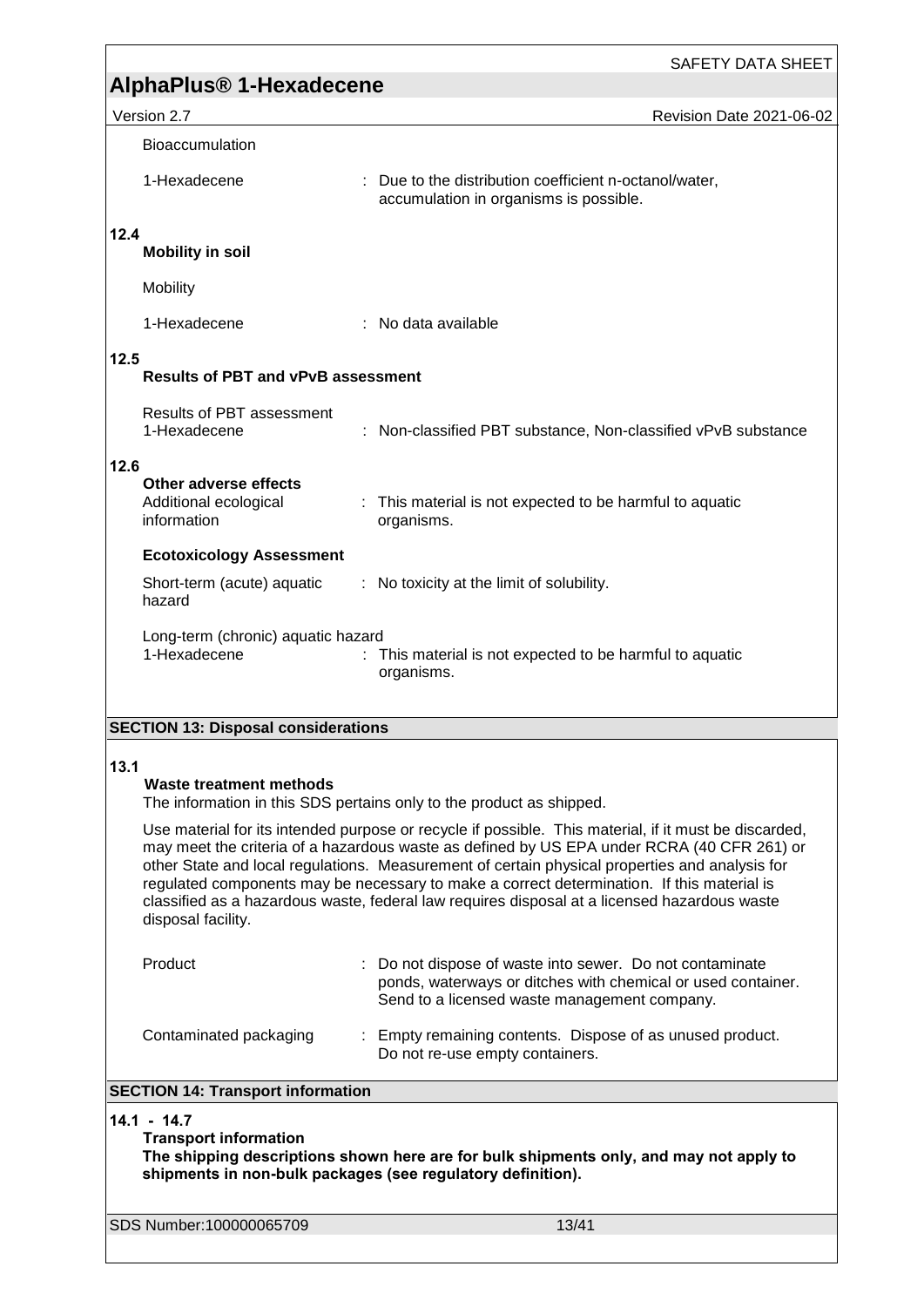# **AlphaPlus® 1-Hexadecene**

| 75131011 Z. <i>I</i>                                                                                                             | NEVISIUII DAIE ZUZ I-UU-UZ                                                                                                                                                                                                                                                                                                                                                                                          |
|----------------------------------------------------------------------------------------------------------------------------------|---------------------------------------------------------------------------------------------------------------------------------------------------------------------------------------------------------------------------------------------------------------------------------------------------------------------------------------------------------------------------------------------------------------------|
| bill of lading.                                                                                                                  | Consult the appropriate domestic or international mode-specific and quantity-specific Dangerous<br>Goods Regulations for additional shipping description requirements (e.g., technical name or names,<br>etc.) Therefore, the information shown here, may not always agree with the bill of lading shipping<br>description for the material. Flashpoints for the material may vary slightly between the SDS and the |
| US DOT (UNITED STATES DEPARTMENT OF TRANSPORTATION)<br><b>TRANSPORTATION BY THIS AGENCY.</b>                                     | NOT REGULATED AS A HAZARDOUS MATERIAL OR DANGEROUS GOODS FOR                                                                                                                                                                                                                                                                                                                                                        |
| IMO / IMDG (INTERNATIONAL MARITIME DANGEROUS GOODS)<br>TRANSPORTATION BY THIS AGENCY.                                            | NOT REGULATED AS A HAZARDOUS MATERIAL OR DANGEROUS GOODS FOR                                                                                                                                                                                                                                                                                                                                                        |
| IATA (INTERNATIONAL AIR TRANSPORT ASSOCIATION)<br>TRANSPORTATION BY THIS AGENCY.                                                 | NOT REGULATED AS A HAZARDOUS MATERIAL OR DANGEROUS GOODS FOR                                                                                                                                                                                                                                                                                                                                                        |
| ADR (AGREEMENT ON DANGEROUS GOODS BY ROAD (EUROPE))<br>TRANSPORTATION BY THIS AGENCY.                                            | NOT REGULATED AS A HAZARDOUS MATERIAL OR DANGEROUS GOODS FOR                                                                                                                                                                                                                                                                                                                                                        |
| RID (REGULATIONS CONCERNING THE INTERNATIONAL TRANSPORT OF<br><b>DANGEROUS GOODS (EUROPE))</b><br>TRANSPORTATION BY THIS AGENCY. | NOT REGULATED AS A HAZARDOUS MATERIAL OR DANGEROUS GOODS FOR                                                                                                                                                                                                                                                                                                                                                        |
| OF DANGEROUS GOODS BY INLAND WATERWAYS)<br><b>TRANSPORTATION BY THIS AGENCY.</b>                                                 | ADN (EUROPEAN AGREEMENT CONCERNING THE INTERNATIONAL CARRIAGE<br>NOT REGULATED AS A HAZARDOUS MATERIAL OR DANGEROUS GOODS FOR                                                                                                                                                                                                                                                                                       |
| Transport in bulk according to Annex II of MARPOL 73/78 and the IBC Code                                                         |                                                                                                                                                                                                                                                                                                                                                                                                                     |
| <b>SECTION 15: Regulatory information</b>                                                                                        |                                                                                                                                                                                                                                                                                                                                                                                                                     |
| 15.1<br><b>National legislation</b>                                                                                              | Safety, health and environmental regulations/legislation specific for the substance or mixture                                                                                                                                                                                                                                                                                                                      |
| <b>Restriction of Chemicals (REACH)</b>                                                                                          | Commission Regulation (EU) 2015/830 of 28 May 2015 amending Regulation (EC) No 1907/2006 of<br>the European Parliament and of the Council on the Registration, Evaluation, Authorisation and                                                                                                                                                                                                                        |
| Water contaminating class : WGK 1 slightly water endangering<br>(Germany)                                                        |                                                                                                                                                                                                                                                                                                                                                                                                                     |
| SDS Number:100000065709                                                                                                          | 14/41                                                                                                                                                                                                                                                                                                                                                                                                               |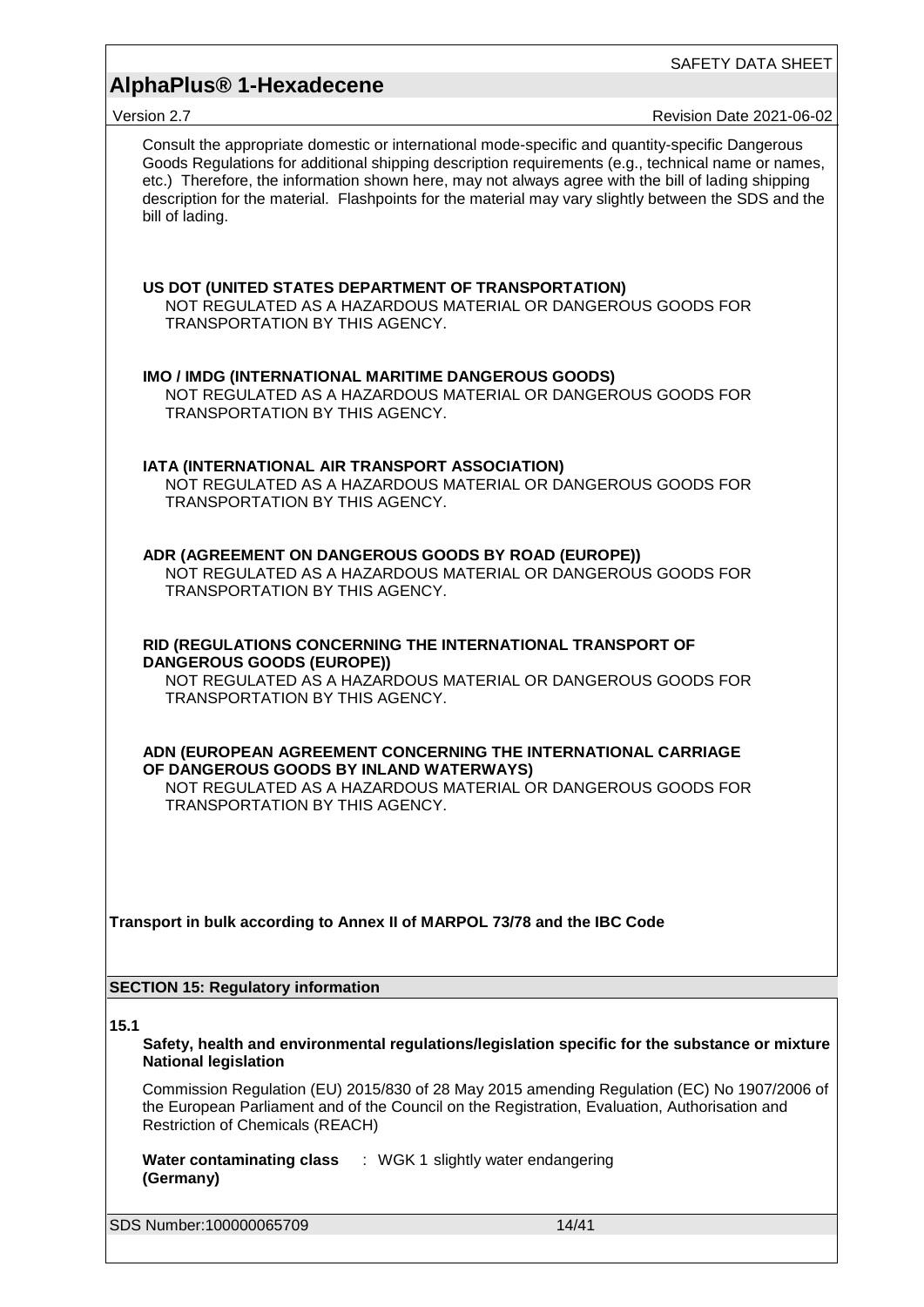# **AlphaPlus® 1-Hexadecene**

| 15.2<br><b>Chemical Safety Assessment</b>                                                                                                                                        |                                                                                                                                                                                                                                                                                                                                                                                                         |                                                                                                                                                                                                                                                                                                                                                                                                                                                                                                                                                                                                                                                                                                                                                                                                                                           |           |  |
|----------------------------------------------------------------------------------------------------------------------------------------------------------------------------------|---------------------------------------------------------------------------------------------------------------------------------------------------------------------------------------------------------------------------------------------------------------------------------------------------------------------------------------------------------------------------------------------------------|-------------------------------------------------------------------------------------------------------------------------------------------------------------------------------------------------------------------------------------------------------------------------------------------------------------------------------------------------------------------------------------------------------------------------------------------------------------------------------------------------------------------------------------------------------------------------------------------------------------------------------------------------------------------------------------------------------------------------------------------------------------------------------------------------------------------------------------------|-----------|--|
| <b>Components</b><br>÷.                                                                                                                                                          | hexadec-1-ene                                                                                                                                                                                                                                                                                                                                                                                           | A Chemical Safety Assessment<br>has been carried out for this<br>substance.                                                                                                                                                                                                                                                                                                                                                                                                                                                                                                                                                                                                                                                                                                                                                               | 211-105-8 |  |
| <b>Major Accident Hazard</b><br>Legislation                                                                                                                                      | : $96/82/EC$                                                                                                                                                                                                                                                                                                                                                                                            | Update: 2003<br>Directive 96/82/EC does not apply                                                                                                                                                                                                                                                                                                                                                                                                                                                                                                                                                                                                                                                                                                                                                                                         |           |  |
| <b>Notification status</b><br>Europe REACH<br>Switzerland CH INV<br>United States of America (USA)<br><b>TSCA</b><br>Canada DSL<br>Other AIIC<br>New Zealand NZIoC<br>Korea KECI |                                                                                                                                                                                                                                                                                                                                                                                                         | This product is in full compliance according to REACH<br>regulation 1907/2006/EC.<br>On the inventory, or in compliance with the inventory<br>On or in compliance with the active portion of the<br><b>TSCA</b> inventory<br>On the inventory, or in compliance with the inventory<br>On the inventory, or in compliance with the inventory<br>On the inventory, or in compliance with the inventory<br>A substance(s) in this product was not registered,<br>notified to be registered, or exempted from registration<br>by CPChem according to K-REACH regulations.<br>Importation or manufacture of this product is still<br>permitted provided the Korean Importer of Record has<br>themselves notified the substance or the exported<br>amount does not exceed the minimum threshold<br>quantity of the non-registered substance(s). |           |  |
| Philippines PICCS<br>Taiwan TCSI<br>China IECSC                                                                                                                                  |                                                                                                                                                                                                                                                                                                                                                                                                         | On the inventory, or in compliance with the inventory<br>On the inventory, or in compliance with the inventory<br>On the inventory, or in compliance with the inventory                                                                                                                                                                                                                                                                                                                                                                                                                                                                                                                                                                                                                                                                   |           |  |
| <b>SECTION 16: Other information</b>                                                                                                                                             |                                                                                                                                                                                                                                                                                                                                                                                                         |                                                                                                                                                                                                                                                                                                                                                                                                                                                                                                                                                                                                                                                                                                                                                                                                                                           |           |  |
| <b>NFPA Classification</b>                                                                                                                                                       | : Health Hazard: 0<br>Fire Hazard: 1<br>Reactivity Hazard: 0                                                                                                                                                                                                                                                                                                                                            | O                                                                                                                                                                                                                                                                                                                                                                                                                                                                                                                                                                                                                                                                                                                                                                                                                                         | 0         |  |
| <b>Further information</b>                                                                                                                                                       |                                                                                                                                                                                                                                                                                                                                                                                                         |                                                                                                                                                                                                                                                                                                                                                                                                                                                                                                                                                                                                                                                                                                                                                                                                                                           |           |  |
| Legacy SDS Number                                                                                                                                                                | PE0021                                                                                                                                                                                                                                                                                                                                                                                                  |                                                                                                                                                                                                                                                                                                                                                                                                                                                                                                                                                                                                                                                                                                                                                                                                                                           |           |  |
| previous versions.                                                                                                                                                               | Significant changes since the last version are highlighted in the margin. This version replaces all                                                                                                                                                                                                                                                                                                     |                                                                                                                                                                                                                                                                                                                                                                                                                                                                                                                                                                                                                                                                                                                                                                                                                                           |           |  |
| The information in this SDS pertains only to the product as shipped.                                                                                                             |                                                                                                                                                                                                                                                                                                                                                                                                         |                                                                                                                                                                                                                                                                                                                                                                                                                                                                                                                                                                                                                                                                                                                                                                                                                                           |           |  |
|                                                                                                                                                                                  | The information provided in this Safety Data Sheet is correct to the best of our knowledge,<br>information and belief at the date of its publication. The information given is designed only as a<br>guidance for safe handling, use, processing, storage, transportation, disposal and release and is<br>not to be considered a warranty or quality specification. The information relates only to the |                                                                                                                                                                                                                                                                                                                                                                                                                                                                                                                                                                                                                                                                                                                                                                                                                                           |           |  |
| SDS Number:100000065709                                                                                                                                                          |                                                                                                                                                                                                                                                                                                                                                                                                         | 15/41                                                                                                                                                                                                                                                                                                                                                                                                                                                                                                                                                                                                                                                                                                                                                                                                                                     |           |  |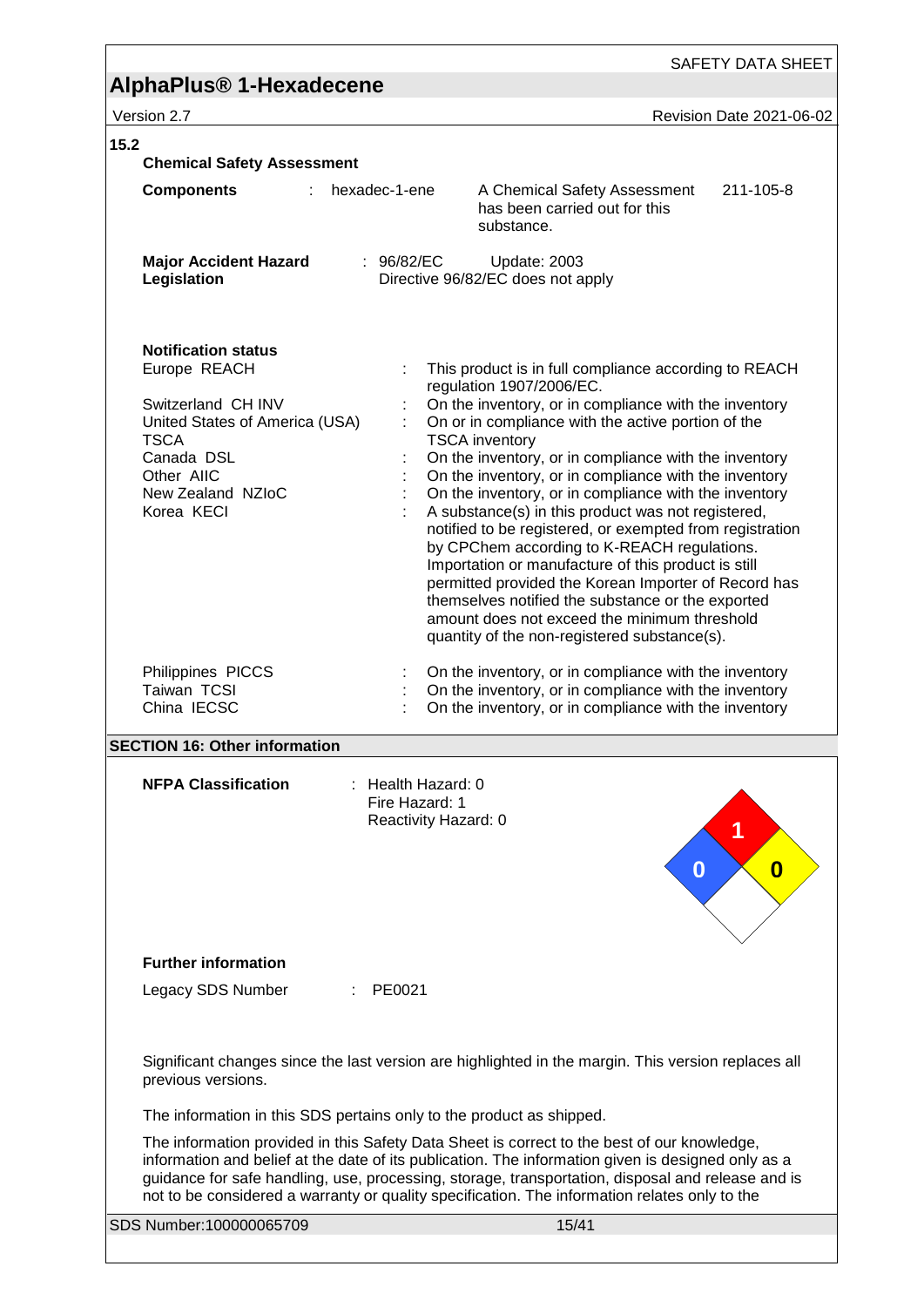Version 2.7 **New Search 2021-06-02** Revision Date 2021-06-02

specific material designated and may not be valid for such material used in combination with any other materials or in any process, unless specified in the text.

|               | Key or legend to abbreviations and acronyms used in the safety data sheet |              |                                                                                                   |
|---------------|---------------------------------------------------------------------------|--------------|---------------------------------------------------------------------------------------------------|
| <b>ACGIH</b>  | American Conference of<br>Government Industrial Hygienists                | LD50         | Lethal Dose 50%                                                                                   |
| <b>AICS</b>   | Australia, Inventory of Chemical<br><b>Substances</b>                     | <b>LOAEL</b> | Lowest Observed Adverse Effect<br>Level                                                           |
| <b>DSL</b>    | Canada, Domestic Substances<br>List                                       | <b>NFPA</b>  | National Fire Protection Agency                                                                   |
| <b>NDSL</b>   | Canada, Non-Domestic<br>Substances List                                   | <b>NIOSH</b> | National Institute for Occupational<br>Safety & Health                                            |
| CNS           | Central Nervous System                                                    | <b>NTP</b>   | National Toxicology Program                                                                       |
| CAS           | <b>Chemical Abstract Service</b>                                          | <b>NZIoC</b> | New Zealand Inventory of<br>Chemicals                                                             |
| <b>EC50</b>   | <b>Effective Concentration</b>                                            | <b>NOAEL</b> | No Observable Adverse Effect<br>Level                                                             |
| <b>EC50</b>   | <b>Effective Concentration 50%</b>                                        | <b>NOEC</b>  | No Observed Effect Concentration                                                                  |
| <b>EGEST</b>  | <b>EOSCA Generic Exposure</b><br>Scenario Tool                            | <b>OSHA</b>  | Occupational Safety & Health<br>Administration                                                    |
| <b>EOSCA</b>  | <b>European Oilfield Specialty</b><br><b>Chemicals Association</b>        | PEL          | Permissible Exposure Limit                                                                        |
| <b>EINECS</b> | European Inventory of Existing<br><b>Chemical Substances</b>              | <b>PICCS</b> | Philippines Inventory of<br><b>Commercial Chemical Substances</b>                                 |
| <b>MAK</b>    | Germany Maximum Concentration<br>Values                                   | <b>PRNT</b>  | <b>Presumed Not Toxic</b>                                                                         |
| <b>GHS</b>    | <b>Globally Harmonized System</b>                                         | <b>RCRA</b>  | <b>Resource Conservation Recovery</b><br>Act                                                      |
| $>=$          | Greater Than or Equal To                                                  | <b>STEL</b>  | Short-term Exposure Limit                                                                         |
| <b>IC50</b>   | Inhibition Concentration 50%                                              | <b>SARA</b>  | Superfund Amendments and<br>Reauthorization Act.                                                  |
| <b>IARC</b>   | International Agency for Research<br>on Cancer                            | <b>TLV</b>   | <b>Threshold Limit Value</b>                                                                      |
| <b>IECSC</b>  | <b>Inventory of Existing Chemical</b><br>Substances in China              | <b>TWA</b>   | Time Weighted Average                                                                             |
| <b>ENCS</b>   | Japan, Inventory of Existing and<br><b>New Chemical Substances</b>        | <b>TSCA</b>  | <b>Toxic Substance Control Act</b>                                                                |
| <b>KECI</b>   | Korea, Existing Chemical<br>Inventory                                     | <b>UVCB</b>  | Unknown or Variable Composition,<br>Complex Reaction Products, and<br><b>Biological Materials</b> |
| $\leq$        | Less Than or Equal To                                                     | <b>WHMIS</b> | Workplace Hazardous Materials<br>Information System                                               |
| <b>LC50</b>   | Lethal Concentration 50%                                                  |              |                                                                                                   |

### **Full text of H-Statements referred to under sections 2 and 3.**

H304 May be fatal if swallowed and enters airways.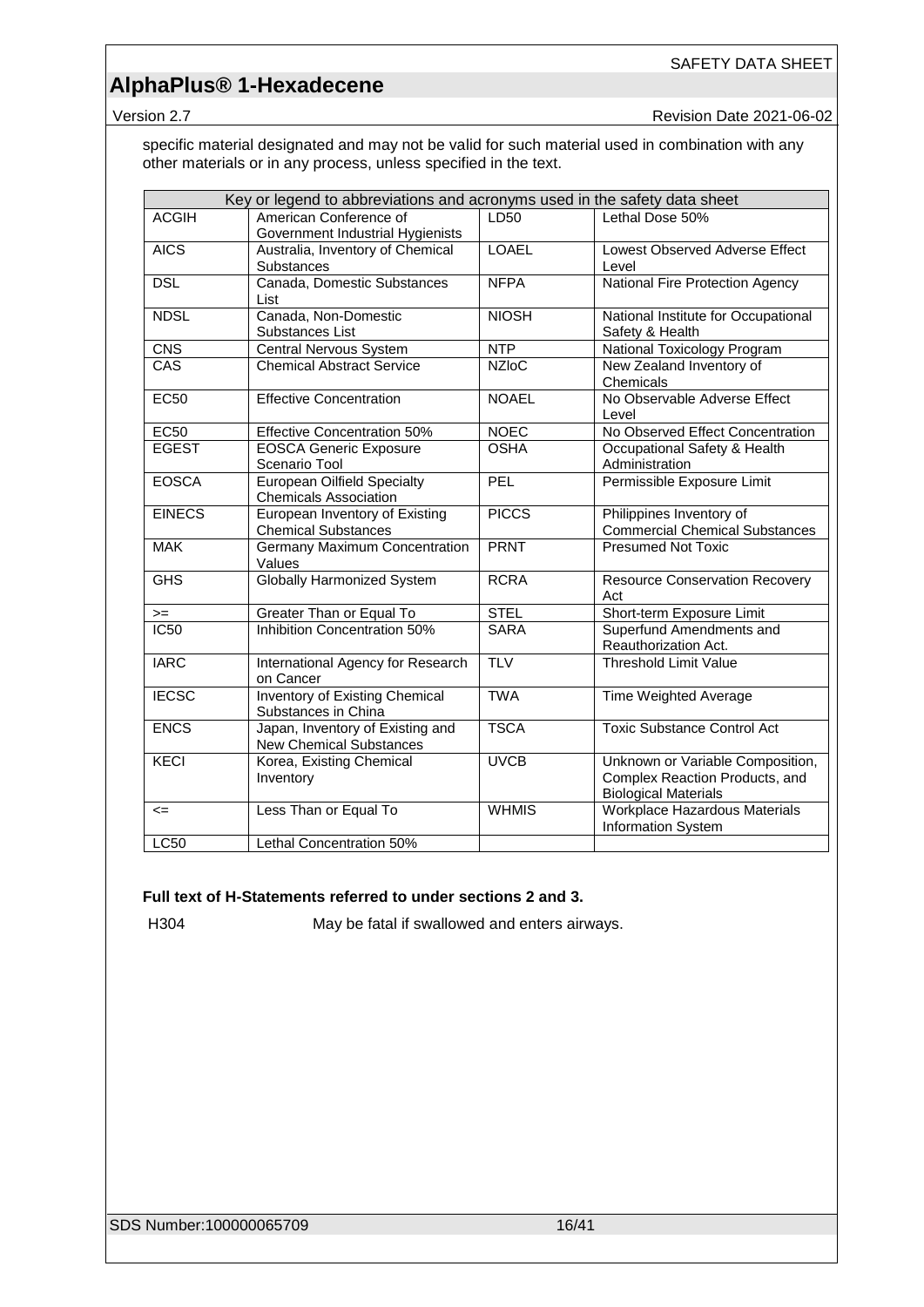**Annex**

SAFETY DATA SHEET

| 1. Short title of Exposure Scenario: Manufacture                                                                                                                                                                                                                                                                                                                                                                                                                                                                           |                                                                                                                                                                                                                                                                                                                   |  |
|----------------------------------------------------------------------------------------------------------------------------------------------------------------------------------------------------------------------------------------------------------------------------------------------------------------------------------------------------------------------------------------------------------------------------------------------------------------------------------------------------------------------------|-------------------------------------------------------------------------------------------------------------------------------------------------------------------------------------------------------------------------------------------------------------------------------------------------------------------|--|
| Main User Groups                                                                                                                                                                                                                                                                                                                                                                                                                                                                                                           | <b>SU 3:</b> Industrial uses: Uses of substances as such or in                                                                                                                                                                                                                                                    |  |
| Sector of use                                                                                                                                                                                                                                                                                                                                                                                                                                                                                                              | preparations at industrial sites<br>SU3, SU8, SU9: Industrial Manufacturing (all), Manufacture of<br>bulk, large scale chemicals (including petroleum products),                                                                                                                                                  |  |
| Process category                                                                                                                                                                                                                                                                                                                                                                                                                                                                                                           | Manufacture of fine chemicals<br>PROC1: Use in closed process, no likelihood of exposure<br>PROC2: Use in closed, continuous process with occasional<br>controlled exposure<br>PROC3: Use in closed batch process (synthesis or<br>formulation)<br><b>PROC4:</b> Use in batch and other process (synthesis) where |  |
|                                                                                                                                                                                                                                                                                                                                                                                                                                                                                                                            | opportunity for exposure arises<br>PROC8a: Transfer of substance or preparation<br>(charging/discharging) from/to vessels/large containers at<br>non-dedicated facilities<br><b>PROC8b:</b> Transfer of substance or preparation (charging/<br>discharging) from/ to vessels/ large containers at dedicated       |  |
|                                                                                                                                                                                                                                                                                                                                                                                                                                                                                                                            | facilities<br><b>PROC15:</b> Use as laboratory reagent                                                                                                                                                                                                                                                            |  |
| Environmental release category                                                                                                                                                                                                                                                                                                                                                                                                                                                                                             | ERC1, ERC4: Manufacture of substances, Industrial use of<br>processing aids in processes and products, not becoming part<br>of articles                                                                                                                                                                           |  |
| Further information                                                                                                                                                                                                                                                                                                                                                                                                                                                                                                        | Manufacture of the substance or use as a process chemical or<br>extraction agent. Includes recycling/ recovery, material<br>transfers, storage, maintenance and loading (including marine<br>vessel/barge, road/rail car and bulk container), sampling and<br>associated laboratory activities                    |  |
|                                                                                                                                                                                                                                                                                                                                                                                                                                                                                                                            |                                                                                                                                                                                                                                                                                                                   |  |
| products, not becoming part of articles                                                                                                                                                                                                                                                                                                                                                                                                                                                                                    | 2.1 Contributing scenario controlling environmental exposure for:ERC1, ERC4:<br>Manufacture of substances, Industrial use of processing aids in processes and                                                                                                                                                     |  |
|                                                                                                                                                                                                                                                                                                                                                                                                                                                                                                                            |                                                                                                                                                                                                                                                                                                                   |  |
| Technical conditions and measures / Organizational measures<br>Remarks                                                                                                                                                                                                                                                                                                                                                                                                                                                     | : Not applicable                                                                                                                                                                                                                                                                                                  |  |
|                                                                                                                                                                                                                                                                                                                                                                                                                                                                                                                            |                                                                                                                                                                                                                                                                                                                   |  |
| 2.2 Contributing scenario controlling worker exposure for: PROC1, PROC2, PROC3,<br>PROC4, PROC8a, PROC8b, PROC15: Use in closed process, no likelihood of exposure,<br>Use in closed, continuous process with occasional controlled exposure, Use in closed<br>batch process (synthesis or formulation), Use in batch and other process (synthesis)<br>where opportunity for exposure arises, Transfer of substance or preparation<br>(charging/discharging) from/to vessels/large containers at non-dedicated facilities, |                                                                                                                                                                                                                                                                                                                   |  |
|                                                                                                                                                                                                                                                                                                                                                                                                                                                                                                                            |                                                                                                                                                                                                                                                                                                                   |  |
| SDS Number:100000065709                                                                                                                                                                                                                                                                                                                                                                                                                                                                                                    | 17/41                                                                                                                                                                                                                                                                                                             |  |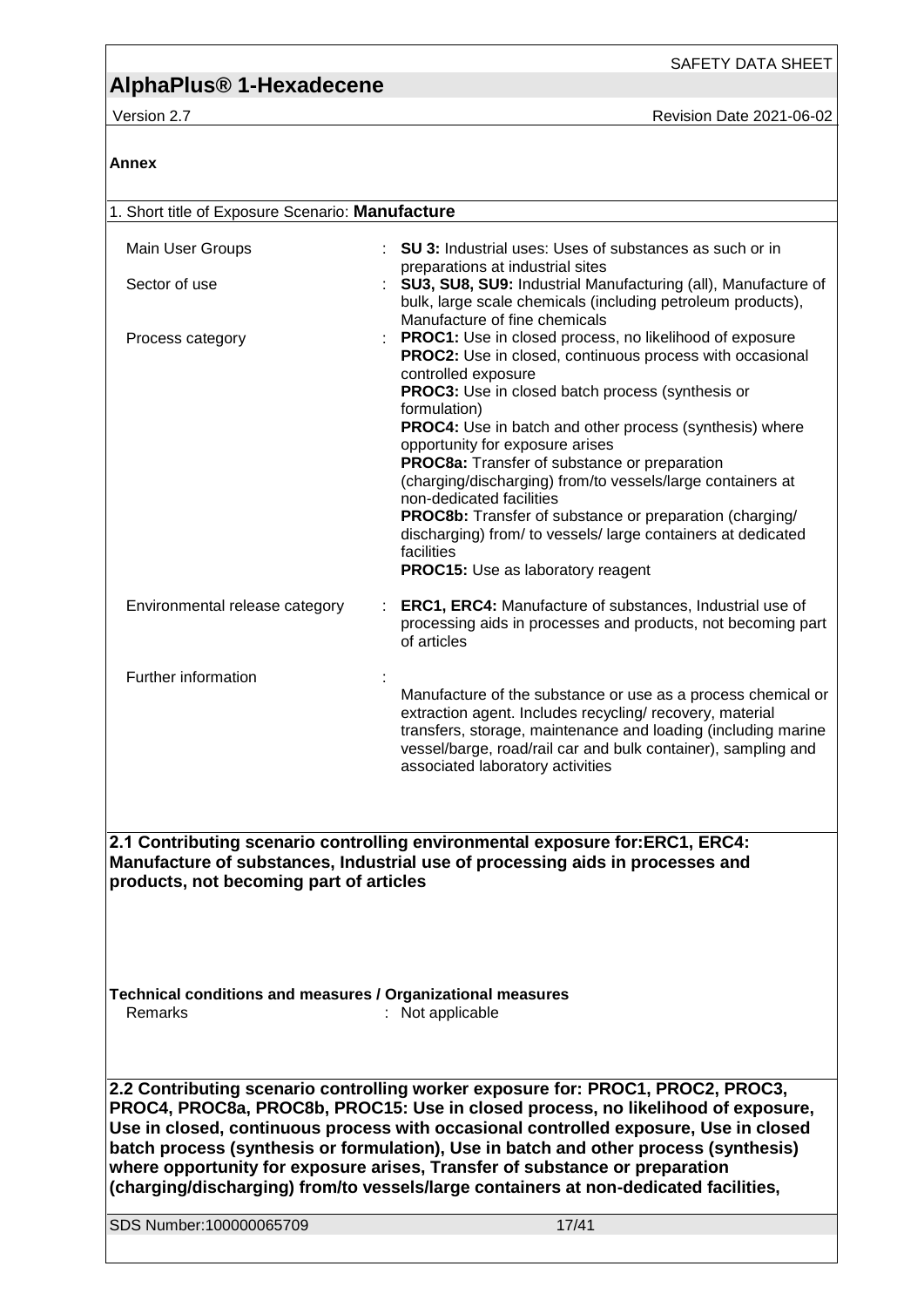## **AlphaPlus® 1-Hexadecene**  Version 2.7 Revision Date 2021-06-02 **Transfer of substance or preparation (charging/ discharging) from/ to vessels/ large containers at dedicated facilities, Use as laboratory reagent Amount used** : Not applicable **3. Exposure estimation and reference to its source** Remarks: Not applicable **4. Guidance to Downstream User to evaluate whether he works inside the boundaries set by the Exposure Scenario** Not applicable 1. Short title of Exposure Scenario: **Use as an intermediate** Main User Groups **: SU 3:** Industrial uses: Uses of substances as such or in preparations at industrial sites Sector of use : **SU3, SU8, SU9:** Industrial Manufacturing (all), Manufacture of bulk, large scale chemicals (including petroleum products), Manufacture of fine chemicals Process category **Example 20**: **PROC1:** Use in closed process, no likelihood of exposure **PROC2:** Use in closed, continuous process with occasional controlled exposure **PROC3:** Use in closed batch process (synthesis or formulation) **PROC4:** Use in batch and other process (synthesis) where opportunity for exposure arises **PROC8a:** Transfer of substance or preparation (charging/discharging) from/to vessels/large containers at non-dedicated facilities **PROC8b:** Transfer of substance or preparation (charging/ discharging) from/ to vessels/ large containers at dedicated facilities **PROC15:** Use as laboratory reagent Environmental release category : **ERC6a:** Industrial use resulting in manufacture of another substance (use of intermediates) Further information : Use of substance as an intermediate (not related to Strictly Controlled Conditions). Includes recycling/ recovery, material transfers, storage, sampling, associated laboratory activities, maintenance and loading (including marine vessel/barge, road/rail car and bulk container). **2.1 Contributing scenario controlling environmental exposure for:ERC6a: Industrial use resulting in manufacture of another substance (use of intermediates)**

SDS Number:100000065709 18/41

SAFETY DATA SHEET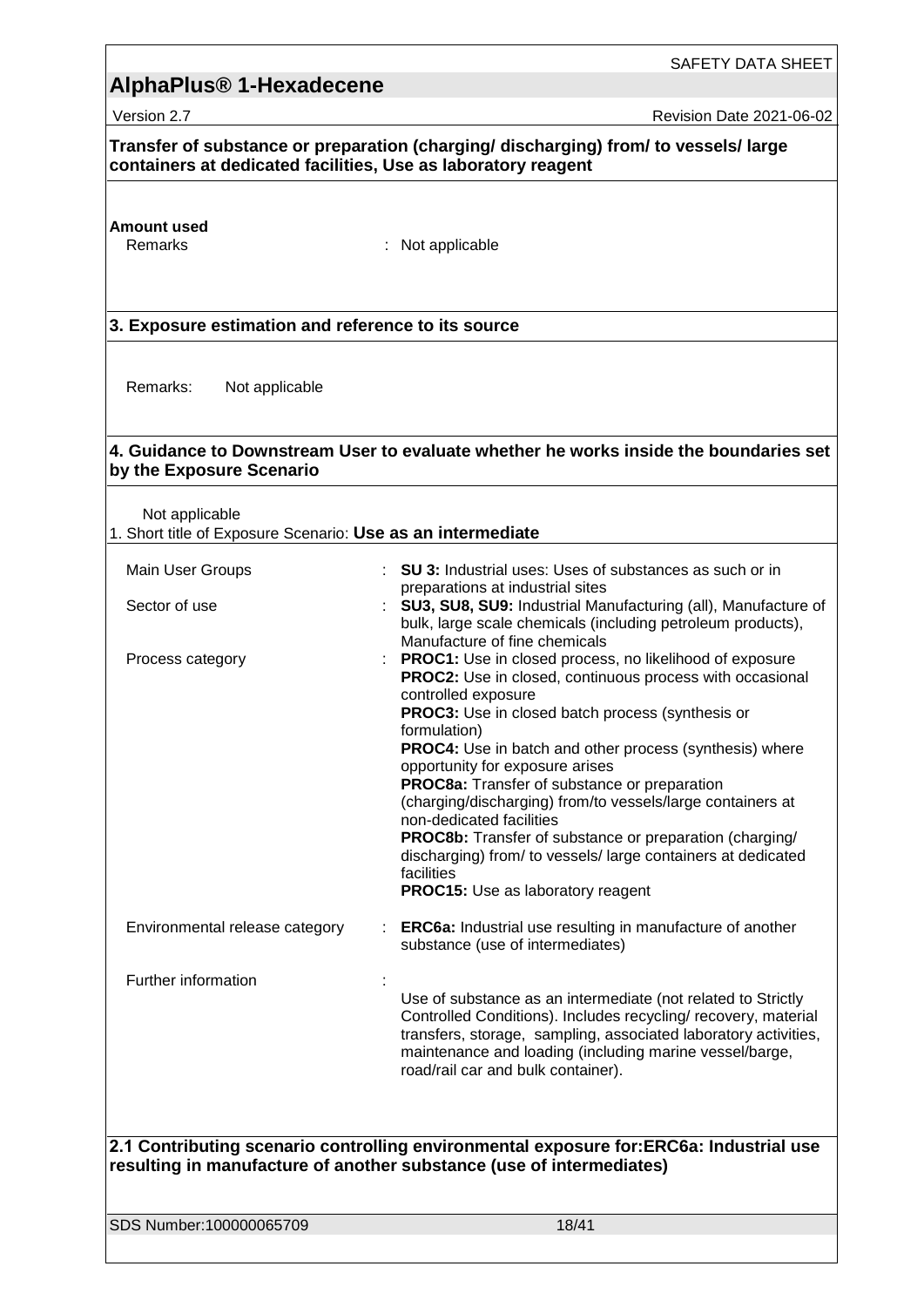|                                                                        | SAFETY DATA SHEET                                                                                                                                                                                                                                                                                                                                                                                                                                                                                                                                                                                                                                                                                                                                                                   |
|------------------------------------------------------------------------|-------------------------------------------------------------------------------------------------------------------------------------------------------------------------------------------------------------------------------------------------------------------------------------------------------------------------------------------------------------------------------------------------------------------------------------------------------------------------------------------------------------------------------------------------------------------------------------------------------------------------------------------------------------------------------------------------------------------------------------------------------------------------------------|
| AlphaPlus <sup>®</sup> 1-Hexadecene                                    |                                                                                                                                                                                                                                                                                                                                                                                                                                                                                                                                                                                                                                                                                                                                                                                     |
| Version 2.7                                                            | <b>Revision Date 2021-06-02</b>                                                                                                                                                                                                                                                                                                                                                                                                                                                                                                                                                                                                                                                                                                                                                     |
| Technical conditions and measures / Organizational measures<br>Remarks | : Not applicable<br>2.2 Contributing scenario controlling worker exposure for: PROC1, PROC2, PROC3,<br>PROC4, PROC8a, PROC8b, PROC15: Use in closed process, no likelihood of exposure,                                                                                                                                                                                                                                                                                                                                                                                                                                                                                                                                                                                             |
|                                                                        | Use in closed, continuous process with occasional controlled exposure, Use in closed<br>batch process (synthesis or formulation), Use in batch and other process (synthesis)<br>where opportunity for exposure arises, Transfer of substance or preparation<br>(charging/discharging) from/to vessels/large containers at non-dedicated facilities,<br>Transfer of substance or preparation (charging/ discharging) from/ to vessels/ large<br>containers at dedicated facilities, Use as laboratory reagent                                                                                                                                                                                                                                                                        |
| <b>Amount used</b><br>Remarks                                          | : Not applicable                                                                                                                                                                                                                                                                                                                                                                                                                                                                                                                                                                                                                                                                                                                                                                    |
| 3. Exposure estimation and reference to its source                     |                                                                                                                                                                                                                                                                                                                                                                                                                                                                                                                                                                                                                                                                                                                                                                                     |
| Remarks:<br>Not applicable                                             | 4. Guidance to Downstream User to evaluate whether he works inside the boundaries set                                                                                                                                                                                                                                                                                                                                                                                                                                                                                                                                                                                                                                                                                               |
| by the Exposure Scenario                                               |                                                                                                                                                                                                                                                                                                                                                                                                                                                                                                                                                                                                                                                                                                                                                                                     |
| Not applicable<br>1. Short title of Exposure Scenario: Formulation     |                                                                                                                                                                                                                                                                                                                                                                                                                                                                                                                                                                                                                                                                                                                                                                                     |
| Main User Groups<br>Sector of use                                      | : SU 3: Industrial uses: Uses of substances as such or in<br>preparations at industrial sites<br>SU3, SU 10: Industrial Manufacturing (all), Formulation<br>[mixing] of preparations and/ or re-packaging (excluding                                                                                                                                                                                                                                                                                                                                                                                                                                                                                                                                                                |
| Process category                                                       | alloys)<br><b>PROC1:</b> Use in closed process, no likelihood of exposure<br><b>PROC2:</b> Use in closed, continuous process with occasional<br>controlled exposure<br>PROC3: Use in closed batch process (synthesis or<br>formulation)<br>PROC4: Use in batch and other process (synthesis) where<br>opportunity for exposure arises<br><b>PROC5:</b> Mixing or blending in batch processes for formulation<br>of mixtures and articles (multistage and/or significant contact)<br>Industrial setting;<br>PROC8a: Transfer of substance or preparation<br>(charging/discharging) from/to vessels/large containers at<br>non-dedicated facilities<br><b>PROC8b:</b> Transfer of substance or preparation (charging/<br>discharging) from/ to vessels/ large containers at dedicated |
| SDS Number:100000065709                                                | 19/41                                                                                                                                                                                                                                                                                                                                                                                                                                                                                                                                                                                                                                                                                                                                                                               |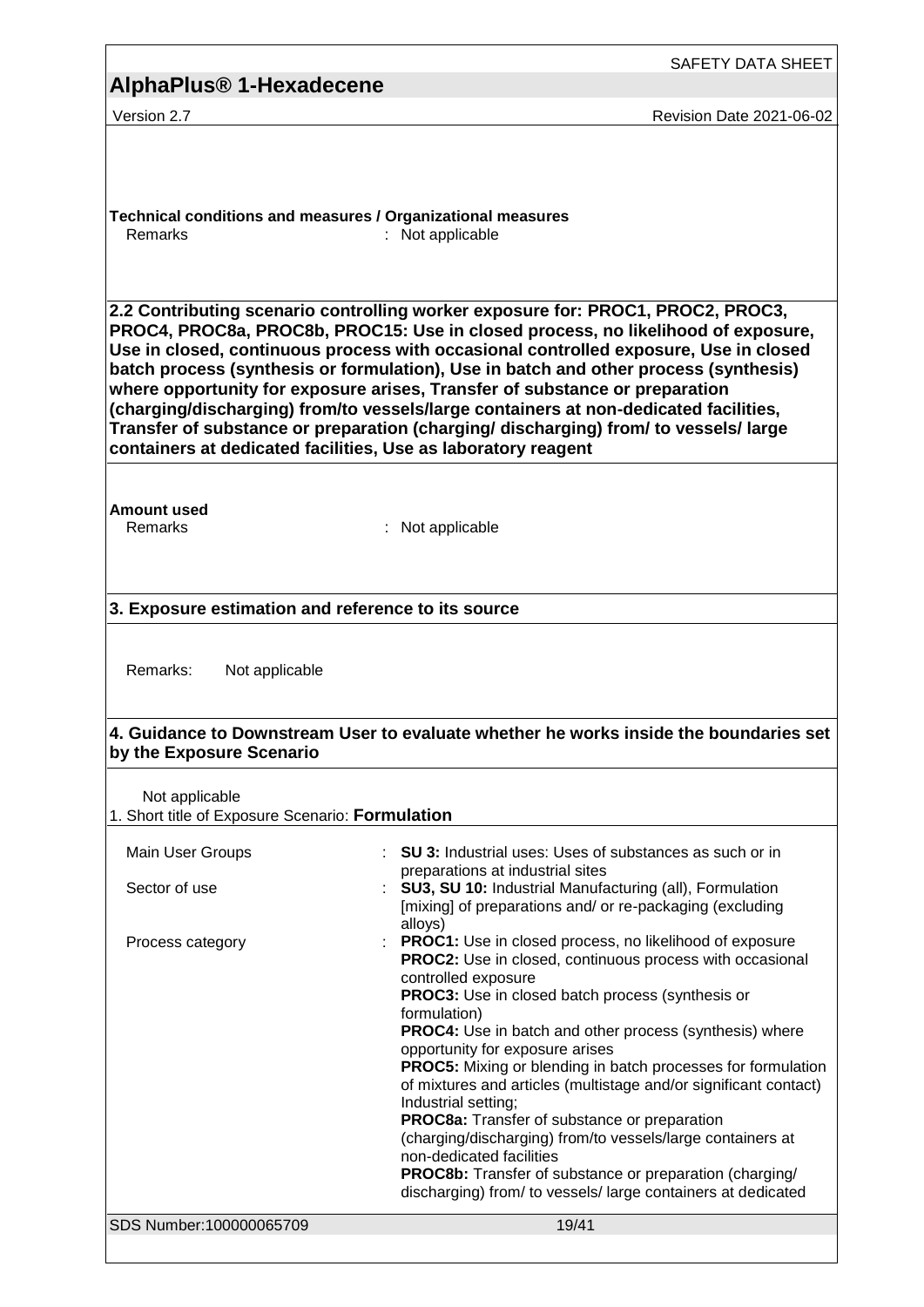| AlphaPlus <sup>®</sup> 1-Hexadecene                                                                                                                                                                                                                                                                                                                                                                                                                                                                                                                                                                                                                                                                                                                                                                                                                                                                                                                                                                                                                                     | SAFETY DATA SHEET                                                                                                                                                                                                                                                                                             |  |
|-------------------------------------------------------------------------------------------------------------------------------------------------------------------------------------------------------------------------------------------------------------------------------------------------------------------------------------------------------------------------------------------------------------------------------------------------------------------------------------------------------------------------------------------------------------------------------------------------------------------------------------------------------------------------------------------------------------------------------------------------------------------------------------------------------------------------------------------------------------------------------------------------------------------------------------------------------------------------------------------------------------------------------------------------------------------------|---------------------------------------------------------------------------------------------------------------------------------------------------------------------------------------------------------------------------------------------------------------------------------------------------------------|--|
| Version 2.7                                                                                                                                                                                                                                                                                                                                                                                                                                                                                                                                                                                                                                                                                                                                                                                                                                                                                                                                                                                                                                                             | Revision Date 2021-06-02                                                                                                                                                                                                                                                                                      |  |
|                                                                                                                                                                                                                                                                                                                                                                                                                                                                                                                                                                                                                                                                                                                                                                                                                                                                                                                                                                                                                                                                         | facilities<br><b>PROC9:</b> Transfer of substance or preparation into small<br>containers (dedicated filling line, including weighing)<br><b>PROC14:</b> Production of mixtures or articles by tabletting,<br>compression, extrusion, pelletization; Industrial setting;<br>PROC15: Use as laboratory reagent |  |
| Environmental release category<br>Further information                                                                                                                                                                                                                                                                                                                                                                                                                                                                                                                                                                                                                                                                                                                                                                                                                                                                                                                                                                                                                   | <b>ERC2:</b> Formulation of preparations<br>Formulation, packing and re-packing of the substance and its<br>mixtures in batch or continuous operations, including storage,<br>materials transfers, mixing, tabletting, compression,<br>pelletisation, extrusion, large and small scale packing,               |  |
| preparations                                                                                                                                                                                                                                                                                                                                                                                                                                                                                                                                                                                                                                                                                                                                                                                                                                                                                                                                                                                                                                                            | sampling, maintenance and associated laboratory activities.<br>2.1 Contributing scenario controlling environmental exposure for:ERC2: Formulation of                                                                                                                                                          |  |
| Technical conditions and measures / Organizational measures<br>Remarks                                                                                                                                                                                                                                                                                                                                                                                                                                                                                                                                                                                                                                                                                                                                                                                                                                                                                                                                                                                                  | : Not applicable                                                                                                                                                                                                                                                                                              |  |
| 2.2 Contributing scenario controlling worker exposure for: PROC1, PROC2, PROC3,<br>PROC4,, PROC8a, PROC8b, PROC9, PROC14, PROC15: Use in closed process, no<br>likelihood of exposure, Use in closed, continuous process with occasional controlled<br>exposure, Use in closed batch process (synthesis or formulation), Use in batch and<br>other process (synthesis) where opportunity for exposure arises, PROC 5: Mixing or<br>blending in batch processes for formulation of preparations and articles (multistage<br>and/or significant contact), Transfer of substance or preparation (charging/discharging)<br>from/to vessels/large containers at non-dedicated facilities, Transfer of substance or<br>preparation (charging/discharging) from/to vessels/large containers at dedicated<br>facilities, Transfer of substance or preparation into small containers (dedicated filling<br>line, including weighing), Production of mixtures or articles by tabletting, compression,<br>extrusion, pelletization; Industrial setting;, Use as laboratory reagent |                                                                                                                                                                                                                                                                                                               |  |
| <b>Amount used</b><br>Remarks                                                                                                                                                                                                                                                                                                                                                                                                                                                                                                                                                                                                                                                                                                                                                                                                                                                                                                                                                                                                                                           | : Not applicable                                                                                                                                                                                                                                                                                              |  |
| 3. Exposure estimation and reference to its source                                                                                                                                                                                                                                                                                                                                                                                                                                                                                                                                                                                                                                                                                                                                                                                                                                                                                                                                                                                                                      |                                                                                                                                                                                                                                                                                                               |  |
| Remarks:<br>Not applicable                                                                                                                                                                                                                                                                                                                                                                                                                                                                                                                                                                                                                                                                                                                                                                                                                                                                                                                                                                                                                                              |                                                                                                                                                                                                                                                                                                               |  |
| SDS Number:100000065709                                                                                                                                                                                                                                                                                                                                                                                                                                                                                                                                                                                                                                                                                                                                                                                                                                                                                                                                                                                                                                                 | 4. Guidance to Downstream User to evaluate whether he works inside the boundaries set<br>20/41                                                                                                                                                                                                                |  |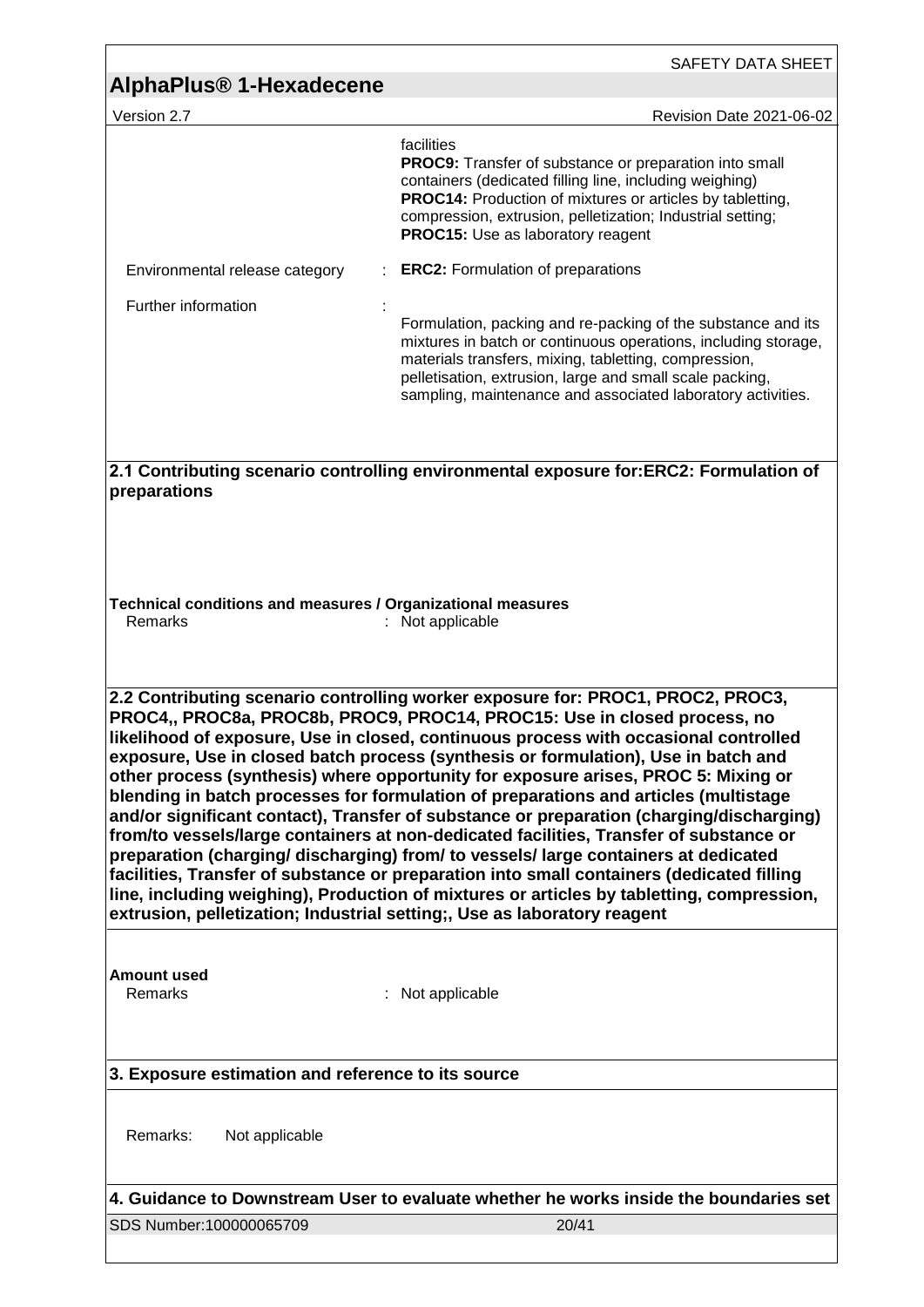# **AlphaPlus® 1-Hexadecene**

Version 2.7 Revision Date 2021-06-02

### **by the Exposure Scenario**

| Not applicable<br>1. Short title of Exposure Scenario: Use in coatings - industrial                                                                                  |                                                                                                                                                                                                                                                                                                                                                                                                                                                                                                                                                                                                                                                                                                                                                                                                                                                                                                                                                                                                                                                                                                                                                                                                                                                                                                                                                                                             |  |
|----------------------------------------------------------------------------------------------------------------------------------------------------------------------|---------------------------------------------------------------------------------------------------------------------------------------------------------------------------------------------------------------------------------------------------------------------------------------------------------------------------------------------------------------------------------------------------------------------------------------------------------------------------------------------------------------------------------------------------------------------------------------------------------------------------------------------------------------------------------------------------------------------------------------------------------------------------------------------------------------------------------------------------------------------------------------------------------------------------------------------------------------------------------------------------------------------------------------------------------------------------------------------------------------------------------------------------------------------------------------------------------------------------------------------------------------------------------------------------------------------------------------------------------------------------------------------|--|
| Main User Groups<br>Sector of use<br>Process category                                                                                                                | SU 3: Industrial uses: Uses of substances as such or in<br>preparations at industrial sites<br><b>SU3: Industrial Manufacturing (all)</b><br>PROC1: Use in closed process, no likelihood of exposure<br><b>PROC2:</b> Use in closed, continuous process with occasional<br>controlled exposure<br>PROC3: Use in closed batch process (synthesis or<br>formulation)<br><b>PROC4:</b> Use in batch and other process (synthesis) where<br>opportunity for exposure arises<br><b>PROC5:</b> Mixing or blending in batch processes for formulation<br>of mixtures and articles (multistage and/or significant contact)<br>Industrial setting;<br><b>PROC7:</b> Industrial spraying<br>PROC8a: Transfer of substance or preparation<br>(charging/discharging) from/to vessels/large containers at<br>non-dedicated facilities<br>PROC8b: Transfer of substance or preparation (charging/<br>discharging) from/ to vessels/ large containers at dedicated<br>facilities<br><b>PROC9:</b> Transfer of substance or preparation into small<br>containers (dedicated filling line, including weighing)<br><b>PROC10:</b> Roller application or brushing<br><b>PROC13:</b> Treatment of articles by dipping and pouring<br><b>PROC14:</b> Production of mixtures or articles by tabletting,<br>compression, extrusion, pelletization; Industrial setting;<br><b>PROC15:</b> Use as laboratory reagent |  |
| Environmental release category                                                                                                                                       | <b>ERC4:</b> Industrial use of processing aids in processes and<br>products, not becoming part of articles                                                                                                                                                                                                                                                                                                                                                                                                                                                                                                                                                                                                                                                                                                                                                                                                                                                                                                                                                                                                                                                                                                                                                                                                                                                                                  |  |
| Further information                                                                                                                                                  | Covers the use in coatings (paints, inks, adhesives, etc)<br>including exposures during use (including materials receipt,<br>storage, preparation and transfer from bulk and semi-bulk,<br>application by spray, roller, spreader, dip, flow, fluidised bed<br>on production lines and film formation) and equipment<br>cleaning, maintenance and associated laboratory activities.                                                                                                                                                                                                                                                                                                                                                                                                                                                                                                                                                                                                                                                                                                                                                                                                                                                                                                                                                                                                         |  |
| 2.1 Contributing scenario controlling environmental exposure for:ERC4: Industrial use of<br>processing aids in processes and products, not becoming part of articles |                                                                                                                                                                                                                                                                                                                                                                                                                                                                                                                                                                                                                                                                                                                                                                                                                                                                                                                                                                                                                                                                                                                                                                                                                                                                                                                                                                                             |  |
| Technical conditions and measures / Organizational measures<br>Remarks                                                                                               | : Not applicable                                                                                                                                                                                                                                                                                                                                                                                                                                                                                                                                                                                                                                                                                                                                                                                                                                                                                                                                                                                                                                                                                                                                                                                                                                                                                                                                                                            |  |
| SDS Number:100000065709                                                                                                                                              | 21/41                                                                                                                                                                                                                                                                                                                                                                                                                                                                                                                                                                                                                                                                                                                                                                                                                                                                                                                                                                                                                                                                                                                                                                                                                                                                                                                                                                                       |  |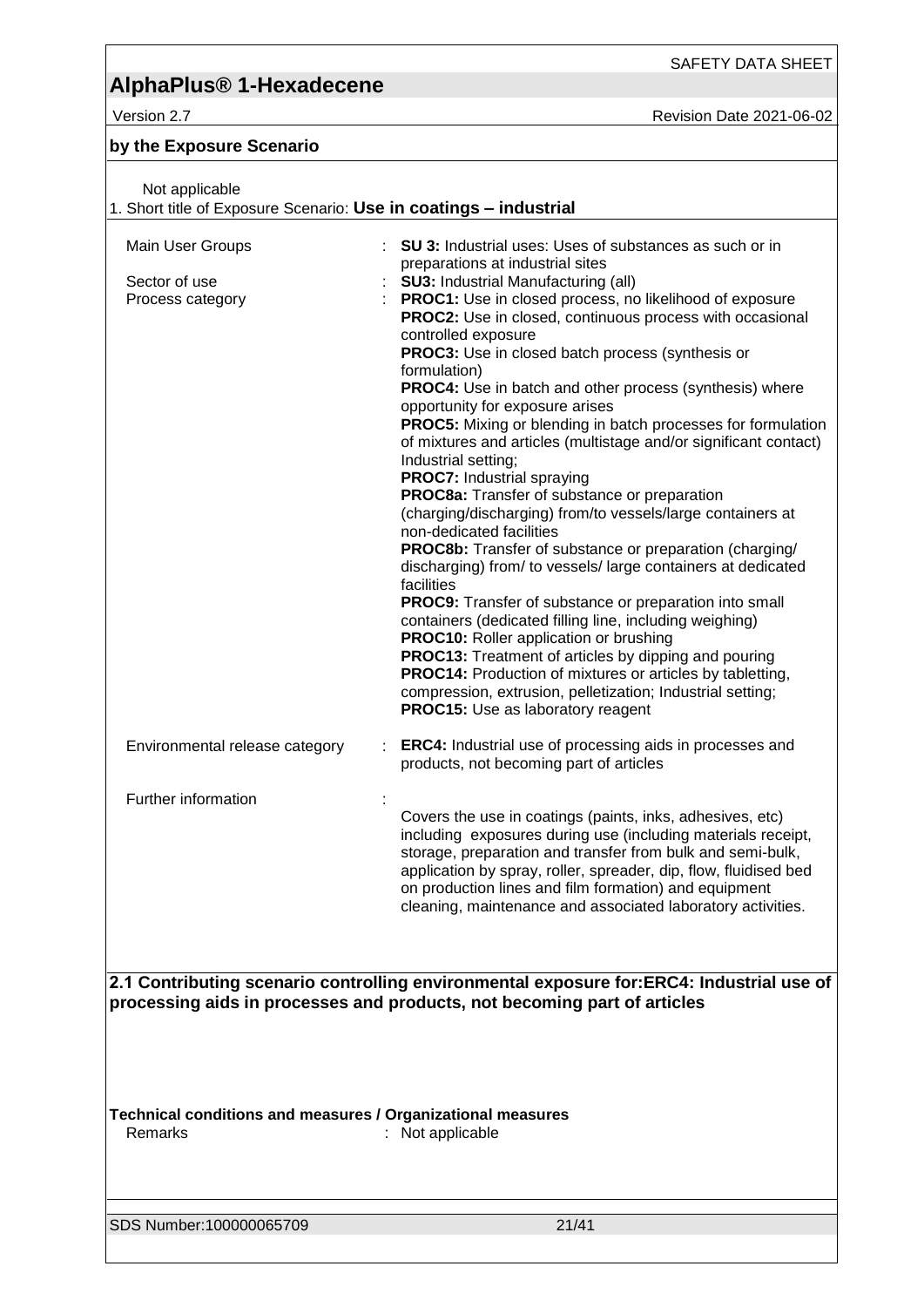Version 2.7 **New Search 2021-06-02** Revision Date 2021-06-02

**2.2 Contributing scenario controlling worker exposure for: PROC1, PROC2, PROC3, PROC4,, PROC7, PROC8a, PROC8b, PROC9, PROC10, PROC13, PROC14, PROC15: Use in closed process, no likelihood of exposure, Use in closed, continuous process with occasional controlled exposure, Use in closed batch process (synthesis or formulation), Use in batch and other process (synthesis) where opportunity for exposure arises, PROC 5: Mixing or blending in batch processes for formulation of preparations and articles (multistage and/or significant contact), Industrial spraying, Transfer of substance or preparation (charging/discharging) from/to vessels/large containers at non-dedicated facilities, Transfer of substance or preparation (charging/ discharging) from/ to vessels/ large containers at dedicated facilities, Transfer of substance or preparation into small containers (dedicated filling line, including weighing), Roller application or brushing, Treatment of articles by dipping and pouring, Production of mixtures or articles by tabletting, compression, extrusion, pelletization; Industrial setting;, Use as laboratory reagent**

**Amount used**

Remarks : Not applicable

### **3. Exposure estimation and reference to its source**

Remarks: Not applicable

### **4. Guidance to Downstream User to evaluate whether he works inside the boundaries set by the Exposure Scenario**

Not applicable

| 1. Short title of Exposure Scenario: Use in coatings - professional |  |  |  |
|---------------------------------------------------------------------|--|--|--|
|---------------------------------------------------------------------|--|--|--|

| Main User Groups        | : SU 22: Professional uses: Public domain (administration,<br>education, entertainment, services, craftsmen)                                                                                                        |
|-------------------------|---------------------------------------------------------------------------------------------------------------------------------------------------------------------------------------------------------------------|
| Sector of use           | : SU 22: Professional uses: Public domain (administration,<br>education, entertainment, services, craftsmen)                                                                                                        |
| Process category        | <b>PROC1:</b> Use in closed process, no likelihood of exposure<br><b>PROC2:</b> Use in closed, continuous process with occasional<br>controlled exposure<br><b>PROC3:</b> Use in closed batch process (synthesis or |
|                         | formulation)<br><b>PROC4:</b> Use in batch and other process (synthesis) where<br>opportunity for exposure arises                                                                                                   |
|                         | <b>PROC5:</b> Mixing or blending in batch processes for formulation<br>of mixtures and articles (multistage and/or significant contact)<br>Industrial setting;                                                      |
|                         | PROC8a: Transfer of substance or preparation<br>(charging/discharging) from/to vessels/large containers at<br>non-dedicated facilities                                                                              |
|                         | <b>PROC8b:</b> Transfer of substance or preparation (charging/<br>discharging) from/ to vessels/large containers at dedicated<br>facilities                                                                         |
|                         | <b>PROC10:</b> Roller application or brushing<br><b>PROC11:</b> Non industrial spraying<br><b>PROC13:</b> Treatment of articles by dipping and pouring                                                              |
| SDS Number:100000065709 | 22/41                                                                                                                                                                                                               |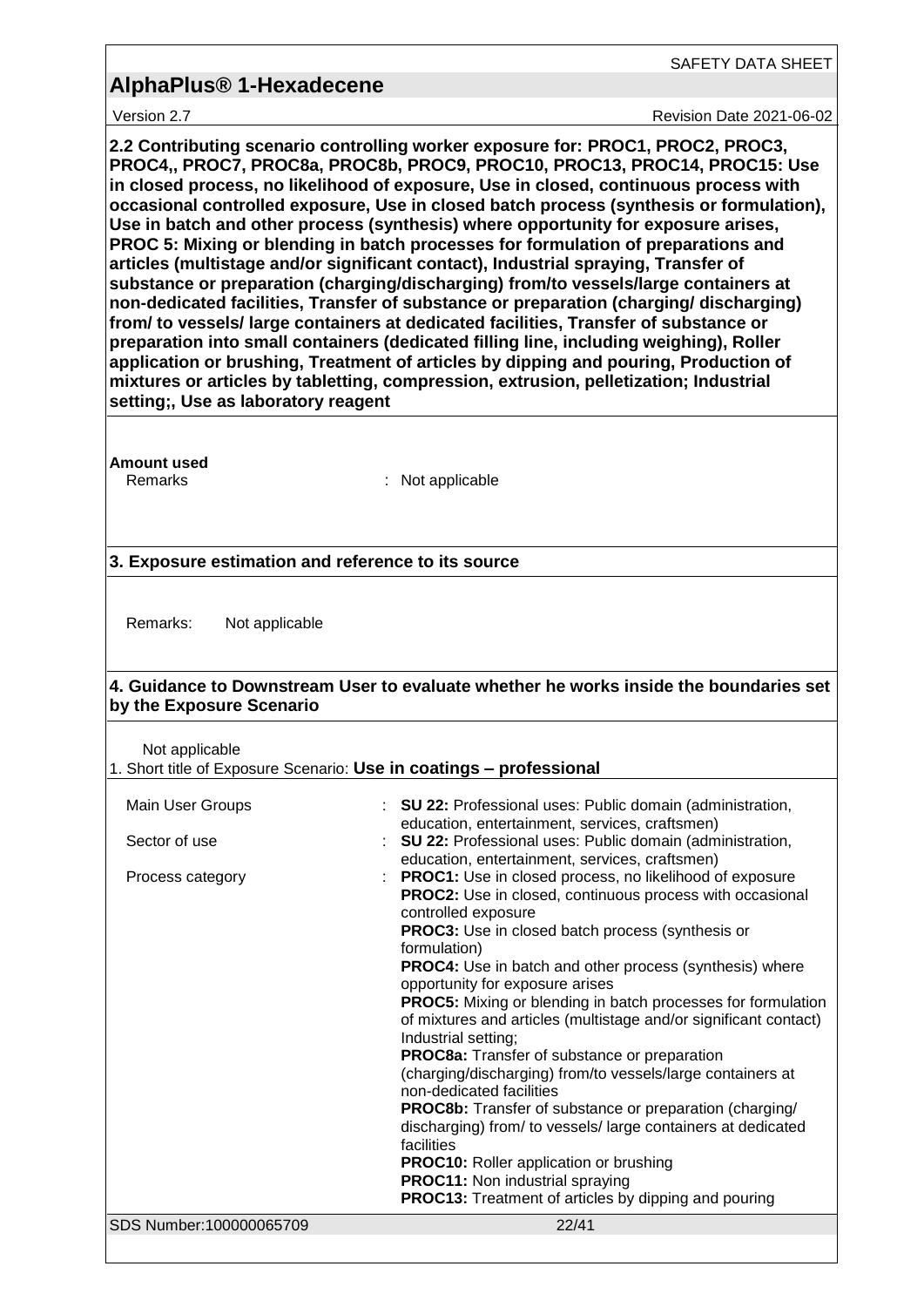|                                                                                                                                                                                                                                                                                                                                                                                                                                                                                                                                                                                                                                                                                                                                                                                                                                                                                                                                                                                                                                     | SAFETY DATA SHEET                                                                                                                                                                                                                                                                                                                                                         |  |
|-------------------------------------------------------------------------------------------------------------------------------------------------------------------------------------------------------------------------------------------------------------------------------------------------------------------------------------------------------------------------------------------------------------------------------------------------------------------------------------------------------------------------------------------------------------------------------------------------------------------------------------------------------------------------------------------------------------------------------------------------------------------------------------------------------------------------------------------------------------------------------------------------------------------------------------------------------------------------------------------------------------------------------------|---------------------------------------------------------------------------------------------------------------------------------------------------------------------------------------------------------------------------------------------------------------------------------------------------------------------------------------------------------------------------|--|
| AlphaPlus <sup>®</sup> 1-Hexadecene                                                                                                                                                                                                                                                                                                                                                                                                                                                                                                                                                                                                                                                                                                                                                                                                                                                                                                                                                                                                 |                                                                                                                                                                                                                                                                                                                                                                           |  |
| Version 2.7                                                                                                                                                                                                                                                                                                                                                                                                                                                                                                                                                                                                                                                                                                                                                                                                                                                                                                                                                                                                                         | Revision Date 2021-06-02                                                                                                                                                                                                                                                                                                                                                  |  |
|                                                                                                                                                                                                                                                                                                                                                                                                                                                                                                                                                                                                                                                                                                                                                                                                                                                                                                                                                                                                                                     | <b>PROC15:</b> Use as laboratory reagent<br><b>PROC19:</b> Hand-mixing with intimate contact and only PPE<br>available                                                                                                                                                                                                                                                    |  |
| Environmental release category                                                                                                                                                                                                                                                                                                                                                                                                                                                                                                                                                                                                                                                                                                                                                                                                                                                                                                                                                                                                      | <b>ERC8a, ERC8d:</b> Wide dispersive indoor use of processing<br>aids in open systems, Wide dispersive outdoor use of<br>processing aids in open systems                                                                                                                                                                                                                  |  |
| Further information                                                                                                                                                                                                                                                                                                                                                                                                                                                                                                                                                                                                                                                                                                                                                                                                                                                                                                                                                                                                                 |                                                                                                                                                                                                                                                                                                                                                                           |  |
|                                                                                                                                                                                                                                                                                                                                                                                                                                                                                                                                                                                                                                                                                                                                                                                                                                                                                                                                                                                                                                     | Covers the use in coatings (paints, inks, adhesives, etc)<br>including exposures during use (including materials receipt,<br>storage, preparation and transfer from bulk and semi-bulk,<br>application by spray, roller, brush, spreader by hand or similar<br>methods, and film formation), and equipment cleaning,<br>maintenance and associated laboratory activities. |  |
|                                                                                                                                                                                                                                                                                                                                                                                                                                                                                                                                                                                                                                                                                                                                                                                                                                                                                                                                                                                                                                     |                                                                                                                                                                                                                                                                                                                                                                           |  |
| of processing aids in open systems                                                                                                                                                                                                                                                                                                                                                                                                                                                                                                                                                                                                                                                                                                                                                                                                                                                                                                                                                                                                  | 2.1 Contributing scenario controlling environmental exposure for:ERC8a, ERC8d: Wide<br>dispersive indoor use of processing aids in open systems, Wide dispersive outdoor use                                                                                                                                                                                              |  |
| Technical conditions and measures / Organizational measures                                                                                                                                                                                                                                                                                                                                                                                                                                                                                                                                                                                                                                                                                                                                                                                                                                                                                                                                                                         |                                                                                                                                                                                                                                                                                                                                                                           |  |
| Remarks                                                                                                                                                                                                                                                                                                                                                                                                                                                                                                                                                                                                                                                                                                                                                                                                                                                                                                                                                                                                                             | : Not applicable                                                                                                                                                                                                                                                                                                                                                          |  |
| 2.2 Contributing scenario controlling worker exposure for: PROC1, PROC2, PROC3,<br>PROC4,, PROC8a, PROC8b, PROC10, PROC11, PROC13, PROC15, PROC19: Use in<br>closed process, no likelihood of exposure, Use in closed, continuous process with<br>occasional controlled exposure, Use in closed batch process (synthesis or formulation),<br>Use in batch and other process (synthesis) where opportunity for exposure arises,<br>PROC 5: Mixing or blending in batch processes for formulation of preparations and<br>articles (multistage and/or significant contact), Transfer of substance or preparation<br>(charging/discharging) from/to vessels/large containers at non-dedicated facilities,<br>Transfer of substance or preparation (charging/discharging) from/ to vessels/large<br>containers at dedicated facilities, Roller application or brushing, Non industrial spraying,<br>Treatment of articles by dipping and pouring, Use as laboratory reagent, Hand-mixing<br>with intimate contact and only PPE available |                                                                                                                                                                                                                                                                                                                                                                           |  |
|                                                                                                                                                                                                                                                                                                                                                                                                                                                                                                                                                                                                                                                                                                                                                                                                                                                                                                                                                                                                                                     |                                                                                                                                                                                                                                                                                                                                                                           |  |
| <b>Amount used</b><br>Remarks                                                                                                                                                                                                                                                                                                                                                                                                                                                                                                                                                                                                                                                                                                                                                                                                                                                                                                                                                                                                       | : Not applicable                                                                                                                                                                                                                                                                                                                                                          |  |
| 3. Exposure estimation and reference to its source                                                                                                                                                                                                                                                                                                                                                                                                                                                                                                                                                                                                                                                                                                                                                                                                                                                                                                                                                                                  |                                                                                                                                                                                                                                                                                                                                                                           |  |
|                                                                                                                                                                                                                                                                                                                                                                                                                                                                                                                                                                                                                                                                                                                                                                                                                                                                                                                                                                                                                                     |                                                                                                                                                                                                                                                                                                                                                                           |  |
| Remarks:<br>Not applicable                                                                                                                                                                                                                                                                                                                                                                                                                                                                                                                                                                                                                                                                                                                                                                                                                                                                                                                                                                                                          |                                                                                                                                                                                                                                                                                                                                                                           |  |
| SDS Number:100000065709                                                                                                                                                                                                                                                                                                                                                                                                                                                                                                                                                                                                                                                                                                                                                                                                                                                                                                                                                                                                             | 23/41                                                                                                                                                                                                                                                                                                                                                                     |  |
|                                                                                                                                                                                                                                                                                                                                                                                                                                                                                                                                                                                                                                                                                                                                                                                                                                                                                                                                                                                                                                     |                                                                                                                                                                                                                                                                                                                                                                           |  |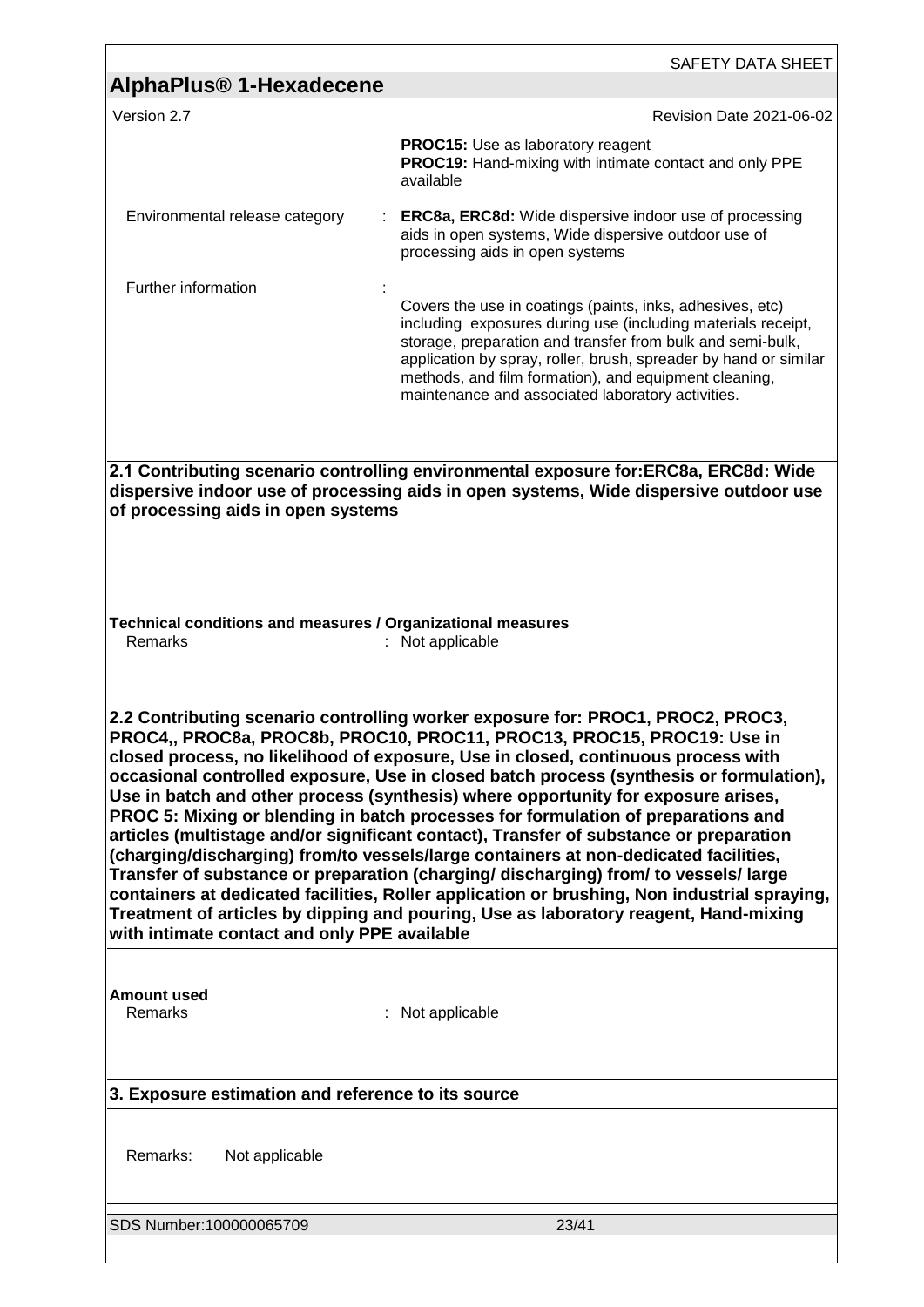| by the Exposure Scenario                                                          | 4. Guidance to Downstream User to evaluate whether he works inside the boundaries set                                                                                                                                                                                                                                                                                                                                                                                                                                                                                                                                                  |
|-----------------------------------------------------------------------------------|----------------------------------------------------------------------------------------------------------------------------------------------------------------------------------------------------------------------------------------------------------------------------------------------------------------------------------------------------------------------------------------------------------------------------------------------------------------------------------------------------------------------------------------------------------------------------------------------------------------------------------------|
| Not applicable<br>1. Short title of Exposure Scenario: Use in Coatings - Consumer |                                                                                                                                                                                                                                                                                                                                                                                                                                                                                                                                                                                                                                        |
| Main User Groups                                                                  | : SU 21: Consumer uses: Private households $(=$ general public                                                                                                                                                                                                                                                                                                                                                                                                                                                                                                                                                                         |
| Sector of use                                                                     | = consumers)<br><b>SU 21:</b> Consumer uses: Private households $(=$ general public                                                                                                                                                                                                                                                                                                                                                                                                                                                                                                                                                    |
| Product category                                                                  | = consumers)<br>PC1: Adhesives, sealants<br>PC4: Anti-Freeze and de-icing products<br>PC8: Biocidal products (e.g. Disinfectants, pest control)<br>PC9a: Coatings and paints, thinners, paint removers<br>PC9b: Fillers, putties, plasters, modelling clay<br>PC9c: Finger paints<br>PC15: Non-metal-surface treatment products<br><b>PC18:</b> Ink and toners<br>PC23: Leather tanning, dye, finishing, impregnation and care<br>products<br>PC24: Lubricants, greases, release products<br>PC31: Polishes and wax blends<br>PC34: Textile dyes, finishing and impregnating products;<br>including bleaches and other processing aids |
| Environmental release category                                                    | <b>ERC8a, ERC8d:</b> Wide dispersive indoor use of processing<br>aids in open systems, Wide dispersive outdoor use of<br>processing aids in open systems                                                                                                                                                                                                                                                                                                                                                                                                                                                                               |
| Further information                                                               | Covers the use in coatings (paints, inks, adhesives, etc)<br>including exposures during use (including product transfer<br>and preparation, application by brush, spray by hand or similar<br>methods) and equipment cleaning.                                                                                                                                                                                                                                                                                                                                                                                                         |
| of processing aids in open systems                                                | 2.1 Contributing scenario controlling environmental exposure for: ERC8a, ERC8d: Wide<br>dispersive indoor use of processing aids in open systems, Wide dispersive outdoor use                                                                                                                                                                                                                                                                                                                                                                                                                                                          |
| Technical conditions and measures / Organizational measures<br>Remarks            | : Not applicable                                                                                                                                                                                                                                                                                                                                                                                                                                                                                                                                                                                                                       |
|                                                                                   |                                                                                                                                                                                                                                                                                                                                                                                                                                                                                                                                                                                                                                        |
| SDS Number:100000065709                                                           | 24/41                                                                                                                                                                                                                                                                                                                                                                                                                                                                                                                                                                                                                                  |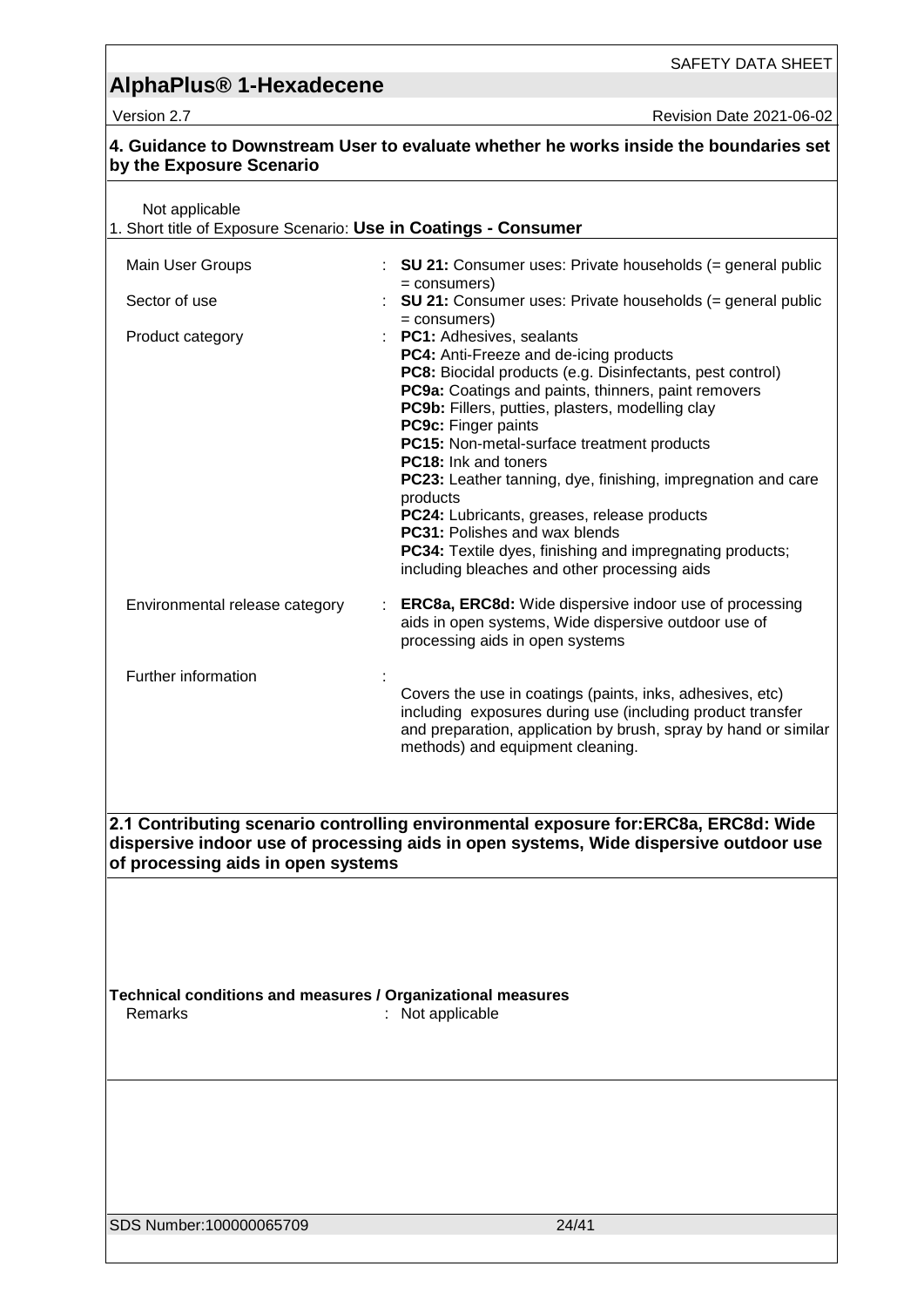|                                                                                                                                                                                                                                                                                                                                                                                                                                                                                                                                                                                                                                                                                                                  | SAFETY DATA SHEET                                                                                                                                                                                                                                                                                                                                                                                                                                                                                                                                                                                                                                                                                                                                                                                                                                                                                                                                                                                                                                                                                                                                                                             |  |
|------------------------------------------------------------------------------------------------------------------------------------------------------------------------------------------------------------------------------------------------------------------------------------------------------------------------------------------------------------------------------------------------------------------------------------------------------------------------------------------------------------------------------------------------------------------------------------------------------------------------------------------------------------------------------------------------------------------|-----------------------------------------------------------------------------------------------------------------------------------------------------------------------------------------------------------------------------------------------------------------------------------------------------------------------------------------------------------------------------------------------------------------------------------------------------------------------------------------------------------------------------------------------------------------------------------------------------------------------------------------------------------------------------------------------------------------------------------------------------------------------------------------------------------------------------------------------------------------------------------------------------------------------------------------------------------------------------------------------------------------------------------------------------------------------------------------------------------------------------------------------------------------------------------------------|--|
| <b>AlphaPlus<sup>®</sup> 1-Hexadecene</b>                                                                                                                                                                                                                                                                                                                                                                                                                                                                                                                                                                                                                                                                        |                                                                                                                                                                                                                                                                                                                                                                                                                                                                                                                                                                                                                                                                                                                                                                                                                                                                                                                                                                                                                                                                                                                                                                                               |  |
|                                                                                                                                                                                                                                                                                                                                                                                                                                                                                                                                                                                                                                                                                                                  |                                                                                                                                                                                                                                                                                                                                                                                                                                                                                                                                                                                                                                                                                                                                                                                                                                                                                                                                                                                                                                                                                                                                                                                               |  |
| Version 2.7<br>Revision Date 2021-06-02<br>2.2 Contributing scenario controlling consumer exposure for: PC1, PC4, PC8, PC9a,<br>PC9b, PC9c, PC15, PC18, PC23, PC24, PC31, PC34: Adhesives, sealants, Anti-Freeze and<br>de-icing products, Biocidal products (e.g. Disinfectants, pest control), Coatings and<br>paints, thinners, paint removers, Fillers, putties, plasters, modelling clay, Finger paints,<br>Non-metal-surface treatment products, Ink and toners, Leather tanning, dye, finishing,<br>impregnation and care products, Lubricants, greases, release products, Polishes and<br>wax blends, Textile dyes, finishing and impregnating products; including bleaches and<br>other processing aids |                                                                                                                                                                                                                                                                                                                                                                                                                                                                                                                                                                                                                                                                                                                                                                                                                                                                                                                                                                                                                                                                                                                                                                                               |  |
| <b>Amount used</b><br>Remarks                                                                                                                                                                                                                                                                                                                                                                                                                                                                                                                                                                                                                                                                                    | : Not applicable                                                                                                                                                                                                                                                                                                                                                                                                                                                                                                                                                                                                                                                                                                                                                                                                                                                                                                                                                                                                                                                                                                                                                                              |  |
| 3. Exposure estimation and reference to its source                                                                                                                                                                                                                                                                                                                                                                                                                                                                                                                                                                                                                                                               |                                                                                                                                                                                                                                                                                                                                                                                                                                                                                                                                                                                                                                                                                                                                                                                                                                                                                                                                                                                                                                                                                                                                                                                               |  |
| Remarks:<br>Not applicable                                                                                                                                                                                                                                                                                                                                                                                                                                                                                                                                                                                                                                                                                       |                                                                                                                                                                                                                                                                                                                                                                                                                                                                                                                                                                                                                                                                                                                                                                                                                                                                                                                                                                                                                                                                                                                                                                                               |  |
| by the Exposure Scenario                                                                                                                                                                                                                                                                                                                                                                                                                                                                                                                                                                                                                                                                                         | 4. Guidance to Downstream User to evaluate whether he works inside the boundaries set                                                                                                                                                                                                                                                                                                                                                                                                                                                                                                                                                                                                                                                                                                                                                                                                                                                                                                                                                                                                                                                                                                         |  |
| Not applicable<br>1. Short title of Exposure Scenario: Lubricants - Industrial                                                                                                                                                                                                                                                                                                                                                                                                                                                                                                                                                                                                                                   |                                                                                                                                                                                                                                                                                                                                                                                                                                                                                                                                                                                                                                                                                                                                                                                                                                                                                                                                                                                                                                                                                                                                                                                               |  |
| Main User Groups<br>Sector of use<br>Process category                                                                                                                                                                                                                                                                                                                                                                                                                                                                                                                                                                                                                                                            | <b>SU 3:</b> Industrial uses: Uses of substances as such or in<br>preparations at industrial sites<br><b>SU3: Industrial Manufacturing (all)</b><br>PROC1: Use in closed process, no likelihood of exposure<br>PROC2: Use in closed, continuous process with occasional<br>controlled exposure<br>PROC3: Use in closed batch process (synthesis or<br>formulation)<br><b>PROC4:</b> Use in batch and other process (synthesis) where<br>opportunity for exposure arises<br><b>PROC7:</b> Industrial spraying<br>PROC8a: Transfer of substance or preparation<br>(charging/discharging) from/to vessels/large containers at<br>non-dedicated facilities<br><b>PROC8b:</b> Transfer of substance or preparation (charging/<br>discharging) from/ to vessels/ large containers at dedicated<br>facilities<br><b>PROC9:</b> Transfer of substance or preparation into small<br>containers (dedicated filling line, including weighing)<br><b>PROC10:</b> Roller application or brushing<br><b>PROC13:</b> Treatment of articles by dipping and pouring<br><b>PROC17:</b> Lubrication at high energy conditions and in partly<br>open process<br><b>PROC18:</b> Greasing at high energy conditions |  |
| SDS Number:100000065709                                                                                                                                                                                                                                                                                                                                                                                                                                                                                                                                                                                                                                                                                          | 25/41                                                                                                                                                                                                                                                                                                                                                                                                                                                                                                                                                                                                                                                                                                                                                                                                                                                                                                                                                                                                                                                                                                                                                                                         |  |
|                                                                                                                                                                                                                                                                                                                                                                                                                                                                                                                                                                                                                                                                                                                  |                                                                                                                                                                                                                                                                                                                                                                                                                                                                                                                                                                                                                                                                                                                                                                                                                                                                                                                                                                                                                                                                                                                                                                                               |  |

<u> 1989 - Johann Stein, marwolaethau a bhann an chomhair an t-an chomhair an chomhair an chomhair an chomhair a</u>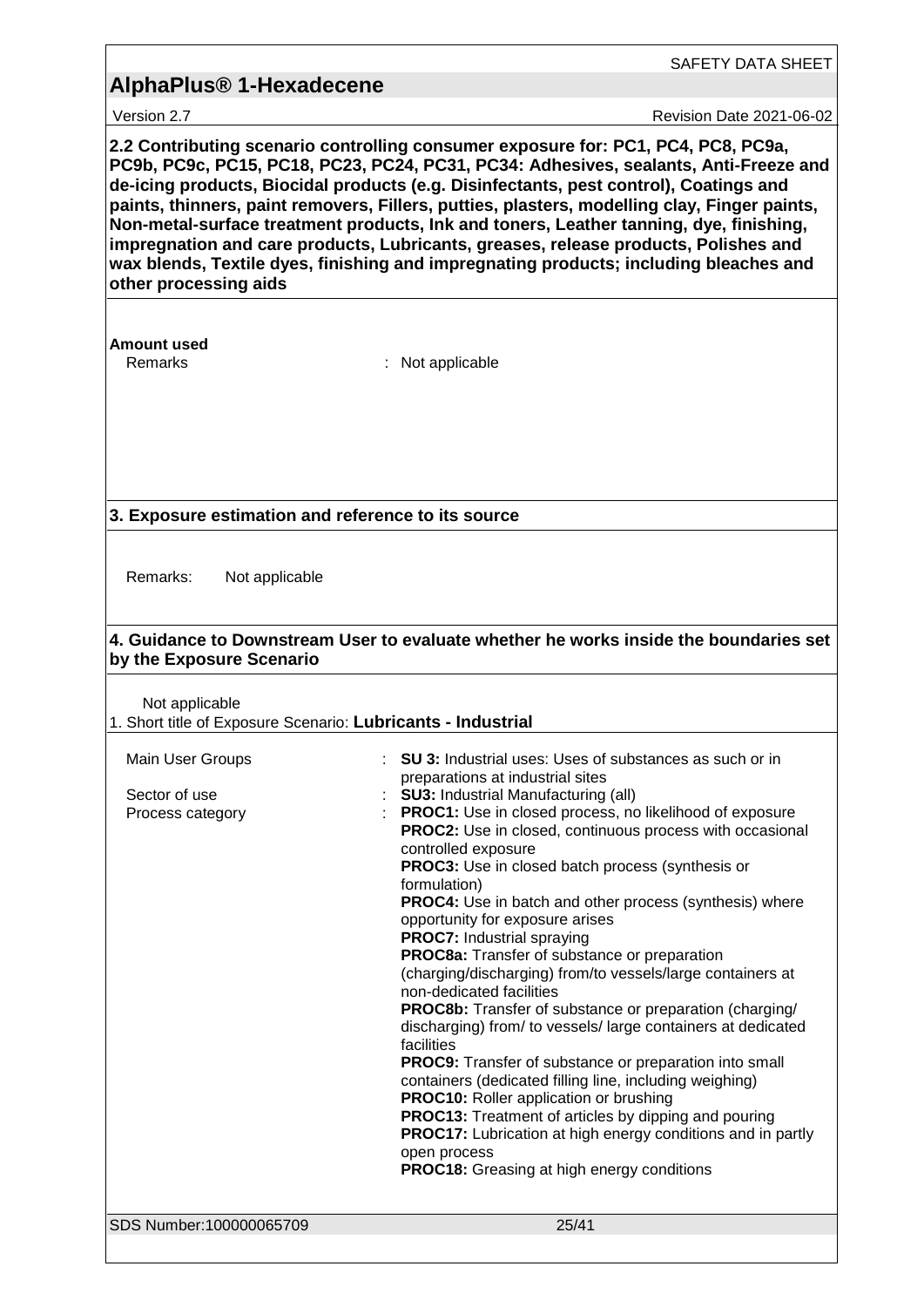| SAFETY DATA SHEET                                                                                                                                                                                                                                                                                                                                                                                                                                                                                                                                                                                                                                                                                                                                                                                                                                                                                                 |
|-------------------------------------------------------------------------------------------------------------------------------------------------------------------------------------------------------------------------------------------------------------------------------------------------------------------------------------------------------------------------------------------------------------------------------------------------------------------------------------------------------------------------------------------------------------------------------------------------------------------------------------------------------------------------------------------------------------------------------------------------------------------------------------------------------------------------------------------------------------------------------------------------------------------|
| AlphaPlus <sup>®</sup> 1-Hexadecene                                                                                                                                                                                                                                                                                                                                                                                                                                                                                                                                                                                                                                                                                                                                                                                                                                                                               |
| Revision Date 2021-06-02                                                                                                                                                                                                                                                                                                                                                                                                                                                                                                                                                                                                                                                                                                                                                                                                                                                                                          |
| <b>ERC4, ERC7:</b> Industrial use of processing aids in processes<br>and products, not becoming part of articles, Industrial use of<br>substances in closed systems                                                                                                                                                                                                                                                                                                                                                                                                                                                                                                                                                                                                                                                                                                                                               |
| Covers the use of formulated lubricants in closed and open<br>systems including transfer operations, operation of<br>machinery/engines and similar articles, reworking on reject<br>articles, equipment maintenance and disposal of wastes.                                                                                                                                                                                                                                                                                                                                                                                                                                                                                                                                                                                                                                                                       |
| 2.1 Contributing scenario controlling environmental exposure for:ERC4, ERC7: Industrial<br>use of processing aids in processes and products, not becoming part of articles,<br>Industrial use of substances in closed systems                                                                                                                                                                                                                                                                                                                                                                                                                                                                                                                                                                                                                                                                                     |
| Technical conditions and measures / Organizational measures<br>: Not applicable                                                                                                                                                                                                                                                                                                                                                                                                                                                                                                                                                                                                                                                                                                                                                                                                                                   |
| PROC4, PROC7, PROC8a, PROC8b, PROC9, PROC10, PROC13, PROC17, PROC18: Use<br>in closed process, no likelihood of exposure, Use in closed, continuous process with<br>occasional controlled exposure, Use in closed batch process (synthesis or formulation),<br>Use in batch and other process (synthesis) where opportunity for exposure arises,<br>Industrial spraying, Transfer of substance or preparation (charging/discharging) from/to<br>vessels/large containers at non-dedicated facilities, Transfer of substance or preparation<br>(charging/discharging) from/to vessels/large containers at dedicated facilities, Transfer<br>of substance or preparation into small containers (dedicated filling line, including<br>weighing), Roller application or brushing, Treatment of articles by dipping and pouring,<br>Lubrication at high energy conditions and in partly open process, Greasing at high |
| : Not applicable                                                                                                                                                                                                                                                                                                                                                                                                                                                                                                                                                                                                                                                                                                                                                                                                                                                                                                  |
| 3. Exposure estimation and reference to its source                                                                                                                                                                                                                                                                                                                                                                                                                                                                                                                                                                                                                                                                                                                                                                                                                                                                |
|                                                                                                                                                                                                                                                                                                                                                                                                                                                                                                                                                                                                                                                                                                                                                                                                                                                                                                                   |
| 4. Guidance to Downstream User to evaluate whether he works inside the boundaries set                                                                                                                                                                                                                                                                                                                                                                                                                                                                                                                                                                                                                                                                                                                                                                                                                             |
| 1. Short title of Exposure Scenario: Lubricants - Professional                                                                                                                                                                                                                                                                                                                                                                                                                                                                                                                                                                                                                                                                                                                                                                                                                                                    |
|                                                                                                                                                                                                                                                                                                                                                                                                                                                                                                                                                                                                                                                                                                                                                                                                                                                                                                                   |
| 2.2 Contributing scenario controlling worker exposure for: PROC1, PROC2, PROC3,                                                                                                                                                                                                                                                                                                                                                                                                                                                                                                                                                                                                                                                                                                                                                                                                                                   |

<u> 1980 - Andrea Barbara, amerikana amerikana amerikana amerikana amerikana amerikana amerikana amerikana amerik</u>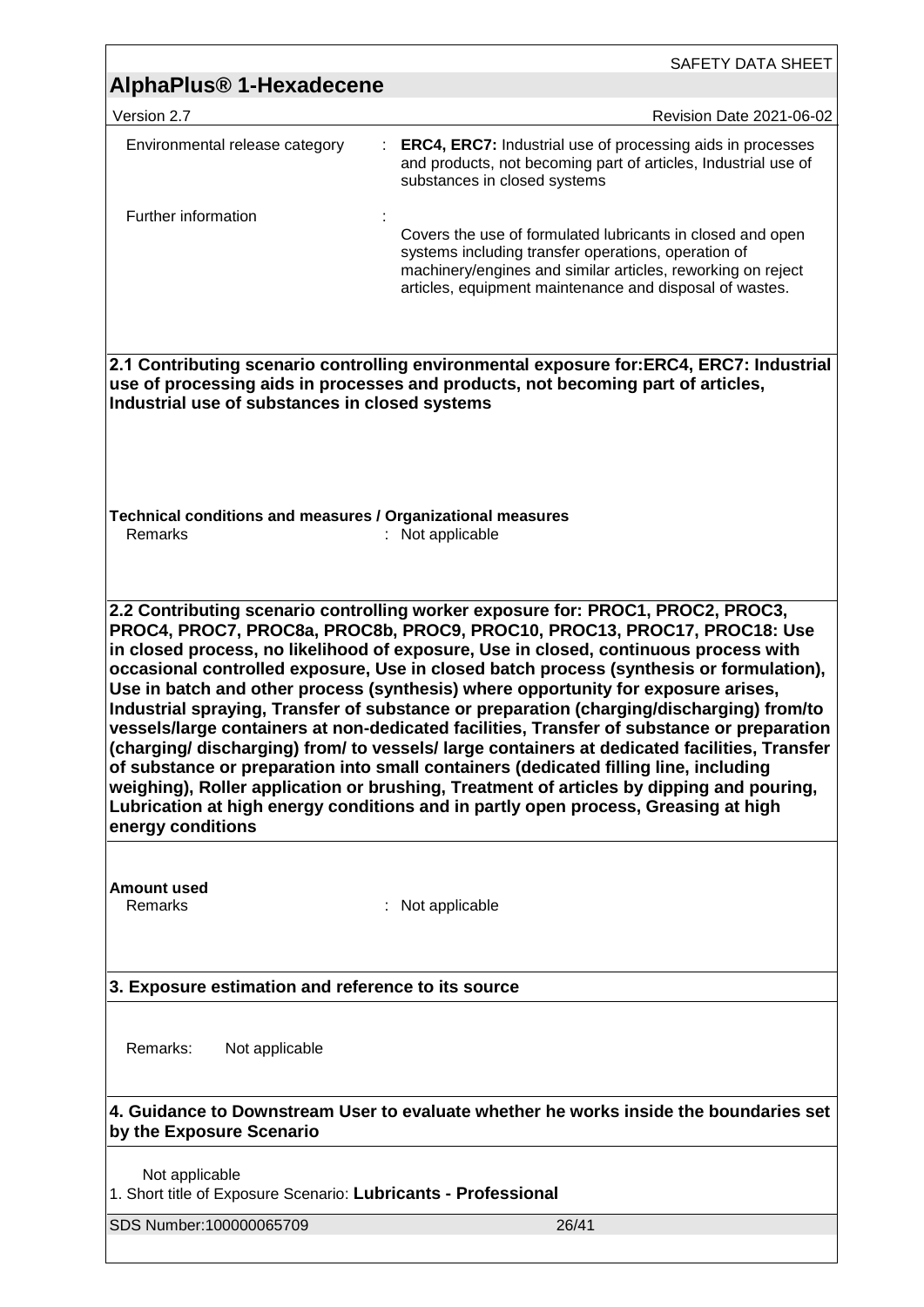SAFETY DATA SHEET

| Version 2.7 |  |
|-------------|--|
|             |  |

version Date 2021-06-02

| Main User Groups                                                       | : SU 22: Professional uses: Public domain (administration,                                                                                                                                                                                      |
|------------------------------------------------------------------------|-------------------------------------------------------------------------------------------------------------------------------------------------------------------------------------------------------------------------------------------------|
| Sector of use                                                          | education, entertainment, services, craftsmen)<br>SU 22: Professional uses: Public domain (administration,                                                                                                                                      |
|                                                                        | education, entertainment, services, craftsmen)                                                                                                                                                                                                  |
| Process category                                                       | PROC1: Use in closed process, no likelihood of exposure<br>PROC2: Use in closed, continuous process with occasional                                                                                                                             |
|                                                                        | controlled exposure<br>PROC3: Use in closed batch process (synthesis or                                                                                                                                                                         |
|                                                                        | formulation)                                                                                                                                                                                                                                    |
|                                                                        | PROC4: Use in batch and other process (synthesis) where<br>opportunity for exposure arises                                                                                                                                                      |
|                                                                        | PROC8a: Transfer of substance or preparation                                                                                                                                                                                                    |
|                                                                        | (charging/discharging) from/to vessels/large containers at<br>non-dedicated facilities                                                                                                                                                          |
|                                                                        | <b>PROC8b:</b> Transfer of substance or preparation (charging/                                                                                                                                                                                  |
|                                                                        | discharging) from/ to vessels/ large containers at dedicated<br>facilities                                                                                                                                                                      |
|                                                                        | PROC9: Transfer of substance or preparation into small                                                                                                                                                                                          |
|                                                                        | containers (dedicated filling line, including weighing)<br>PROC10: Roller application or brushing                                                                                                                                               |
|                                                                        | PROC11: Non industrial spraying                                                                                                                                                                                                                 |
|                                                                        | PROC13: Treatment of articles by dipping and pouring<br><b>PROC17:</b> Lubrication at high energy conditions and in partly                                                                                                                      |
|                                                                        | open process                                                                                                                                                                                                                                    |
|                                                                        | <b>PROC18:</b> Greasing at high energy conditions<br>PROC20: Heat and pressure transfer fluids in dispersive,                                                                                                                                   |
|                                                                        | professional use but closed systems                                                                                                                                                                                                             |
| Environmental release category                                         | ERC8a, ERC8d, ERC9a, ERC9b: Wide dispersive indoor use<br>of processing aids in open systems, Wide dispersive outdoor<br>use of processing aids in open systems, Wide dispersive<br>indoor use of substances in closed systems, Wide dispersive |
|                                                                        | outdoor use of substances in closed systems                                                                                                                                                                                                     |
| Further information                                                    |                                                                                                                                                                                                                                                 |
|                                                                        | Covers the use of formulated lubricants in closed and open<br>systems including transfer operations, operation of engines<br>and similar articles, reworking on reject articles, equipment<br>maintenance and disposal of waste oil.            |
|                                                                        |                                                                                                                                                                                                                                                 |
|                                                                        | 2.1 Contributing scenario controlling environmental exposure for:ERC8a, ERC8d,<br>ERC9a, ERC9b: Wide dispersive indoor use of processing aids in open systems, Wide                                                                             |
|                                                                        | dispersive outdoor use of processing aids in open systems, Wide dispersive indoor use                                                                                                                                                           |
|                                                                        | of substances in closed systems, Wide dispersive outdoor use of substances in closed                                                                                                                                                            |
| systems                                                                |                                                                                                                                                                                                                                                 |
|                                                                        |                                                                                                                                                                                                                                                 |
|                                                                        |                                                                                                                                                                                                                                                 |
|                                                                        |                                                                                                                                                                                                                                                 |
| Technical conditions and measures / Organizational measures<br>Remarks | : Not applicable                                                                                                                                                                                                                                |
|                                                                        |                                                                                                                                                                                                                                                 |
|                                                                        |                                                                                                                                                                                                                                                 |
|                                                                        | 2.2 Contributing scenario controlling worker exposure for: PROC1, PROC2, PROC3,                                                                                                                                                                 |
| SDS Number:100000065709                                                | 27/41                                                                                                                                                                                                                                           |
|                                                                        |                                                                                                                                                                                                                                                 |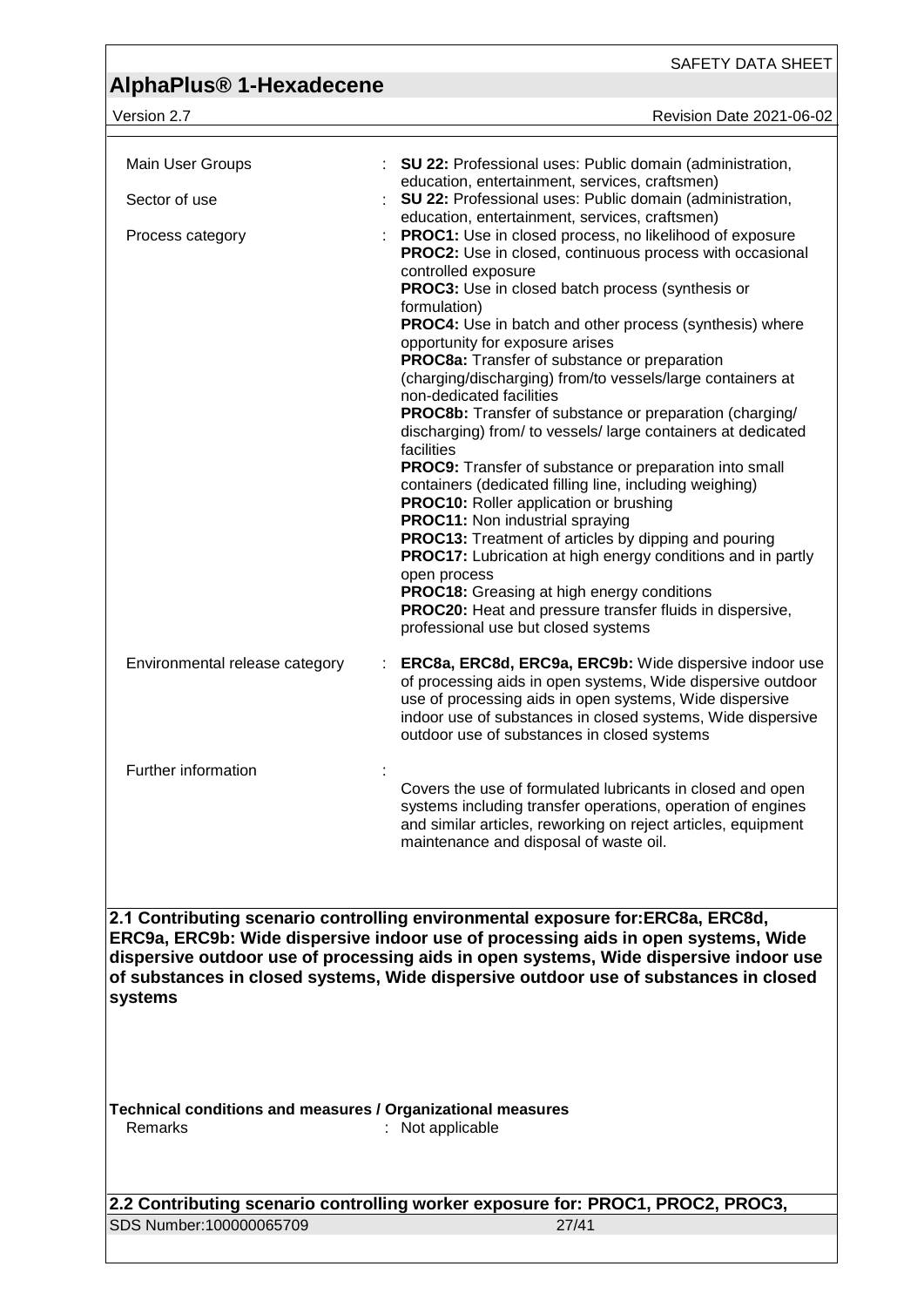SAFETY DATA SHEET

Version 2.7 Revision Date 2021-06-02

**PROC4, PROC8a, PROC8b, PROC9, PROC10, PROC11, PROC13, PROC17, PROC18, PROC20: Use in closed process, no likelihood of exposure, Use in closed, continuous process with occasional controlled exposure, Use in closed batch process (synthesis or formulation), Use in batch and other process (synthesis) where opportunity for exposure arises, Transfer of substance or preparation (charging/discharging) from/to vessels/large containers at non-dedicated facilities, Transfer of substance or preparation (charging/ discharging) from/ to vessels/ large containers at dedicated facilities, Transfer of substance or preparation into small containers (dedicated filling line, including weighing), Roller application or brushing, Non industrial spraying, Treatment of articles by dipping and pouring, Lubrication at high energy conditions and in partly open process, Greasing at high energy conditions, Heat and pressure transfer fluids in dispersive, professional use but closed systems**

**Amount used**

Remarks : Not applicable

### **3. Exposure estimation and reference to its source**

Remarks: Not applicable

### **4. Guidance to Downstream User to evaluate whether he works inside the boundaries set by the Exposure Scenario**

Not applicable

1. Short title of Exposure Scenario: **Lubricants - Consumer**

| Main User Groups               | : SU 21: Consumer uses: Private households $(=$ general public<br>= consumers)                                                                                                                                                                                                                 |
|--------------------------------|------------------------------------------------------------------------------------------------------------------------------------------------------------------------------------------------------------------------------------------------------------------------------------------------|
| Sector of use                  | : SU 21: Consumer uses: Private households $(=$ general public<br>= consumers)                                                                                                                                                                                                                 |
| Product category               | : PC1: Adhesives, sealants<br>PC24: Lubricants, greases, release products<br><b>PC31: Polishes and wax blends</b>                                                                                                                                                                              |
| Environmental release category | ERC8a, ERC8d, ERC9a, ERC9b: Wide dispersive indoor use<br>of processing aids in open systems, Wide dispersive outdoor<br>use of processing aids in open systems, Wide dispersive<br>indoor use of substances in closed systems, Wide dispersive<br>outdoor use of substances in closed systems |
| Further information            |                                                                                                                                                                                                                                                                                                |
|                                | Covers the consumer use of formulated lubricants in closed<br>and open systems including transfer operations, application,<br>operation of engines and similar articles, equipment<br>maintenance and disposal of waste oil.                                                                   |
|                                |                                                                                                                                                                                                                                                                                                |
|                                | 2.1 Contributing scenario controlling environmental exposure for:ERC8a, ERC8d,<br>ERC9a, ERC9b: Wide dispersive indoor use of processing aids in open systems, Wide                                                                                                                            |
|                                | dispersive outdoor use of processing aids in open systems, Wide dispersive indoor use                                                                                                                                                                                                          |
| SDS Number:100000065709        | 28/41                                                                                                                                                                                                                                                                                          |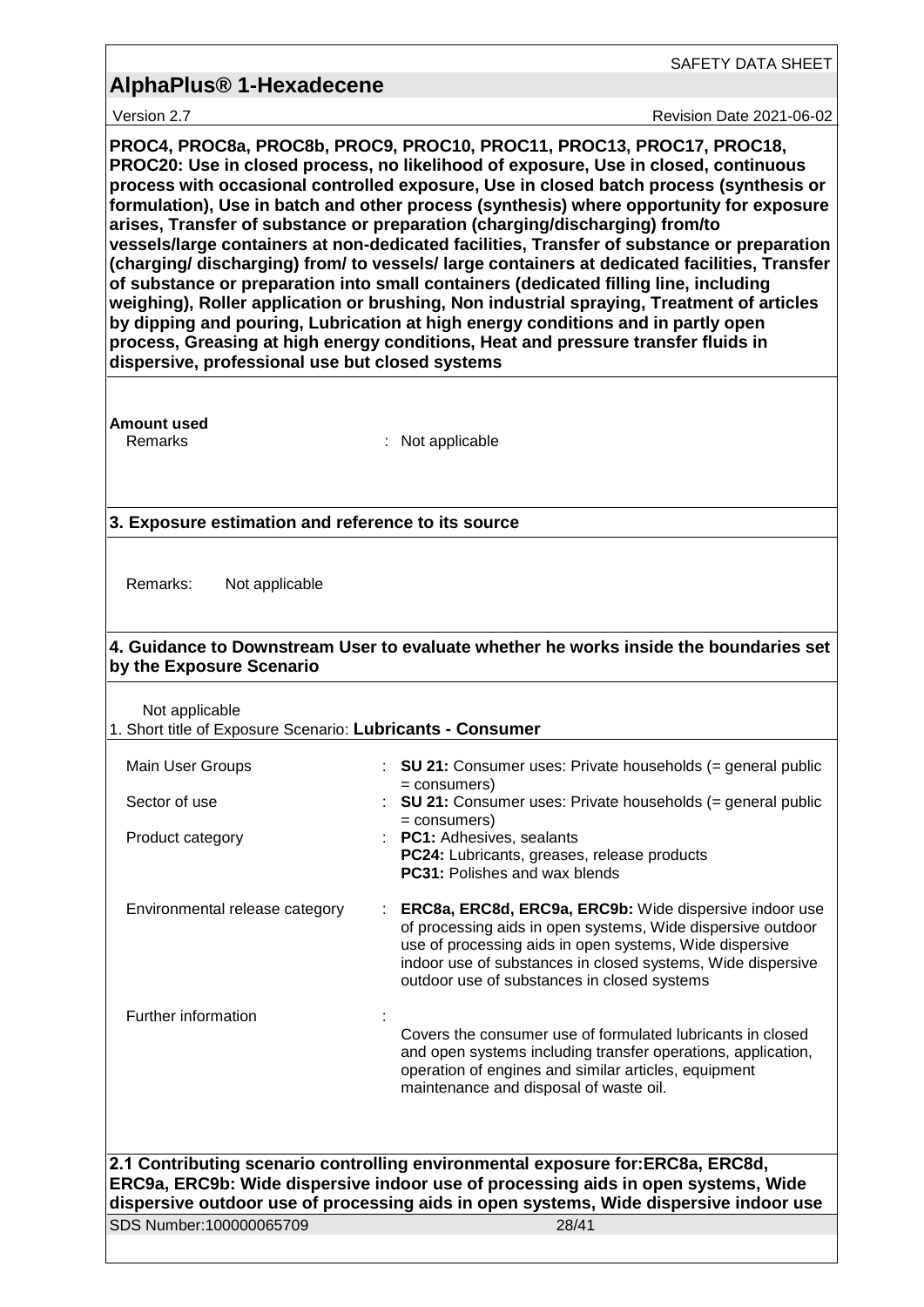|                                                                                                                                                                      | SAFETY DATA SHEET                                                                                                                                                                                                                                                                                                                                                                                                                                                                                                                                                                                                                                                                                                                                                               |  |
|----------------------------------------------------------------------------------------------------------------------------------------------------------------------|---------------------------------------------------------------------------------------------------------------------------------------------------------------------------------------------------------------------------------------------------------------------------------------------------------------------------------------------------------------------------------------------------------------------------------------------------------------------------------------------------------------------------------------------------------------------------------------------------------------------------------------------------------------------------------------------------------------------------------------------------------------------------------|--|
| AlphaPlus <sup>®</sup> 1-Hexadecene                                                                                                                                  |                                                                                                                                                                                                                                                                                                                                                                                                                                                                                                                                                                                                                                                                                                                                                                                 |  |
| Version 2.7                                                                                                                                                          | <b>Revision Date 2021-06-02</b>                                                                                                                                                                                                                                                                                                                                                                                                                                                                                                                                                                                                                                                                                                                                                 |  |
| systems                                                                                                                                                              | of substances in closed systems, Wide dispersive outdoor use of substances in closed                                                                                                                                                                                                                                                                                                                                                                                                                                                                                                                                                                                                                                                                                            |  |
| Technical conditions and measures / Organizational measures<br>Remarks                                                                                               | : Not applicable                                                                                                                                                                                                                                                                                                                                                                                                                                                                                                                                                                                                                                                                                                                                                                |  |
| 2.2 Contributing scenario controlling consumer exposure for: PC1, PC24, PC31:<br>Adhesives, sealants, Lubricants, greases, release products, Polishes and wax blends |                                                                                                                                                                                                                                                                                                                                                                                                                                                                                                                                                                                                                                                                                                                                                                                 |  |
| Amount used<br>Remarks                                                                                                                                               | Not applicable                                                                                                                                                                                                                                                                                                                                                                                                                                                                                                                                                                                                                                                                                                                                                                  |  |
| 3. Exposure estimation and reference to its source                                                                                                                   |                                                                                                                                                                                                                                                                                                                                                                                                                                                                                                                                                                                                                                                                                                                                                                                 |  |
| Remarks:<br>Not applicable                                                                                                                                           |                                                                                                                                                                                                                                                                                                                                                                                                                                                                                                                                                                                                                                                                                                                                                                                 |  |
| by the Exposure Scenario                                                                                                                                             | 4. Guidance to Downstream User to evaluate whether he works inside the boundaries set                                                                                                                                                                                                                                                                                                                                                                                                                                                                                                                                                                                                                                                                                           |  |
| Not applicable<br>- Industrial                                                                                                                                       | 1. Short title of Exposure Scenario: Use in Oil and Gas field drilling and production operations                                                                                                                                                                                                                                                                                                                                                                                                                                                                                                                                                                                                                                                                                |  |
| Main User Groups<br>Sector of use<br>Process category                                                                                                                | <b>SU 3:</b> Industrial uses: Uses of substances as such or in<br>preparations at industrial sites<br><b>SU3: Industrial Manufacturing (all)</b><br><b>PROC1:</b> Use in closed process, no likelihood of exposure<br><b>PROC2:</b> Use in closed, continuous process with occasional<br>controlled exposure<br><b>PROC3:</b> Use in closed batch process (synthesis or<br>formulation)<br><b>PROC4:</b> Use in batch and other process (synthesis) where<br>opportunity for exposure arises<br>PROC8a: Transfer of substance or preparation<br>(charging/discharging) from/to vessels/large containers at<br>non-dedicated facilities<br>PROC8b: Transfer of substance or preparation (charging/<br>discharging) from/ to vessels/ large containers at dedicated<br>facilities |  |
| SDS Number:100000065709                                                                                                                                              | 29/41                                                                                                                                                                                                                                                                                                                                                                                                                                                                                                                                                                                                                                                                                                                                                                           |  |

<u> 1989 - Johann Stein, marwolaethau a bhann an t-Amhain Aonaichte ann an t-Amhain Aonaichte ann an t-Amhain Aon</u>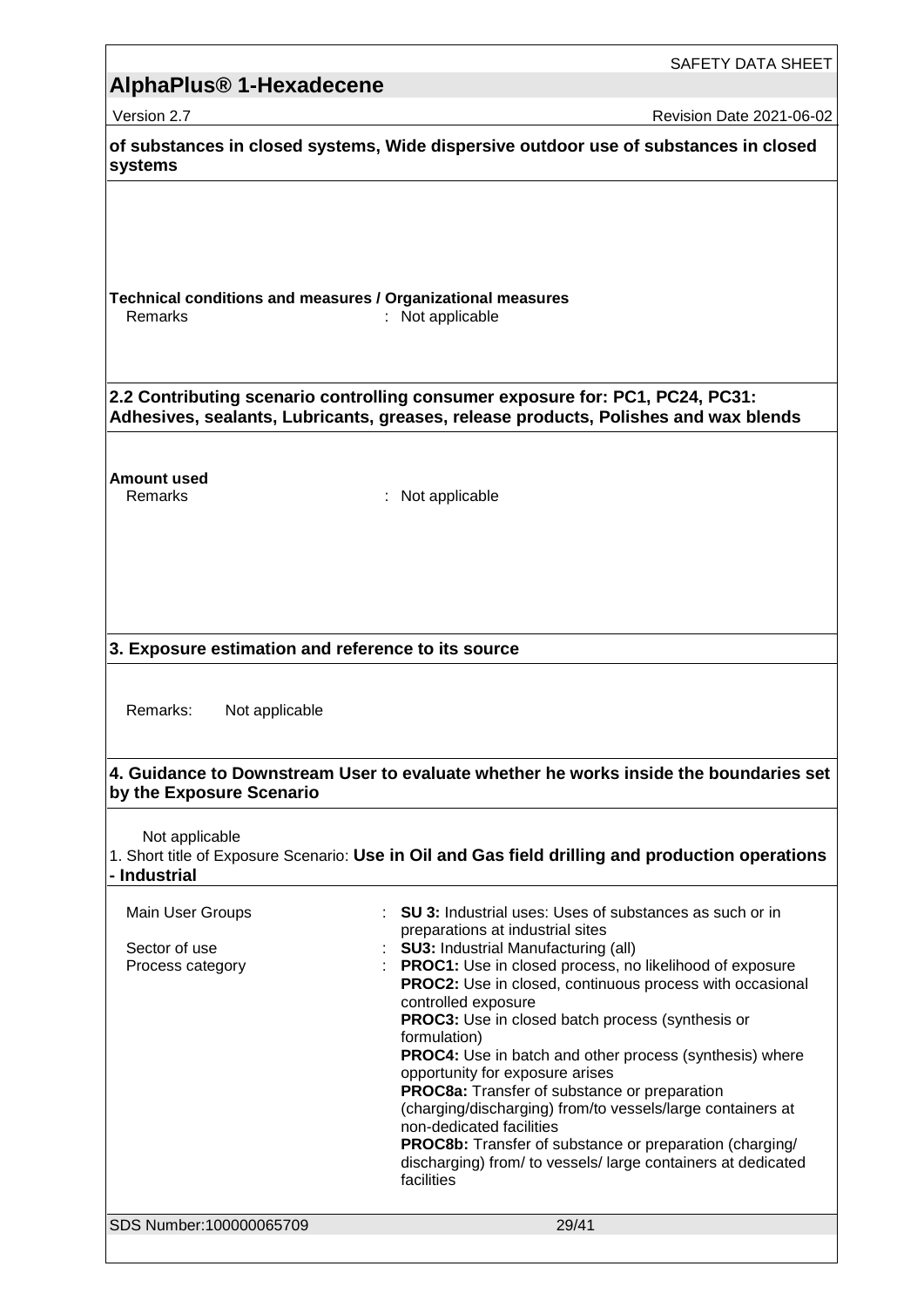|                                                                                                                                      | SAFETY DATA SHEET                                                                                                                                                                                                                                                                                                                                                                                                                                                                                                                                                                                        |
|--------------------------------------------------------------------------------------------------------------------------------------|----------------------------------------------------------------------------------------------------------------------------------------------------------------------------------------------------------------------------------------------------------------------------------------------------------------------------------------------------------------------------------------------------------------------------------------------------------------------------------------------------------------------------------------------------------------------------------------------------------|
| AlphaPlus <sup>®</sup> 1-Hexadecene                                                                                                  |                                                                                                                                                                                                                                                                                                                                                                                                                                                                                                                                                                                                          |
| Version 2.7                                                                                                                          | Revision Date 2021-06-02                                                                                                                                                                                                                                                                                                                                                                                                                                                                                                                                                                                 |
| Environmental release category<br>÷                                                                                                  | <b>ERC4:</b> Industrial use of processing aids in processes and<br>products, not becoming part of articles                                                                                                                                                                                                                                                                                                                                                                                                                                                                                               |
| Further information                                                                                                                  | Oil field well drilling and production operations (including<br>drilling muds and well cleaning) including material transfers,<br>on-site formulation, well head operations, shaker room<br>activities and related maintenance.                                                                                                                                                                                                                                                                                                                                                                          |
|                                                                                                                                      | 2.1 Contributing scenario controlling environmental exposure for:ERC4: Industrial use of<br>processing aids in processes and products, not becoming part of articles                                                                                                                                                                                                                                                                                                                                                                                                                                     |
| Technical conditions and measures / Organizational measures<br>Remarks                                                               | Not applicable                                                                                                                                                                                                                                                                                                                                                                                                                                                                                                                                                                                           |
| containers at dedicated facilities                                                                                                   | 2.2 Contributing scenario controlling worker exposure for: PROC1, PROC2, PROC3,<br>PROC4, PROC8a, PROC8b: Use in closed process, no likelihood of exposure, Use in<br>closed, continuous process with occasional controlled exposure, Use in closed batch<br>process (synthesis or formulation), Use in batch and other process (synthesis) where<br>opportunity for exposure arises, Transfer of substance or preparation<br>(charging/discharging) from/to vessels/large containers at non-dedicated facilities,<br>Transfer of substance or preparation (charging/discharging) from/ to vessels/large |
| Amount used<br>Remarks                                                                                                               | Not applicable                                                                                                                                                                                                                                                                                                                                                                                                                                                                                                                                                                                           |
| 3. Exposure estimation and reference to its source                                                                                   |                                                                                                                                                                                                                                                                                                                                                                                                                                                                                                                                                                                                          |
| Remarks:<br>Not applicable                                                                                                           |                                                                                                                                                                                                                                                                                                                                                                                                                                                                                                                                                                                                          |
| by the Exposure Scenario                                                                                                             | 4. Guidance to Downstream User to evaluate whether he works inside the boundaries set                                                                                                                                                                                                                                                                                                                                                                                                                                                                                                                    |
| Not applicable<br>1. Short title of Exposure Scenario: Use in Oil and Gas field drilling and production operations<br>- Professional |                                                                                                                                                                                                                                                                                                                                                                                                                                                                                                                                                                                                          |
| Main User Groups                                                                                                                     | : SU 22: Professional uses: Public domain (administration,<br>education, entertainment, services, craftsmen)                                                                                                                                                                                                                                                                                                                                                                                                                                                                                             |
| SDS Number:100000065709                                                                                                              | 30/41                                                                                                                                                                                                                                                                                                                                                                                                                                                                                                                                                                                                    |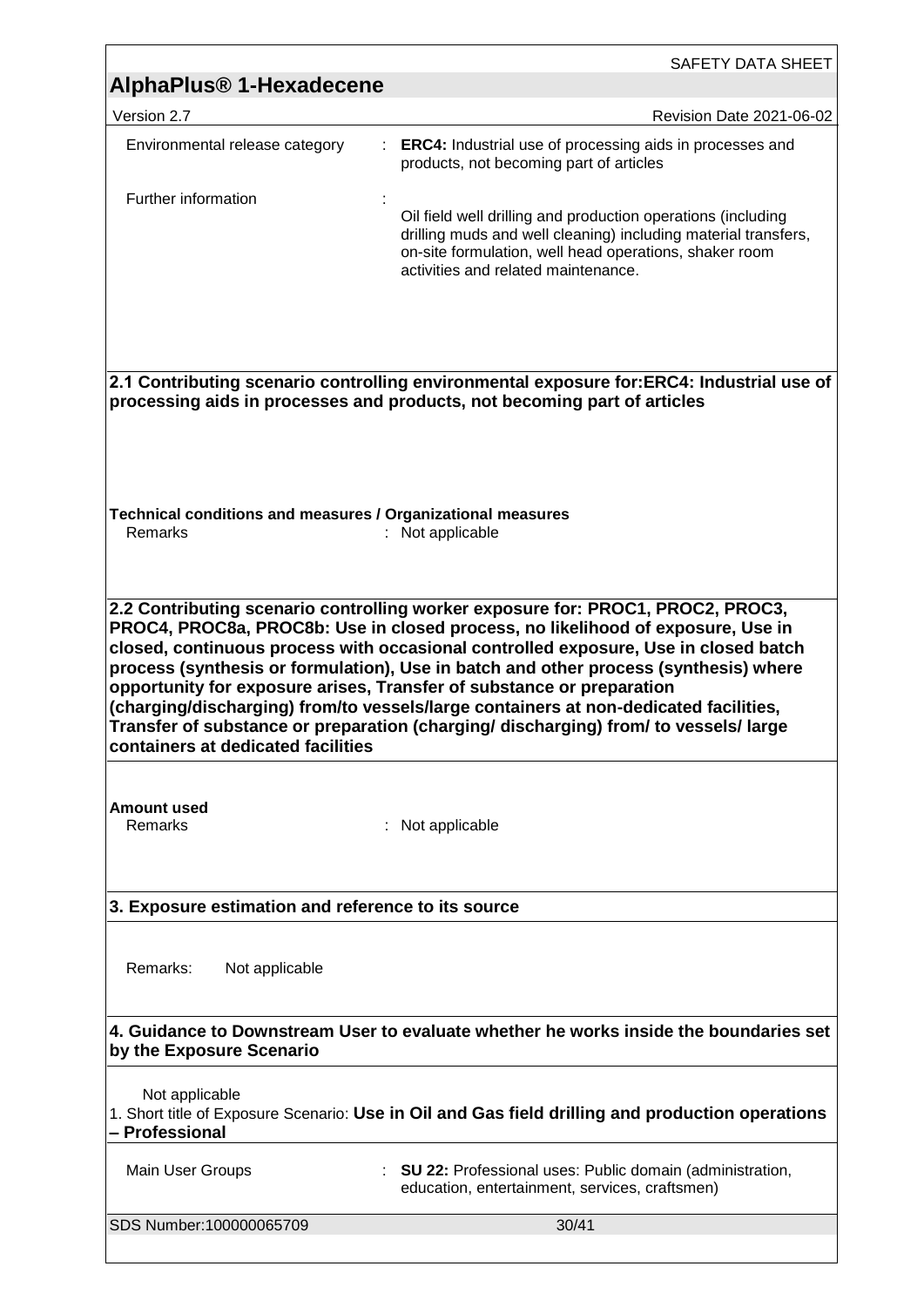|                                                                                                                                                                                                                                                                                                                                                                                                                                                                                                                                                                                                                                                  | SAFETY DATA SHEET                                                                                                                                                                                                                                                                                                                                                                                                                                                                                                                                                                                                                                                                                                                         |  |
|--------------------------------------------------------------------------------------------------------------------------------------------------------------------------------------------------------------------------------------------------------------------------------------------------------------------------------------------------------------------------------------------------------------------------------------------------------------------------------------------------------------------------------------------------------------------------------------------------------------------------------------------------|-------------------------------------------------------------------------------------------------------------------------------------------------------------------------------------------------------------------------------------------------------------------------------------------------------------------------------------------------------------------------------------------------------------------------------------------------------------------------------------------------------------------------------------------------------------------------------------------------------------------------------------------------------------------------------------------------------------------------------------------|--|
| AlphaPlus <sup>®</sup> 1-Hexadecene                                                                                                                                                                                                                                                                                                                                                                                                                                                                                                                                                                                                              |                                                                                                                                                                                                                                                                                                                                                                                                                                                                                                                                                                                                                                                                                                                                           |  |
| Version 2.7                                                                                                                                                                                                                                                                                                                                                                                                                                                                                                                                                                                                                                      | <b>Revision Date 2021-06-02</b>                                                                                                                                                                                                                                                                                                                                                                                                                                                                                                                                                                                                                                                                                                           |  |
| Sector of use<br>Process category                                                                                                                                                                                                                                                                                                                                                                                                                                                                                                                                                                                                                | <b>SU 22: Professional uses: Public domain (administration,</b><br>education, entertainment, services, craftsmen)<br>PROC1: Use in closed process, no likelihood of exposure<br><b>PROC2:</b> Use in closed, continuous process with occasional<br>controlled exposure<br>PROC3: Use in closed batch process (synthesis or<br>formulation)<br><b>PROC4:</b> Use in batch and other process (synthesis) where<br>opportunity for exposure arises<br>PROC8a: Transfer of substance or preparation<br>(charging/discharging) from/to vessels/large containers at<br>non-dedicated facilities<br><b>PROC8b:</b> Transfer of substance or preparation (charging/<br>discharging) from/ to vessels/ large containers at dedicated<br>facilities |  |
| Environmental release category                                                                                                                                                                                                                                                                                                                                                                                                                                                                                                                                                                                                                   | <b>ERC8d:</b> Wide dispersive outdoor use of processing aids in<br>open systems                                                                                                                                                                                                                                                                                                                                                                                                                                                                                                                                                                                                                                                           |  |
| Further information                                                                                                                                                                                                                                                                                                                                                                                                                                                                                                                                                                                                                              |                                                                                                                                                                                                                                                                                                                                                                                                                                                                                                                                                                                                                                                                                                                                           |  |
|                                                                                                                                                                                                                                                                                                                                                                                                                                                                                                                                                                                                                                                  | Oil field well drilling and production operations (including<br>drilling muds and well cleaning) including material transfers,<br>on-site formulation, well head operations, shaker room<br>activities and related maintenance.                                                                                                                                                                                                                                                                                                                                                                                                                                                                                                           |  |
| 2.1 Contributing scenario controlling environmental exposure for:ERC8d: Wide                                                                                                                                                                                                                                                                                                                                                                                                                                                                                                                                                                     |                                                                                                                                                                                                                                                                                                                                                                                                                                                                                                                                                                                                                                                                                                                                           |  |
| dispersive outdoor use of processing aids in open systems<br>Technical conditions and measures / Organizational measures<br>Remarks<br>: Not applicable                                                                                                                                                                                                                                                                                                                                                                                                                                                                                          |                                                                                                                                                                                                                                                                                                                                                                                                                                                                                                                                                                                                                                                                                                                                           |  |
| 2.2 Contributing scenario controlling worker exposure for: PROC1, PROC2, PROC3,<br>PROC4, PROC8a, PROC8b: Use in closed process, no likelihood of exposure, Use in<br>closed, continuous process with occasional controlled exposure, Use in closed batch<br>process (synthesis or formulation), Use in batch and other process (synthesis) where<br>opportunity for exposure arises, Transfer of substance or preparation<br>(charging/discharging) from/to vessels/large containers at non-dedicated facilities,<br>Transfer of substance or preparation (charging/ discharging) from/ to vessels/ large<br>containers at dedicated facilities |                                                                                                                                                                                                                                                                                                                                                                                                                                                                                                                                                                                                                                                                                                                                           |  |
| <b>Amount used</b><br>Remarks                                                                                                                                                                                                                                                                                                                                                                                                                                                                                                                                                                                                                    | : Not applicable                                                                                                                                                                                                                                                                                                                                                                                                                                                                                                                                                                                                                                                                                                                          |  |
| 3. Exposure estimation and reference to its source                                                                                                                                                                                                                                                                                                                                                                                                                                                                                                                                                                                               |                                                                                                                                                                                                                                                                                                                                                                                                                                                                                                                                                                                                                                                                                                                                           |  |
| SDS Number:100000065709                                                                                                                                                                                                                                                                                                                                                                                                                                                                                                                                                                                                                          | 31/41                                                                                                                                                                                                                                                                                                                                                                                                                                                                                                                                                                                                                                                                                                                                     |  |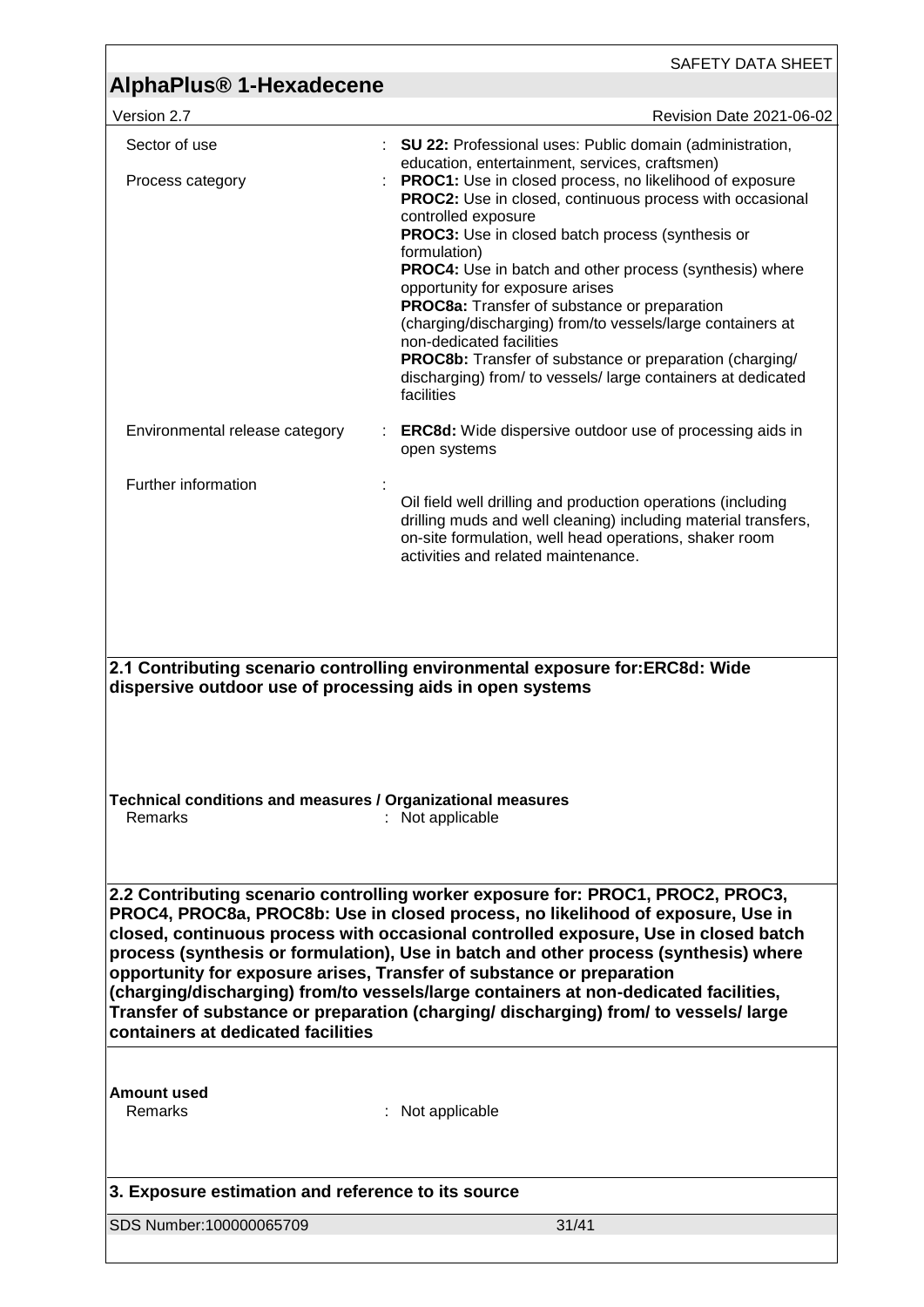Version 2.7 **New York 2021-06-02** Revision Date 2021-06-02

Remarks: Not applicable

### **4. Guidance to Downstream User to evaluate whether he works inside the boundaries set by the Exposure Scenario**

| Not applicable                                        | 1. Short title of Exposure Scenario: Metal working fluids / rolling oils - Industrial                                                                                                                                                                                                                                                                                                                                                                                                                                                                                                                                                                                                                                                                                                                                                                                                                                                                                                                                                                                                                                                                                                                                                                                                   |
|-------------------------------------------------------|-----------------------------------------------------------------------------------------------------------------------------------------------------------------------------------------------------------------------------------------------------------------------------------------------------------------------------------------------------------------------------------------------------------------------------------------------------------------------------------------------------------------------------------------------------------------------------------------------------------------------------------------------------------------------------------------------------------------------------------------------------------------------------------------------------------------------------------------------------------------------------------------------------------------------------------------------------------------------------------------------------------------------------------------------------------------------------------------------------------------------------------------------------------------------------------------------------------------------------------------------------------------------------------------|
| Main User Groups<br>Sector of use<br>Process category | : SU 3: Industrial uses: Uses of substances as such or in<br>preparations at industrial sites<br><b>SU3: Industrial Manufacturing (all)</b><br>PROC1: Use in closed process, no likelihood of exposure<br>PROC2: Use in closed, continuous process with occasional<br>controlled exposure<br>PROC3: Use in closed batch process (synthesis or<br>formulation)<br>PROC4: Use in batch and other process (synthesis) where<br>opportunity for exposure arises<br><b>PROC5:</b> Mixing or blending in batch processes for formulation<br>of mixtures and articles (multistage and/or significant contact)<br>Industrial setting;<br><b>PROC7: Industrial spraying</b><br>PROC8a: Transfer of substance or preparation<br>(charging/discharging) from/to vessels/large containers at<br>non-dedicated facilities<br>PROC8b: Transfer of substance or preparation (charging/<br>discharging) from/ to vessels/ large containers at dedicated<br>facilities<br><b>PROC9:</b> Transfer of substance or preparation into small<br>containers (dedicated filling line, including weighing)<br><b>PROC10:</b> Roller application or brushing<br><b>PROC13:</b> Treatment of articles by dipping and pouring<br><b>PROC17:</b> Lubrication at high energy conditions and in partly<br>open process |
| Environmental release category                        | <b>ERC4:</b> Industrial use of processing aids in processes and<br>products, not becoming part of articles                                                                                                                                                                                                                                                                                                                                                                                                                                                                                                                                                                                                                                                                                                                                                                                                                                                                                                                                                                                                                                                                                                                                                                              |
| Further information                                   | Ì,<br>Covers the use in formulated MWFs/rolling oils including<br>transfer operations, rolling and annealing activities,<br>cutting/machining activities, automated and manual<br>application of corrosion protections (including brushing,<br>dipping and spraying), equipment maintenance, draining and<br>disposal of waste oils.                                                                                                                                                                                                                                                                                                                                                                                                                                                                                                                                                                                                                                                                                                                                                                                                                                                                                                                                                    |
|                                                       | 2.1 Contributing scenario controlling environmental exposure for FRC4; Industrial use of                                                                                                                                                                                                                                                                                                                                                                                                                                                                                                                                                                                                                                                                                                                                                                                                                                                                                                                                                                                                                                                                                                                                                                                                |

**2.1 Contributing scenario controlling environmental exposure for:ERC4: Industrial use of processing aids in processes and products, not becoming part of articles**

SDS Number:100000065709 32/41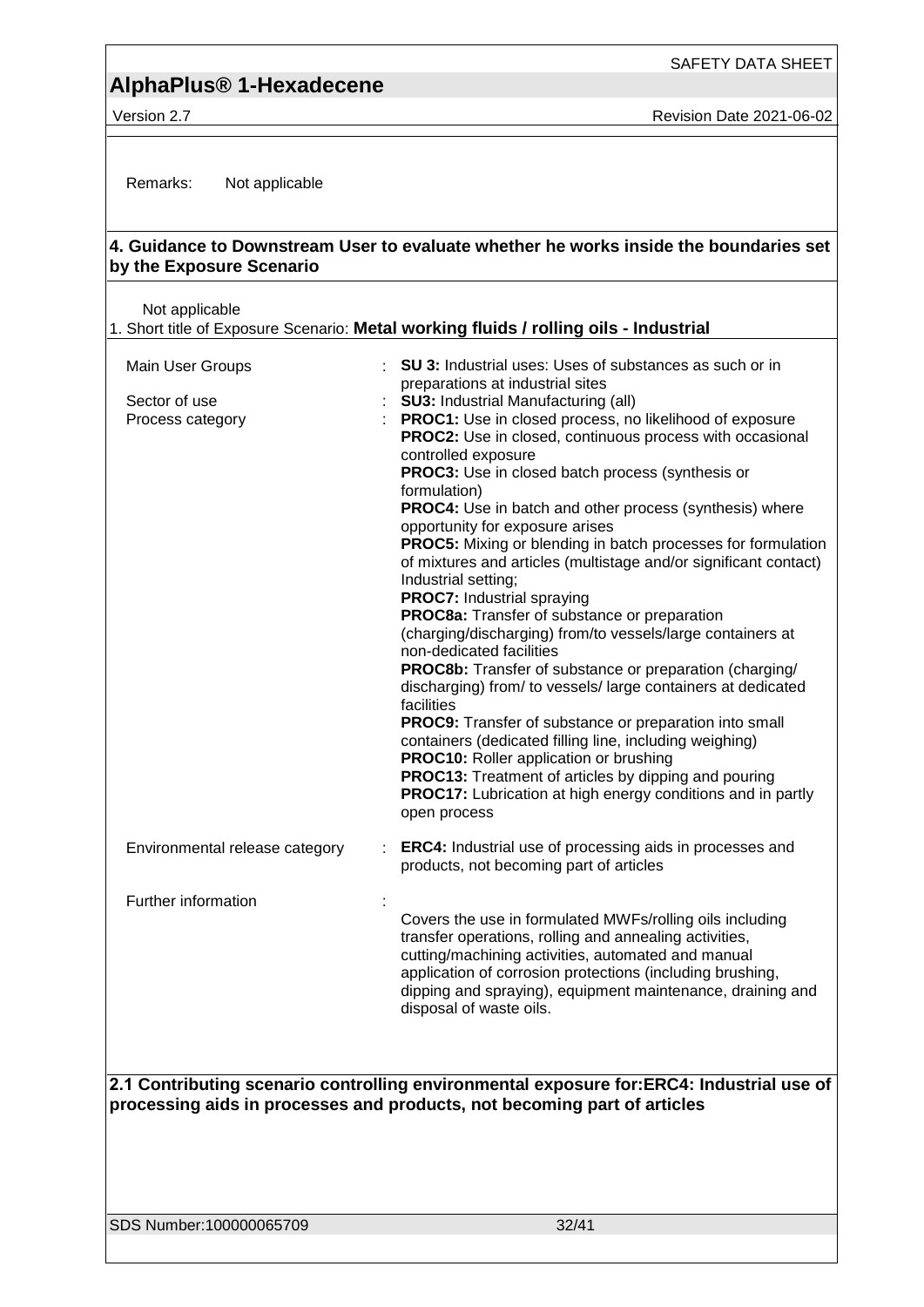### **AlphaPlus® 1-Hexadecene**

Version 2.7 Revision Date 2021-06-02

**Technical conditions and measures / Organizational measures** Remarks : Not applicable

**2.2 Contributing scenario controlling worker exposure for: PROC1, PROC2, PROC3, PROC4,, PROC7, PROC8a, PROC8b, PROC9, PROC10, PROC13, PROC17: Use in closed process, no likelihood of exposure, Use in closed, continuous process with occasional controlled exposure, Use in closed batch process (synthesis or formulation), Use in batch and other process (synthesis) where opportunity for exposure arises, PROC 5: Mixing or blending in batch processes for formulation of preparations and articles (multistage and/or significant contact), Industrial spraying, Transfer of substance or preparation (charging/discharging) from/to vessels/large containers at non-dedicated facilities, Transfer of substance or preparation (charging/ discharging) from/ to vessels/ large containers at dedicated facilities, Transfer of substance or preparation into small containers (dedicated filling line, including weighing), Roller application or brushing, Treatment of articles by dipping and pouring, Lubrication at high energy conditions and in partly open process**

**Amount used**

Remarks : Not applicable

### **3. Exposure estimation and reference to its source**

Remarks: Not applicable

#### **4. Guidance to Downstream User to evaluate whether he works inside the boundaries set by the Exposure Scenario**

Not applicable

#### 1. Short title of Exposure Scenario: **Metal working fluids / rolling oils – Professional**

| Main User Groups<br>Sector of use | : <b>SU 22:</b> Professional uses: Public domain (administration,<br>education, entertainment, services, craftsmen)<br>: SU 22: Professional uses: Public domain (administration,                                                                              |
|-----------------------------------|----------------------------------------------------------------------------------------------------------------------------------------------------------------------------------------------------------------------------------------------------------------|
| Process category                  | education, entertainment, services, craftsmen)<br><b>PROC1:</b> Use in closed process, no likelihood of exposure<br><b>PROC2:</b> Use in closed, continuous process with occasional<br>controlled exposure<br>PROC3: Use in closed batch process (synthesis or |
|                                   | formulation)<br><b>PROC8a:</b> Transfer of substance or preparation<br>(charging/discharging) from/to vessels/large containers at<br>non-dedicated facilities                                                                                                  |
|                                   | <b>PROC8b:</b> Transfer of substance or preparation (charging/<br>discharging) from/ to vessels/large containers at dedicated<br>facilities                                                                                                                    |
|                                   | <b>PROC9:</b> Transfer of substance or preparation into small<br>containers (dedicated filling line, including weighing)<br><b>PROC10:</b> Roller application or brushing<br><b>PROC11:</b> Non industrial spraying                                            |
| SDS Number:100000065709           | 33/41                                                                                                                                                                                                                                                          |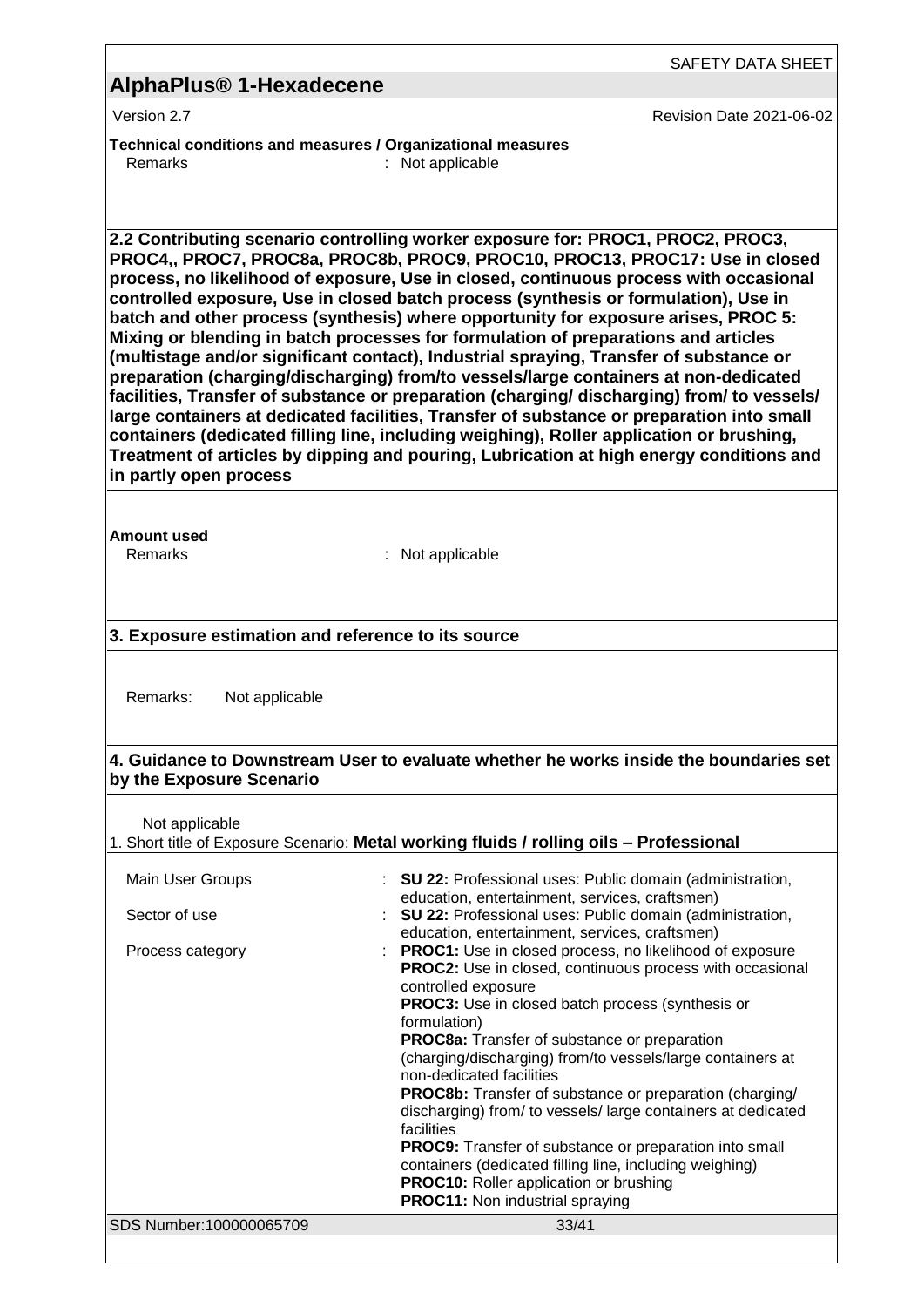|                                                                                                                                                                                                                                                                                                                                                                                                                                                                                                                                                                                                                                                                                                                                                                                                                                                                                        | SAFETY DATA SHEET                                                                                                                                                                                                                                                                              |  |
|----------------------------------------------------------------------------------------------------------------------------------------------------------------------------------------------------------------------------------------------------------------------------------------------------------------------------------------------------------------------------------------------------------------------------------------------------------------------------------------------------------------------------------------------------------------------------------------------------------------------------------------------------------------------------------------------------------------------------------------------------------------------------------------------------------------------------------------------------------------------------------------|------------------------------------------------------------------------------------------------------------------------------------------------------------------------------------------------------------------------------------------------------------------------------------------------|--|
| <b>AlphaPlus<sup>®</sup> 1-Hexadecene</b>                                                                                                                                                                                                                                                                                                                                                                                                                                                                                                                                                                                                                                                                                                                                                                                                                                              |                                                                                                                                                                                                                                                                                                |  |
| Version 2.7                                                                                                                                                                                                                                                                                                                                                                                                                                                                                                                                                                                                                                                                                                                                                                                                                                                                            | Revision Date 2021-06-02                                                                                                                                                                                                                                                                       |  |
|                                                                                                                                                                                                                                                                                                                                                                                                                                                                                                                                                                                                                                                                                                                                                                                                                                                                                        | <b>PROC13:</b> Treatment of articles by dipping and pouring<br><b>PROC17:</b> Lubrication at high energy conditions and in partly<br>open process                                                                                                                                              |  |
| Environmental release category                                                                                                                                                                                                                                                                                                                                                                                                                                                                                                                                                                                                                                                                                                                                                                                                                                                         | ERC8a, ERC8d, ERC9a, ERC9b: Wide dispersive indoor use<br>of processing aids in open systems, Wide dispersive outdoor<br>use of processing aids in open systems, Wide dispersive<br>indoor use of substances in closed systems, Wide dispersive<br>outdoor use of substances in closed systems |  |
| Further information                                                                                                                                                                                                                                                                                                                                                                                                                                                                                                                                                                                                                                                                                                                                                                                                                                                                    | Covers the use in formulated MWFs including transfer<br>operations, open and contained cutting/machining activities,<br>automated and manual application of corrosion protections,<br>draining and working on contaminated/reject articles, and<br>disposal of waste oils.                     |  |
| 2.1 Contributing scenario controlling environmental exposure for:ERC8a, ERC8d,<br>ERC9a, ERC9b: Wide dispersive indoor use of processing aids in open systems, Wide<br>dispersive outdoor use of processing aids in open systems, Wide dispersive indoor use<br>of substances in closed systems, Wide dispersive outdoor use of substances in closed<br>systems                                                                                                                                                                                                                                                                                                                                                                                                                                                                                                                        |                                                                                                                                                                                                                                                                                                |  |
| Technical conditions and measures / Organizational measures<br><b>Remarks</b><br>: Not applicable                                                                                                                                                                                                                                                                                                                                                                                                                                                                                                                                                                                                                                                                                                                                                                                      |                                                                                                                                                                                                                                                                                                |  |
| 2.2 Contributing scenario controlling worker exposure for: PROC1, PROC2, PROC3,<br>PROC8a, PROC8b, PROC9, PROC10, PROC11, PROC13, PROC17: Use in closed process,<br>no likelihood of exposure, Use in closed, continuous process with occasional controlled<br>exposure, Use in closed batch process (synthesis or formulation), Transfer of substance<br>or preparation (charging/discharging) from/to vessels/large containers at non-dedicated<br>facilities, Transfer of substance or preparation (charging/ discharging) from/ to vessels/<br>large containers at dedicated facilities, Transfer of substance or preparation into small<br>containers (dedicated filling line, including weighing), Roller application or brushing,<br>Non industrial spraying, Treatment of articles by dipping and pouring, Lubrication at<br>high energy conditions and in partly open process |                                                                                                                                                                                                                                                                                                |  |
| Amount used<br>Remarks                                                                                                                                                                                                                                                                                                                                                                                                                                                                                                                                                                                                                                                                                                                                                                                                                                                                 | : Not applicable                                                                                                                                                                                                                                                                               |  |
| 3. Exposure estimation and reference to its source                                                                                                                                                                                                                                                                                                                                                                                                                                                                                                                                                                                                                                                                                                                                                                                                                                     |                                                                                                                                                                                                                                                                                                |  |
| Remarks:<br>Not applicable                                                                                                                                                                                                                                                                                                                                                                                                                                                                                                                                                                                                                                                                                                                                                                                                                                                             |                                                                                                                                                                                                                                                                                                |  |
| SDS Number:100000065709                                                                                                                                                                                                                                                                                                                                                                                                                                                                                                                                                                                                                                                                                                                                                                                                                                                                | 34/41                                                                                                                                                                                                                                                                                          |  |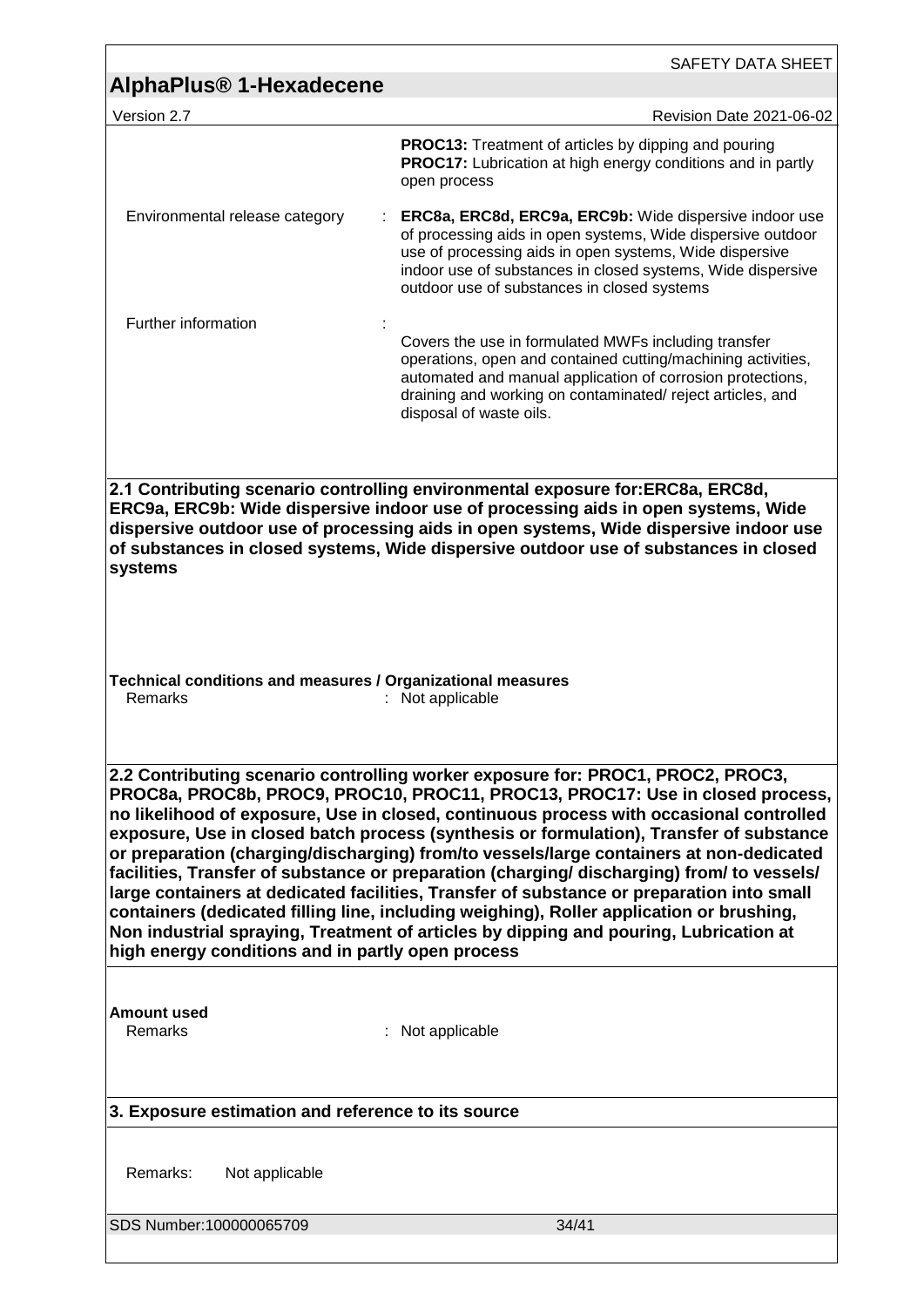| 4. Guidance to Downstream User to evaluate whether he works inside the boundaries set<br>by the Exposure Scenario                                                                                                                                                                                                                                                                                                                                                                                                                                                                                                                                                                                                                                             |                                                                                                                                                                                                                                                                                                                                                                                                                                                                                                                                                                                                                                                                                                                                                                                                                                                                                                 |  |
|---------------------------------------------------------------------------------------------------------------------------------------------------------------------------------------------------------------------------------------------------------------------------------------------------------------------------------------------------------------------------------------------------------------------------------------------------------------------------------------------------------------------------------------------------------------------------------------------------------------------------------------------------------------------------------------------------------------------------------------------------------------|-------------------------------------------------------------------------------------------------------------------------------------------------------------------------------------------------------------------------------------------------------------------------------------------------------------------------------------------------------------------------------------------------------------------------------------------------------------------------------------------------------------------------------------------------------------------------------------------------------------------------------------------------------------------------------------------------------------------------------------------------------------------------------------------------------------------------------------------------------------------------------------------------|--|
| Not applicable<br>1. Short title of Exposure Scenario: Functional Fluids - Industrial                                                                                                                                                                                                                                                                                                                                                                                                                                                                                                                                                                                                                                                                         |                                                                                                                                                                                                                                                                                                                                                                                                                                                                                                                                                                                                                                                                                                                                                                                                                                                                                                 |  |
| Main User Groups<br>Sector of use<br>Process category                                                                                                                                                                                                                                                                                                                                                                                                                                                                                                                                                                                                                                                                                                         | : SU 3: Industrial uses: Uses of substances as such or in<br>preparations at industrial sites<br><b>SU3: Industrial Manufacturing (all)</b><br>PROC1: Use in closed process, no likelihood of exposure<br><b>PROC2:</b> Use in closed, continuous process with occasional<br>controlled exposure<br>PROC3: Use in closed batch process (synthesis or<br>formulation)<br><b>PROC4:</b> Use in batch and other process (synthesis) where<br>opportunity for exposure arises<br>PROC8a: Transfer of substance or preparation<br>(charging/discharging) from/to vessels/large containers at<br>non-dedicated facilities<br><b>PROC8b:</b> Transfer of substance or preparation (charging/<br>discharging) from/ to vessels/ large containers at dedicated<br>facilities<br><b>PROC9:</b> Transfer of substance or preparation into small<br>containers (dedicated filling line, including weighing) |  |
| Environmental release category                                                                                                                                                                                                                                                                                                                                                                                                                                                                                                                                                                                                                                                                                                                                | <b>ERC7:</b> Industrial use of substances in closed systems                                                                                                                                                                                                                                                                                                                                                                                                                                                                                                                                                                                                                                                                                                                                                                                                                                     |  |
| Further information                                                                                                                                                                                                                                                                                                                                                                                                                                                                                                                                                                                                                                                                                                                                           | Use as functional fluids e.g. cable oils, transfer oils, coolants,<br>insulators, refrigerants, hydraulic fluids in industrial equipment<br>including maintenance and related material transfers.<br>2.1 Contributing scenario controlling environmental exposure for:ERC7: Industrial use of                                                                                                                                                                                                                                                                                                                                                                                                                                                                                                                                                                                                   |  |
| substances in closed systems<br>Technical conditions and measures / Organizational measures<br><b>Remarks</b>                                                                                                                                                                                                                                                                                                                                                                                                                                                                                                                                                                                                                                                 | : Not applicable                                                                                                                                                                                                                                                                                                                                                                                                                                                                                                                                                                                                                                                                                                                                                                                                                                                                                |  |
| 2.2 Contributing scenario controlling worker exposure for: PROC1, PROC2, PROC3,<br>PROC4, PROC8a, PROC8b,: Use in closed process, no likelihood of exposure, Use in<br>closed, continuous process with occasional controlled exposure, Use in closed batch<br>process (synthesis or formulation), Use in batch and other process (synthesis) where<br>opportunity for exposure arises, Transfer of substance or preparation<br>(charging/discharging) from/to vessels/large containers at non-dedicated facilities,<br>Transfer of substance or preparation (charging/ discharging) from/ to vessels/ large<br>containers at dedicated facilities, Transfer of substance or preparation into small<br>containers (dedicated filling line, including weighing) |                                                                                                                                                                                                                                                                                                                                                                                                                                                                                                                                                                                                                                                                                                                                                                                                                                                                                                 |  |
| SDS Number:100000065709                                                                                                                                                                                                                                                                                                                                                                                                                                                                                                                                                                                                                                                                                                                                       | 35/41                                                                                                                                                                                                                                                                                                                                                                                                                                                                                                                                                                                                                                                                                                                                                                                                                                                                                           |  |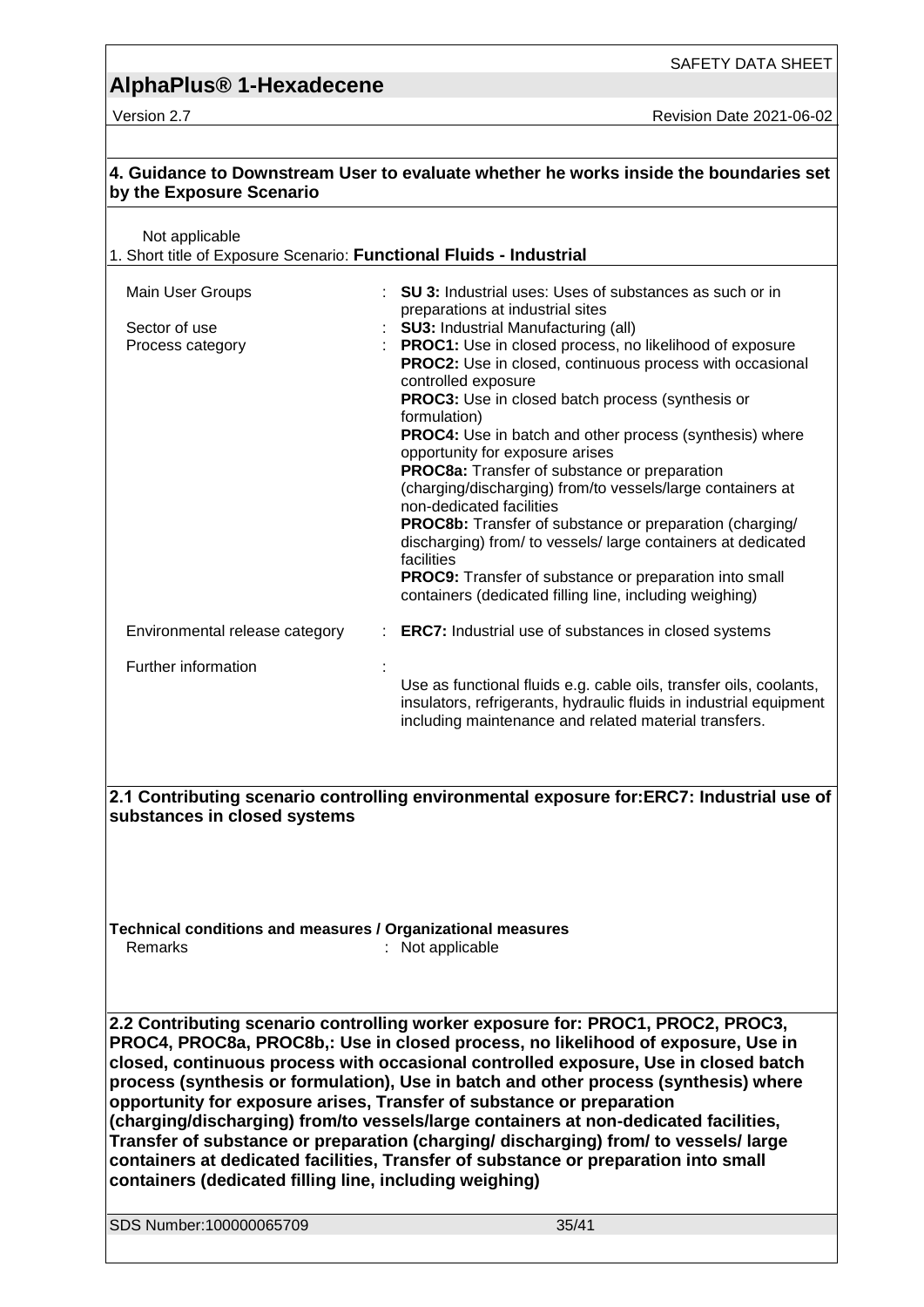SAFETY DATA SHEET

Version 2.7 **New Search 2021-06-02** Revision Date 2021-06-02

# **Amount used**

: Not applicable

### **3. Exposure estimation and reference to its source**

Remarks: Not applicable

### **4. Guidance to Downstream User to evaluate whether he works inside the boundaries set by the Exposure Scenario**

Not applicable

1. Short title of Exposure Scenario: **Functional Fluids - Professional**

| Main User Groups               | : SU 22: Professional uses: Public domain (administration,<br>education, entertainment, services, craftsmen)                                                                                                                                                                                                                                                                                                                                                                                                                                                                                                                                                                 |
|--------------------------------|------------------------------------------------------------------------------------------------------------------------------------------------------------------------------------------------------------------------------------------------------------------------------------------------------------------------------------------------------------------------------------------------------------------------------------------------------------------------------------------------------------------------------------------------------------------------------------------------------------------------------------------------------------------------------|
| Sector of use                  | : SU 22: Professional uses: Public domain (administration,                                                                                                                                                                                                                                                                                                                                                                                                                                                                                                                                                                                                                   |
| Process category               | education, entertainment, services, craftsmen)<br><b>PROC1:</b> Use in closed process, no likelihood of exposure<br><b>PROC2:</b> Use in closed, continuous process with occasional<br>controlled exposure<br><b>PROC3:</b> Use in closed batch process (synthesis or<br>formulation)<br><b>PROC8a:</b> Transfer of substance or preparation<br>(charging/discharging) from/to vessels/large containers at<br>non-dedicated facilities<br><b>PROC9:</b> Transfer of substance or preparation into small<br>containers (dedicated filling line, including weighing)<br><b>PROC20:</b> Heat and pressure transfer fluids in dispersive,<br>professional use but closed systems |
| Environmental release category | <b>ERC9a, ERC9b:</b> Wide dispersive indoor use of substances in<br>closed systems, Wide dispersive outdoor use of substances in<br>closed systems                                                                                                                                                                                                                                                                                                                                                                                                                                                                                                                           |
| Further information            | Use as functional fluids e.g. cable oils, transfer oils, coolants,<br>insulators, refrigerants, hydraulic fluids in professional<br>equipment including maintenance and related material                                                                                                                                                                                                                                                                                                                                                                                                                                                                                     |

**2.1 Contributing scenario controlling environmental exposure for:ERC9a, ERC9b: Wide dispersive indoor use of substances in closed systems, Wide dispersive outdoor use of substances in closed systems**

transfers.

**Technical conditions and measures / Organizational measures**

SDS Number:100000065709 36/41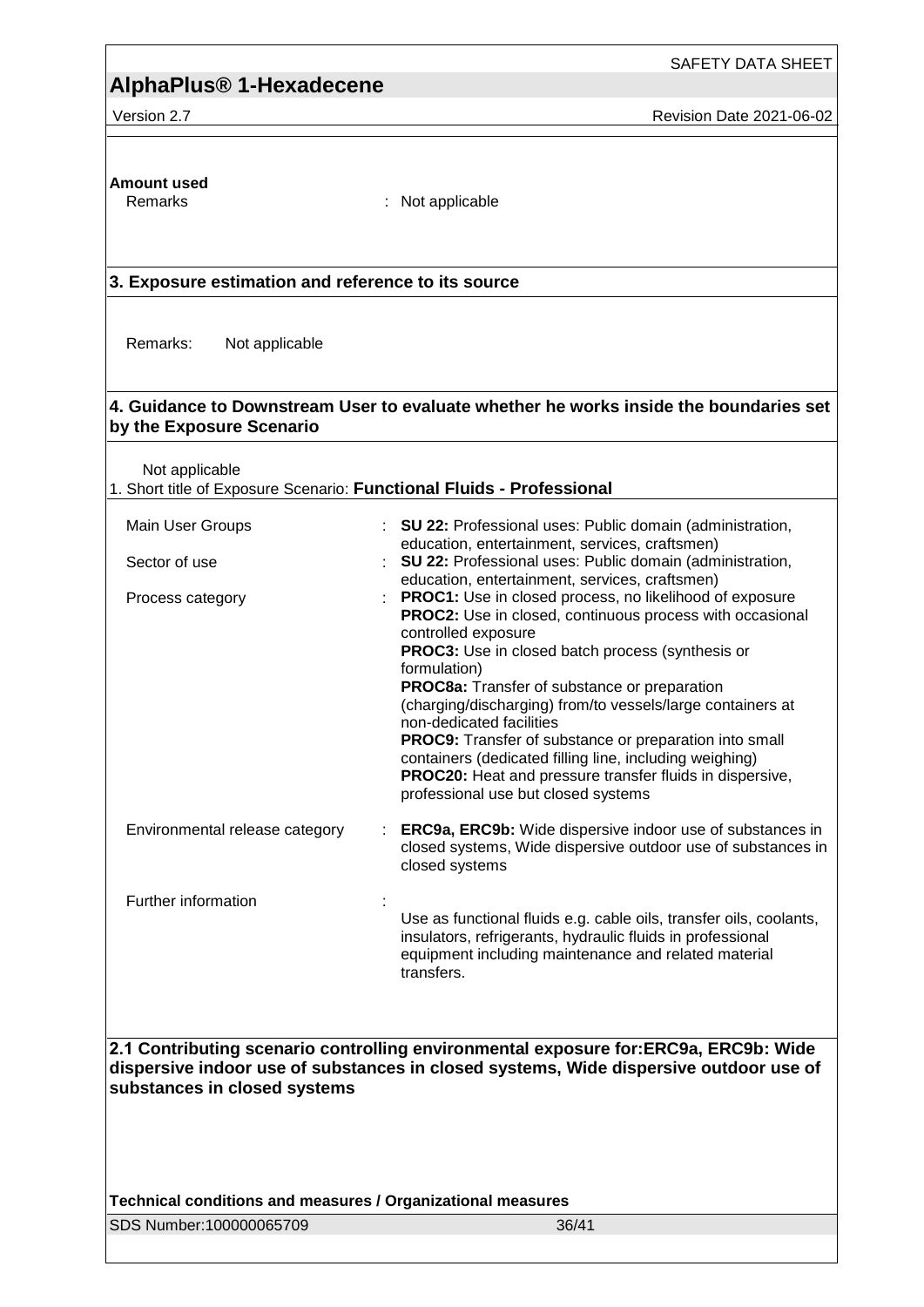| AlphaPlus® 1-Hexadecene |  |
|-------------------------|--|
|-------------------------|--|

Remarks : Not applicable

Version 2.7 Revision Date 2021-06-02

**2.2 Contributing scenario controlling worker exposure for: PROC1, PROC2, PROC3, PROC8a,, PROC20: Use in closed process, no likelihood of exposure, Use in closed, continuous process with occasional controlled exposure, Use in closed batch process (synthesis or formulation), Transfer of substance or preparation (charging/discharging) from/to vessels/large containers at non-dedicated facilities, Transfer of substance or preparation into small containers (dedicated filling line, including weighing), Heat and pressure transfer fluids in dispersive, professional use but closed systems**

**Amount used**

: Not applicable

### **3. Exposure estimation and reference to its source**

| Remarks: | Not applicable |  |
|----------|----------------|--|
|          |                |  |

### **4. Guidance to Downstream User to evaluate whether he works inside the boundaries set by the Exposure Scenario**

Not applicable

1. Short title of Exposure Scenario: **Functional Fluids - Consumer**

| Main User Groups               | : $SU 21$ : Consumer uses: Private households (= general public<br>= consumers)                                                                    |
|--------------------------------|----------------------------------------------------------------------------------------------------------------------------------------------------|
| Sector of use                  | : $SU 21$ : Consumer uses: Private households (= general public<br>= consumers)                                                                    |
| Product category               | <b>PC16: Heat transfer fluids</b>                                                                                                                  |
|                                | <b>PC17: Hydraulic fluids</b>                                                                                                                      |
| Environmental release category | <b>ERC9a, ERC9b:</b> Wide dispersive indoor use of substances in<br>closed systems, Wide dispersive outdoor use of substances in<br>closed systems |
| Further information            | $\mathbf{r}$                                                                                                                                       |
|                                | Use of sealed items containing functional fluids e.g. transfer<br>oils, hydraulic fluids, refrigerants.                                            |

**2.1 Contributing scenario controlling environmental exposure for:ERC9a, ERC9b: Wide dispersive indoor use of substances in closed systems, Wide dispersive outdoor use of substances in closed systems**

SDS Number:100000065709 37/41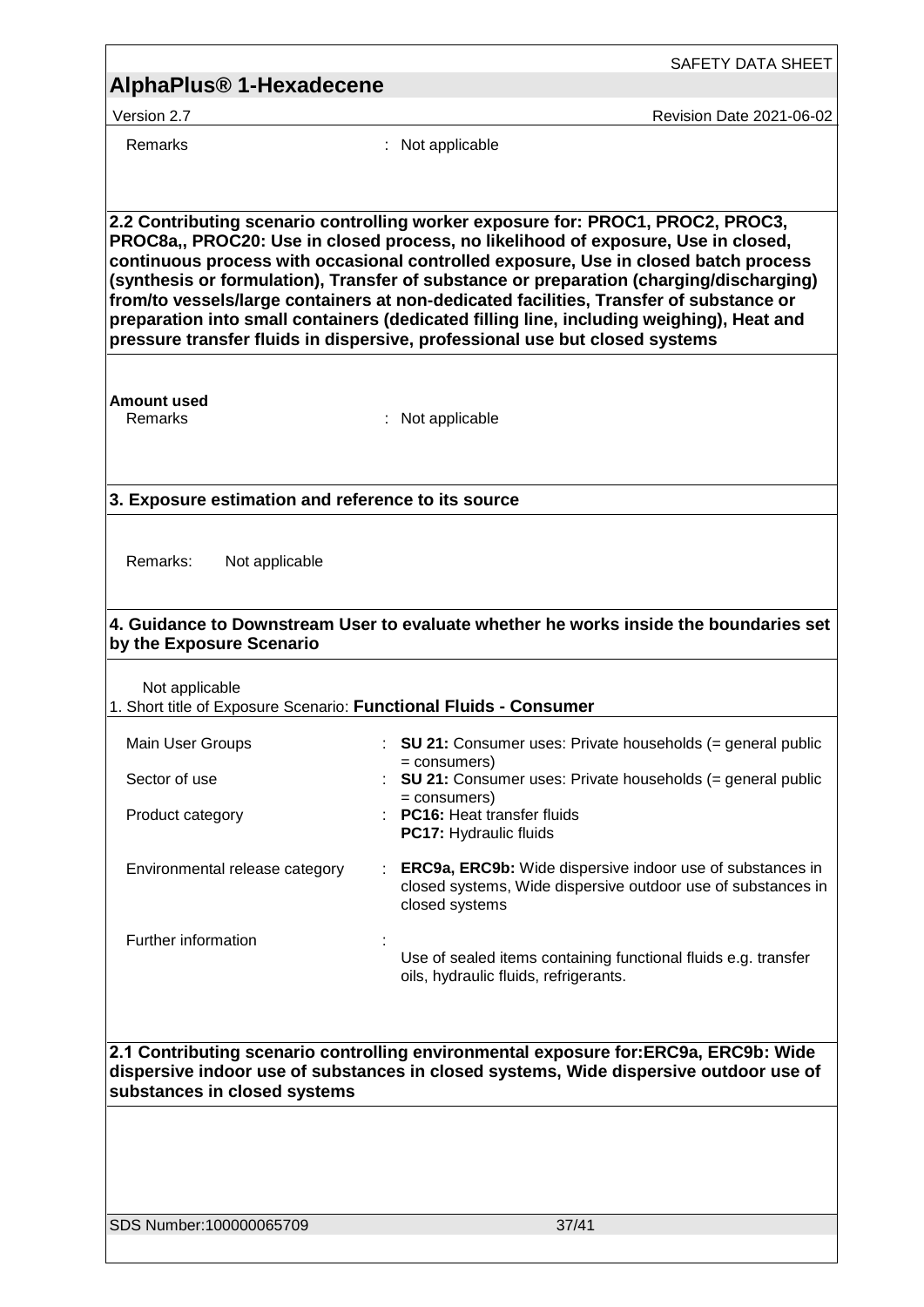Version 2.7 **New Search 2021-06-02** Revision Date 2021-06-02

**Technical conditions and measures / Organizational measures**  $:$  Not applicable

**2.2 Contributing scenario controlling consumer exposure for: PC16, PC17: Heat transfer fluids, Hydraulic fluids**

### **Amount used**

Remarks : Not applicable

**3. Exposure estimation and reference to its source**

Remarks: Not applicable

### **4. Guidance to Downstream User to evaluate whether he works inside the boundaries set by the Exposure Scenario**

Not applicable

| 1. Short title of Exposure Scenario: Use in polymer production - industrial |  |  |  |
|-----------------------------------------------------------------------------|--|--|--|
|-----------------------------------------------------------------------------|--|--|--|

| Main User Groups<br>Sector of use | : SU 3: Industrial uses: Uses of substances as such or in<br>preparations at industrial sites<br>: SU3, SU 10: Industrial Manufacturing (all), Formulation                                                              |
|-----------------------------------|-------------------------------------------------------------------------------------------------------------------------------------------------------------------------------------------------------------------------|
|                                   | [mixing] of preparations and/ or re-packaging (excluding<br>alloys)                                                                                                                                                     |
| Process category                  | : PROC1: Use in closed process, no likelihood of exposure<br><b>PROC2:</b> Use in closed, continuous process with occasional<br>controlled exposure<br>PROC3: Use in closed batch process (synthesis or<br>formulation) |
|                                   | <b>PROC4:</b> Use in batch and other process (synthesis) where<br>opportunity for exposure arises                                                                                                                       |
|                                   | PROC5: Mixing or blending in batch processes for formulation<br>of mixtures and articles (multistage and/or significant contact)<br>Industrial setting;                                                                 |
|                                   | <b>PROC6:</b> Calendering operations                                                                                                                                                                                    |
|                                   | PROC8a: Transfer of substance or preparation                                                                                                                                                                            |
|                                   | (charging/discharging) from/to vessels/large containers at<br>non-dedicated facilities                                                                                                                                  |
|                                   | <b>PROC8b:</b> Transfer of substance or preparation (charging/<br>discharging) from/ to vessels/ large containers at dedicated<br>facilities                                                                            |
|                                   | <b>PROC14:</b> Production of mixtures or articles by tabletting,<br>compression, extrusion, pelletization; Industrial setting;<br>PROC15: Use as laboratory reagent                                                     |
| SDS Number:100000065709           | 38/41                                                                                                                                                                                                                   |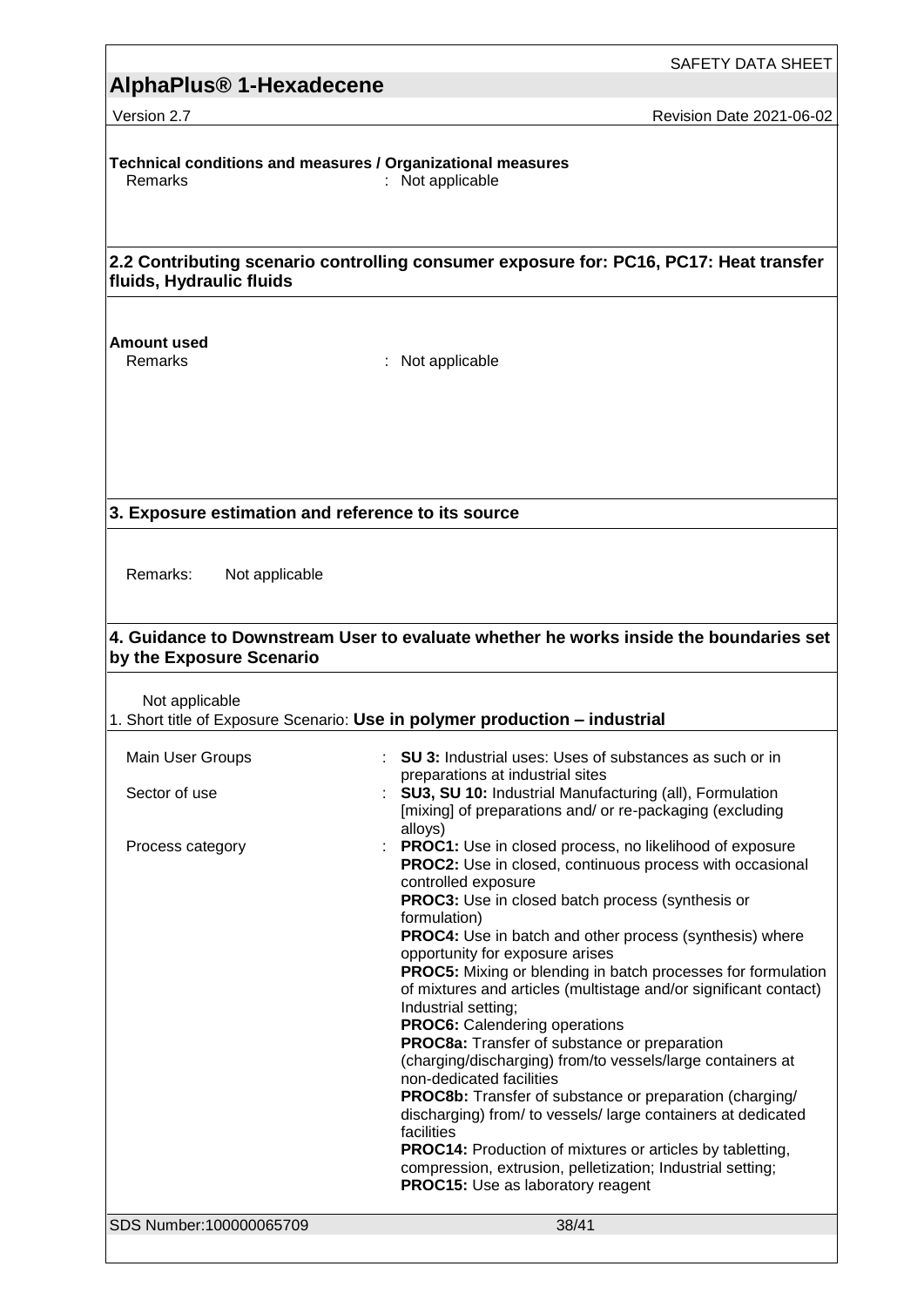|                                                                                                                                                                                                                                              | SAFETY DATA SHEET                                                                                                                                                                                                                                                                                                                                                                                                                                                                                                                                                                                                                                                                                                                                                                                                                                                                                   |  |  |  |
|----------------------------------------------------------------------------------------------------------------------------------------------------------------------------------------------------------------------------------------------|-----------------------------------------------------------------------------------------------------------------------------------------------------------------------------------------------------------------------------------------------------------------------------------------------------------------------------------------------------------------------------------------------------------------------------------------------------------------------------------------------------------------------------------------------------------------------------------------------------------------------------------------------------------------------------------------------------------------------------------------------------------------------------------------------------------------------------------------------------------------------------------------------------|--|--|--|
| AlphaPlus <sup>®</sup> 1-Hexadecene                                                                                                                                                                                                          |                                                                                                                                                                                                                                                                                                                                                                                                                                                                                                                                                                                                                                                                                                                                                                                                                                                                                                     |  |  |  |
| Version 2.7                                                                                                                                                                                                                                  | Revision Date 2021-06-02                                                                                                                                                                                                                                                                                                                                                                                                                                                                                                                                                                                                                                                                                                                                                                                                                                                                            |  |  |  |
| Environmental release category                                                                                                                                                                                                               | <b>ERC4, ERC6c:</b> Industrial use of processing aids in processes<br>and products, not becoming part of articles, Industrial use of<br>monomers for manufacture of thermoplastics                                                                                                                                                                                                                                                                                                                                                                                                                                                                                                                                                                                                                                                                                                                  |  |  |  |
| Further information                                                                                                                                                                                                                          |                                                                                                                                                                                                                                                                                                                                                                                                                                                                                                                                                                                                                                                                                                                                                                                                                                                                                                     |  |  |  |
|                                                                                                                                                                                                                                              | Manufacture of polymers from monomers in continuous and<br>batch processes, include sparging, discharging, and reactor<br>maintenance and immediate polymer product formation (i.e.<br>compounding, pelletisation, product off-gassing).                                                                                                                                                                                                                                                                                                                                                                                                                                                                                                                                                                                                                                                            |  |  |  |
| 2.1 Contributing scenario controlling environmental exposure for:ERC4, ERC6c:<br>Industrial use of processing aids in processes and products, not becoming part of<br>articles, Industrial use of monomers for manufacture of thermoplastics |                                                                                                                                                                                                                                                                                                                                                                                                                                                                                                                                                                                                                                                                                                                                                                                                                                                                                                     |  |  |  |
| Technical conditions and measures / Organizational measures<br>Remarks<br>: Not applicable                                                                                                                                                   |                                                                                                                                                                                                                                                                                                                                                                                                                                                                                                                                                                                                                                                                                                                                                                                                                                                                                                     |  |  |  |
|                                                                                                                                                                                                                                              | PROC4,, PROC6, PROC8a, PROC8b, PROC14, PROC15: Use in closed process, no<br>likelihood of exposure, Use in closed, continuous process with occasional controlled<br>exposure, Use in closed batch process (synthesis or formulation), Use in batch and<br>other process (synthesis) where opportunity for exposure arises, PROC 5: Mixing or<br>blending in batch processes for formulation of preparations and articles (multistage<br>and/or significant contact), Calendering operations, Transfer of substance or preparation<br>(charging/discharging) from/to vessels/large containers at non-dedicated facilities,<br>Transfer of substance or preparation (charging/ discharging) from/ to vessels/ large<br>containers at dedicated facilities, Production of mixtures or articles by tabletting,<br>compression, extrusion, pelletization; Industrial setting;, Use as laboratory reagent |  |  |  |
| Amount used<br>Remarks                                                                                                                                                                                                                       | : Not applicable                                                                                                                                                                                                                                                                                                                                                                                                                                                                                                                                                                                                                                                                                                                                                                                                                                                                                    |  |  |  |
| 3. Exposure estimation and reference to its source                                                                                                                                                                                           |                                                                                                                                                                                                                                                                                                                                                                                                                                                                                                                                                                                                                                                                                                                                                                                                                                                                                                     |  |  |  |
| Remarks:<br>Not applicable                                                                                                                                                                                                                   |                                                                                                                                                                                                                                                                                                                                                                                                                                                                                                                                                                                                                                                                                                                                                                                                                                                                                                     |  |  |  |
| 4. Guidance to Downstream User to evaluate whether he works inside the boundaries set<br>by the Exposure Scenario                                                                                                                            |                                                                                                                                                                                                                                                                                                                                                                                                                                                                                                                                                                                                                                                                                                                                                                                                                                                                                                     |  |  |  |
| Not applicable<br>1. Short title of Exposure Scenario: Use in mining - industrial                                                                                                                                                            |                                                                                                                                                                                                                                                                                                                                                                                                                                                                                                                                                                                                                                                                                                                                                                                                                                                                                                     |  |  |  |
| SDS Number:100000065709                                                                                                                                                                                                                      | 39/41                                                                                                                                                                                                                                                                                                                                                                                                                                                                                                                                                                                                                                                                                                                                                                                                                                                                                               |  |  |  |

<u> 1980 - Johann Barbara, martxa a</u>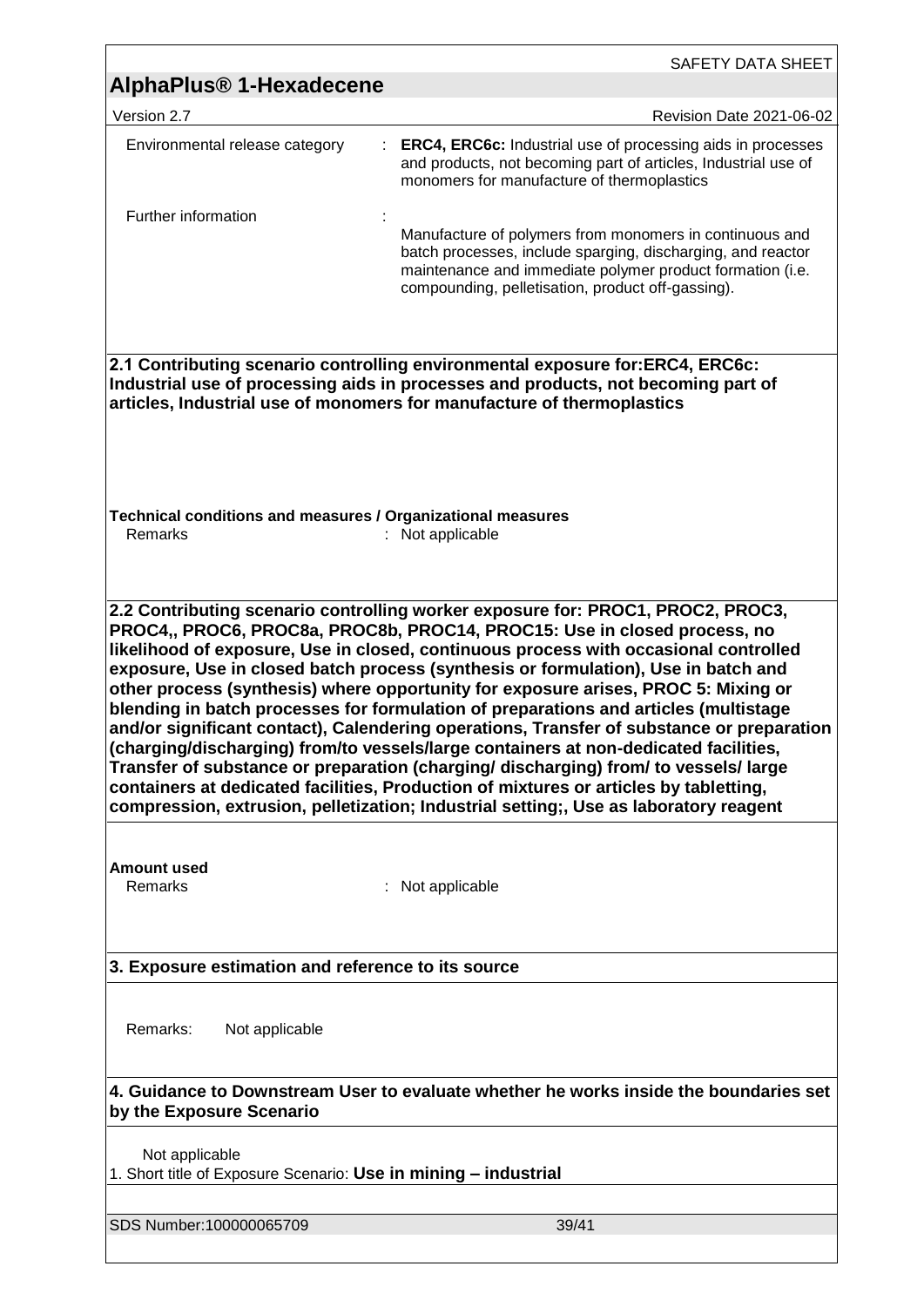|                                                                                                                                                                                                                                                                                                                                                                                                                                                                                                                                                                                                                                                                                                                                                                                                                                                                                                                | SAFETY DATA SHEET                                                                                                                                                                                                                                                                                                                                                                                                                                                                                                                                                                                                                                                                                                                                                                                                                                                                                                                                                                                                                                               |  |  |
|----------------------------------------------------------------------------------------------------------------------------------------------------------------------------------------------------------------------------------------------------------------------------------------------------------------------------------------------------------------------------------------------------------------------------------------------------------------------------------------------------------------------------------------------------------------------------------------------------------------------------------------------------------------------------------------------------------------------------------------------------------------------------------------------------------------------------------------------------------------------------------------------------------------|-----------------------------------------------------------------------------------------------------------------------------------------------------------------------------------------------------------------------------------------------------------------------------------------------------------------------------------------------------------------------------------------------------------------------------------------------------------------------------------------------------------------------------------------------------------------------------------------------------------------------------------------------------------------------------------------------------------------------------------------------------------------------------------------------------------------------------------------------------------------------------------------------------------------------------------------------------------------------------------------------------------------------------------------------------------------|--|--|
| AlphaPlus <sup>®</sup> 1-Hexadecene                                                                                                                                                                                                                                                                                                                                                                                                                                                                                                                                                                                                                                                                                                                                                                                                                                                                            |                                                                                                                                                                                                                                                                                                                                                                                                                                                                                                                                                                                                                                                                                                                                                                                                                                                                                                                                                                                                                                                                 |  |  |
| Version 2.7                                                                                                                                                                                                                                                                                                                                                                                                                                                                                                                                                                                                                                                                                                                                                                                                                                                                                                    | Revision Date 2021-06-02                                                                                                                                                                                                                                                                                                                                                                                                                                                                                                                                                                                                                                                                                                                                                                                                                                                                                                                                                                                                                                        |  |  |
| Main User Groups<br>Sector of use<br>Process category                                                                                                                                                                                                                                                                                                                                                                                                                                                                                                                                                                                                                                                                                                                                                                                                                                                          | <b>SU 3:</b> Industrial uses: Uses of substances as such or in<br>preparations at industrial sites<br><b>SU3: Industrial Manufacturing (all)</b><br>PROC1: Use in closed process, no likelihood of exposure<br><b>PROC2:</b> Use in closed, continuous process with occasional<br>controlled exposure<br>PROC3: Use in closed batch process (synthesis or<br>formulation)<br>PROC4: Use in batch and other process (synthesis) where<br>opportunity for exposure arises<br><b>PROC5:</b> Mixing or blending in batch processes for formulation<br>of mixtures and articles (multistage and/or significant contact)<br>Industrial setting;<br>PROC8a: Transfer of substance or preparation<br>(charging/discharging) from/to vessels/large containers at<br>non-dedicated facilities<br><b>PROC8b:</b> Transfer of substance or preparation (charging/<br>discharging) from/ to vessels/ large containers at dedicated<br>facilities<br><b>PROC9:</b> Transfer of substance or preparation into small<br>containers (dedicated filling line, including weighing) |  |  |
| Environmental release category                                                                                                                                                                                                                                                                                                                                                                                                                                                                                                                                                                                                                                                                                                                                                                                                                                                                                 | <b>ERC4:</b> Industrial use of processing aids in processes and<br>products, not becoming part of articles                                                                                                                                                                                                                                                                                                                                                                                                                                                                                                                                                                                                                                                                                                                                                                                                                                                                                                                                                      |  |  |
| Further information<br>Covers the use of the substance in extraction processes at<br>mining operations, including material transfers, winning and<br>separation activities, and substance recovery and disposal.<br>2.1 Contributing scenario controlling environmental exposure for:ERC4: Industrial use of<br>processing aids in processes and products, not becoming part of articles                                                                                                                                                                                                                                                                                                                                                                                                                                                                                                                       |                                                                                                                                                                                                                                                                                                                                                                                                                                                                                                                                                                                                                                                                                                                                                                                                                                                                                                                                                                                                                                                                 |  |  |
| Technical conditions and measures / Organizational measures<br><b>Remarks</b><br>: Not applicable                                                                                                                                                                                                                                                                                                                                                                                                                                                                                                                                                                                                                                                                                                                                                                                                              |                                                                                                                                                                                                                                                                                                                                                                                                                                                                                                                                                                                                                                                                                                                                                                                                                                                                                                                                                                                                                                                                 |  |  |
| 2.2 Contributing scenario controlling worker exposure for: PROC1, PROC2, PROC3,<br>PROC4,, PROC8a, PROC8b, PROC9: Use in closed process, no likelihood of exposure,<br>Use in closed, continuous process with occasional controlled exposure, Use in closed<br>batch process (synthesis or formulation), Use in batch and other process (synthesis)<br>where opportunity for exposure arises, PROC 5: Mixing or blending in batch processes<br>for formulation of preparations and articles (multistage and/or significant contact),<br>Transfer of substance or preparation (charging/discharging) from/to vessels/large<br>containers at non-dedicated facilities, Transfer of substance or preparation (charging/<br>discharging) from/ to vessels/ large containers at dedicated facilities, Transfer of<br>substance or preparation into small containers (dedicated filling line, including<br>weighing) |                                                                                                                                                                                                                                                                                                                                                                                                                                                                                                                                                                                                                                                                                                                                                                                                                                                                                                                                                                                                                                                                 |  |  |
| SDS Number:100000065709                                                                                                                                                                                                                                                                                                                                                                                                                                                                                                                                                                                                                                                                                                                                                                                                                                                                                        | 40/41                                                                                                                                                                                                                                                                                                                                                                                                                                                                                                                                                                                                                                                                                                                                                                                                                                                                                                                                                                                                                                                           |  |  |